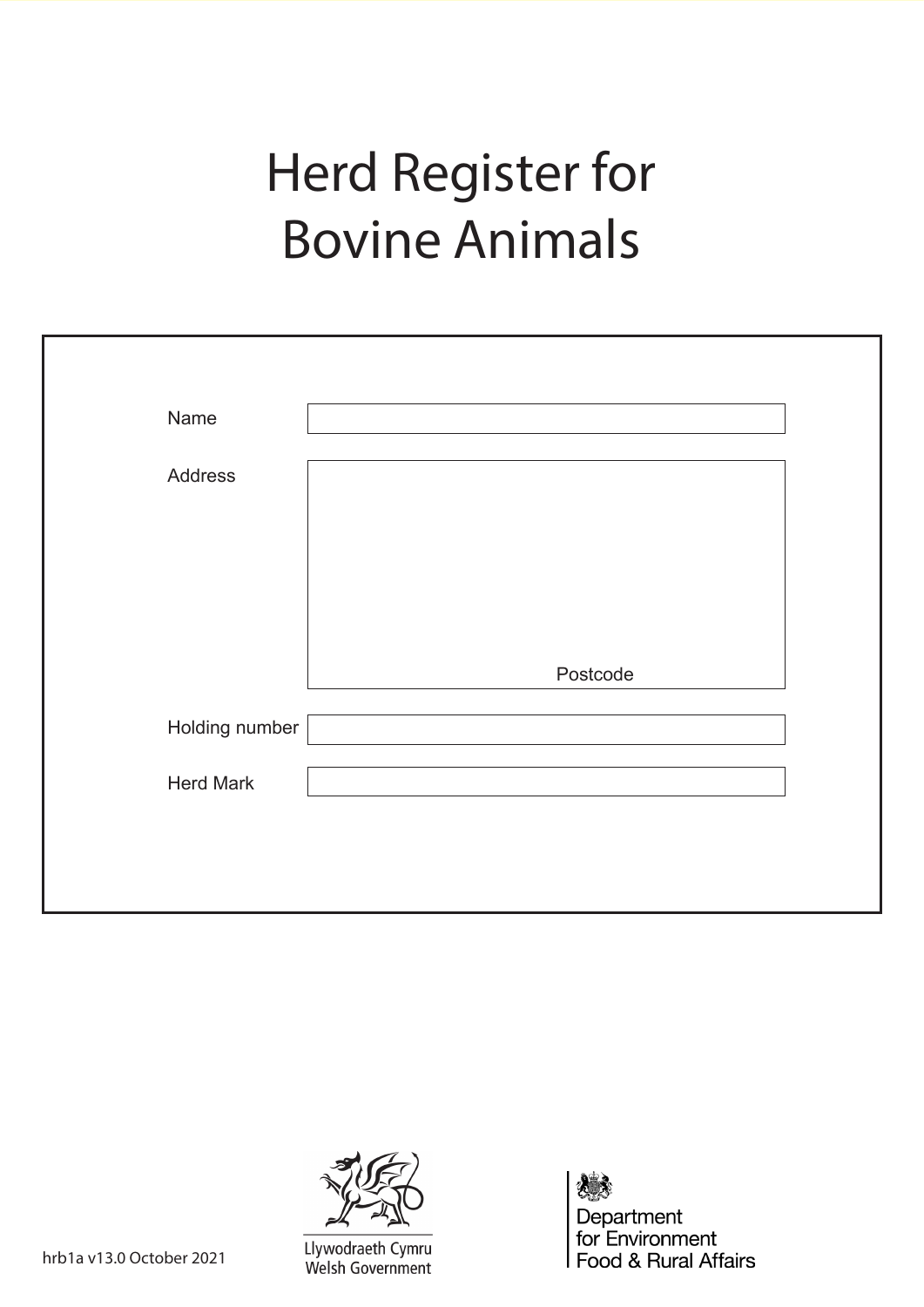#### Notes for Guidance

You must keep an accurate and up-to-date herd register, if you do not this could lead to a loss of payment under CAP schemes and/or prosecution. If you already keep records, including electronic records, which meet the legal requirements and contain all the information that is covered by the herd register there is no need to keep this register as well. Please keep your register in a safe place. You are required to keep your herd register/records for 10 years from the end of the calendar year in which the last entry was made. Please complete your register/records in ink. Entries need to be completed by the following deadlines:

- 36 hours for movements on or off a holding.
- 7 days for the birth of a dairy animal.
- 30 days for the birth of cattle not in a dairy herd.
- 7 days for death.
- within 36 hours of replacing ear-tags.

You might find it easier to record the birth of a calf at the same time as applying the first tag.

#### **Individual animal/movement record**

You must record all additions to your herd, all movements on and off your holding, and all deaths on farm. Details of **all** cattle must be recorded. Movements of the same animal on and off the holding must appear on the same line. If you have a CTS link to another holding, you do not need to let BCMS know about movements to and from the linked location, but you must still record these movements in your records. You must start a new entry when an animal returns to the holding. You might find it easier to record male and female animals on separate pages or in different parts of the book.

- Column 1: include the old and new ear-tag numbers of re-identified animals (RT). Animals born (or imported from other countries within the EU) on or after 01/01/98 should not be re-identified. You must re-identify animals imported from countries that are not members of the EU with approved ear-tags.
- Column 2: enter the exact date of birth.
- Column 3: tick this box when you have notified BCMS of the birth.
- Column 4: use the 'Official cattle breeds and codes' on GOV.UK.
- Column 5: use F for females and M for males including steers.
- Column 6: enter the ear-tag number of the dam and if relevant, the surrogate dam, for calves born on your holding. You don't need to enter the sire's ear-tag number but you might find it useful.
- Columns 7 and 8: complete for all cattle brought onto your holding, including CPH number (this can be found in the animals passport).
- Columns 9 and 10: complete for all cattle which leave your holding. If an animal dies on farm you need to show how it was disposed of, the date the carcase was moved, the name of the haulier, and where the carcase went.
- Column 11: tick this box when you have notified BCMS of the movement. Please note Scottish markets and abattoirs report movements on behalf of the keeper.
- Column 12 is for any notes of your own.

#### **Continuous herd record : running totals**

The completion of this section is optional. You may find it useful to keep a running total of the cattle present on your holding.

#### **Medicine record**

Keeping medicine records is a statutory requirement. A section for veterinary medicinal records is provided at the back of this register, which can be used to record the acquisition, administration and disposal of veterinary medicines. If you already keep medicine records that meet the legal requirement, there is no need to keep this record as well.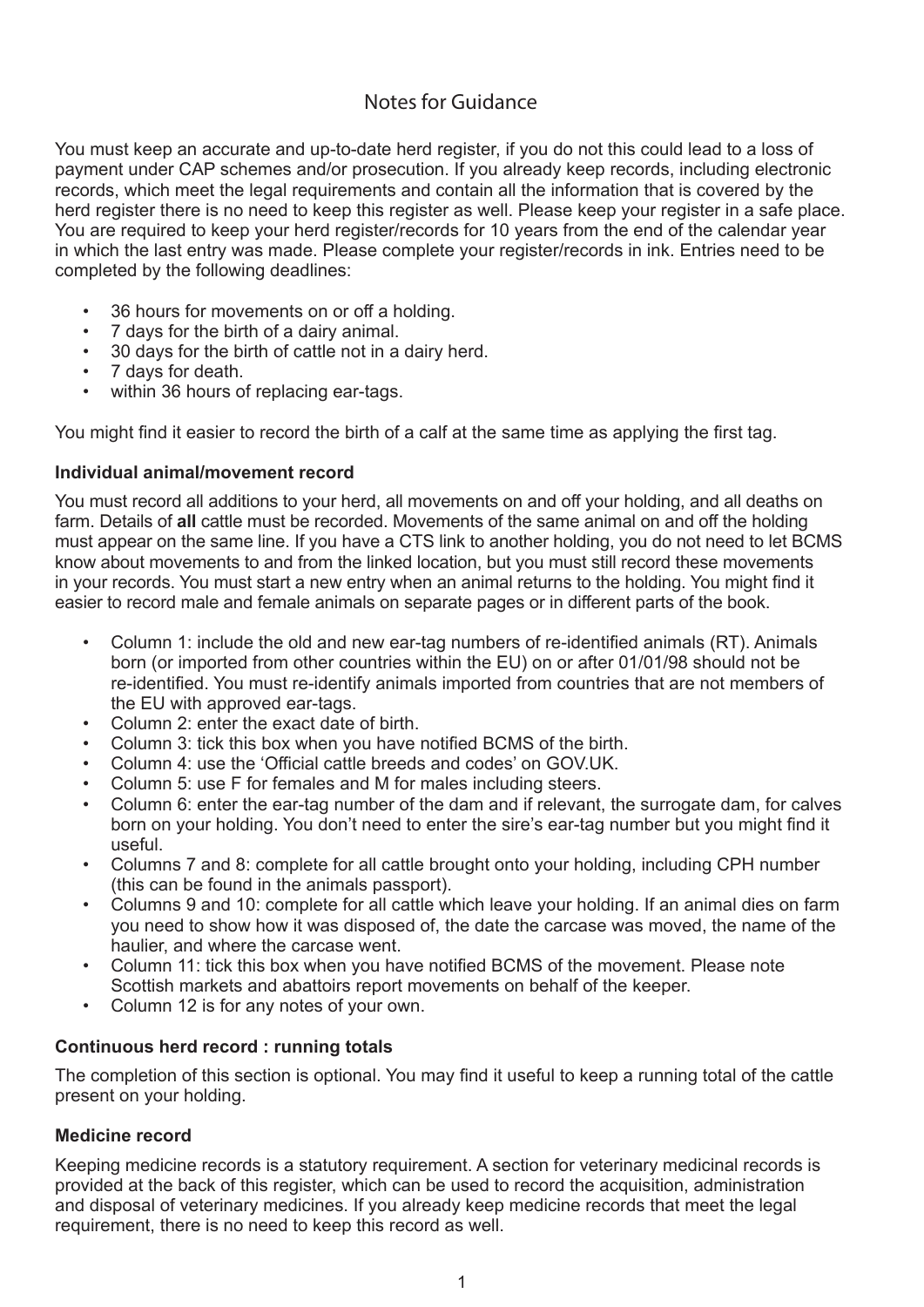| 2<br>3<br>Notified<br><b>BCMS</b><br>Date of birth<br>of birth<br>Y<br>M<br>06<br>11 | $\overline{4}$<br>$\sqrt{5}$<br>Sex<br>(M)<br><b>Breed</b><br>or<br>F)<br><b>HE</b><br>M |      | 6<br>Dam's (and surrogate<br>dam's) ear-tag number<br><b>Optional:</b> Sire identity<br>$\mathsf D$<br>number | $\overline{7}$<br>Date of<br>movement<br>M |    | $\,8\,$<br>Holding (or premises)<br>from which moved and         | movement or | $\boldsymbol{9}$<br>Date of |    | holding                                                     |                               | Notified              | <b>For Herd</b>            |                                                     |
|--------------------------------------------------------------------------------------|------------------------------------------------------------------------------------------|------|---------------------------------------------------------------------------------------------------------------|--------------------------------------------|----|------------------------------------------------------------------|-------------|-----------------------------|----|-------------------------------------------------------------|-------------------------------|-----------------------|----------------------------|-----------------------------------------------------|
|                                                                                      |                                                                                          |      |                                                                                                               |                                            |    |                                                                  |             | death                       |    | 10<br>Holding (or premises)<br>to which moved and           | <b>BCMS</b><br>of<br>movement |                       | owner's use                |                                                     |
|                                                                                      |                                                                                          |      |                                                                                                               |                                            | Y  | name and address or<br>CPH of person from<br>whom delivery taken | D           | M                           | Y  | name and address or<br>CPH of person taking [<br>delivery   | On                            | $\overline{\big)$ Off |                            |                                                     |
|                                                                                      |                                                                                          |      | Dam UK 666666500001                                                                                           |                                            |    | JT Smith & Sons                                                  |             |                             |    | <b>Gloucester Market</b>                                    |                               |                       |                            | E.                                                  |
|                                                                                      |                                                                                          |      | 25<br>Surr. dam                                                                                               | 02                                         | 07 | The Grange<br>Smallwood                                          | 18          | 12                          | 07 |                                                             | $\checkmark$                  | $\checkmark$          |                            |                                                     |
|                                                                                      |                                                                                          | Sire |                                                                                                               |                                            |    | Gloucester                                                       |             |                             |    |                                                             |                               |                       |                            | $\mathsf{X}% _{0}^{\prime}=\mathsf{X}_{0}^{\prime}$ |
|                                                                                      |                                                                                          |      | Dam UK 830378100011                                                                                           |                                            |    | A J Ingram                                                       |             |                             |    |                                                             |                               |                       |                            |                                                     |
| 05<br>07                                                                             | <b>LIMX</b><br>M                                                                         |      | 07<br>Surr. dam                                                                                               | 07                                         | 07 | Milton Farm<br>Kidderminster                                     |             |                             |    |                                                             | $\checkmark$                  |                       |                            | $\mathsf A$                                         |
|                                                                                      |                                                                                          | Sire |                                                                                                               |                                            |    | Worcs                                                            |             |                             |    |                                                             |                               |                       |                            | ${\sf M}$                                           |
|                                                                                      |                                                                                          |      | Dam UK 191972600275                                                                                           |                                            |    |                                                                  |             |                             |    | Died on farm. Moved                                         |                               |                       | Passport<br>returned to    |                                                     |
| 07<br>11                                                                             | <b>SM</b><br>M                                                                           |      | 16<br>Surr. dam                                                                                               | 01                                         | 08 | <b>Hereford Market</b>                                           | 03          | 07                          | 08 | by Richards the<br>Knacker Man to<br><b>Broomfield Hunt</b> | $\checkmark$                  |                       | <b>BCMS</b> on<br>06/07/08 | $\sf P$                                             |
|                                                                                      |                                                                                          | Sire |                                                                                                               |                                            |    |                                                                  |             |                             |    | Kennels 04/07/08                                            |                               |                       |                            |                                                     |
|                                                                                      |                                                                                          |      | Dam UK AB123400123                                                                                            |                                            |    |                                                                  |             |                             |    |                                                             |                               |                       | Passport<br>applied for    | L                                                   |
| 04<br>08<br>$\checkmark$                                                             | AA<br>$\mathsf{F}$                                                                       |      | Surr. dam                                                                                                     |                                            |    |                                                                  |             |                             |    |                                                             |                               |                       | using CTS<br>online on     | E                                                   |
|                                                                                      |                                                                                          | Sire |                                                                                                               |                                            |    |                                                                  |             |                             |    |                                                             |                               |                       | 03/05/08                   |                                                     |
|                                                                                      |                                                                                          | Dam  |                                                                                                               |                                            |    |                                                                  |             |                             |    |                                                             |                               |                       |                            | 1                                                   |
|                                                                                      |                                                                                          |      | Surr. dam                                                                                                     |                                            |    |                                                                  |             |                             |    |                                                             |                               |                       |                            |                                                     |
|                                                                                      |                                                                                          |      |                                                                                                               |                                            |    |                                                                  |             |                             |    |                                                             |                               |                       |                            |                                                     |
|                                                                                      |                                                                                          | Sire |                                                                                                               |                                            |    |                                                                  |             |                             |    |                                                             |                               |                       |                            |                                                     |
|                                                                                      |                                                                                          | Dam  |                                                                                                               |                                            |    |                                                                  |             |                             |    |                                                             |                               |                       |                            | $\overline{\mathbf{2}}$                             |
|                                                                                      |                                                                                          |      | Surr. dam                                                                                                     |                                            |    |                                                                  |             |                             |    |                                                             |                               |                       |                            |                                                     |
|                                                                                      |                                                                                          | Sire |                                                                                                               |                                            |    |                                                                  |             |                             |    |                                                             |                               |                       |                            |                                                     |
|                                                                                      |                                                                                          | Dam  |                                                                                                               |                                            |    |                                                                  |             |                             |    |                                                             |                               |                       |                            | $\mathbf{3}$                                        |
|                                                                                      |                                                                                          |      | Surr. dam                                                                                                     |                                            |    |                                                                  |             |                             |    |                                                             |                               |                       |                            |                                                     |
|                                                                                      |                                                                                          | Sire |                                                                                                               |                                            |    |                                                                  |             |                             |    |                                                             |                               |                       |                            |                                                     |
|                                                                                      |                                                                                          | Dam  |                                                                                                               |                                            |    |                                                                  |             |                             |    |                                                             |                               |                       |                            | 4                                                   |
|                                                                                      |                                                                                          | Sire | Surr. dam                                                                                                     |                                            |    |                                                                  |             |                             |    |                                                             |                               |                       |                            |                                                     |
|                                                                                      |                                                                                          | Dam  |                                                                                                               |                                            |    |                                                                  |             |                             |    |                                                             |                               |                       |                            |                                                     |
|                                                                                      |                                                                                          |      | Surr. dam                                                                                                     |                                            |    |                                                                  |             |                             |    |                                                             |                               |                       |                            | 5                                                   |
|                                                                                      |                                                                                          |      |                                                                                                               |                                            |    |                                                                  |             |                             |    |                                                             |                               |                       |                            |                                                     |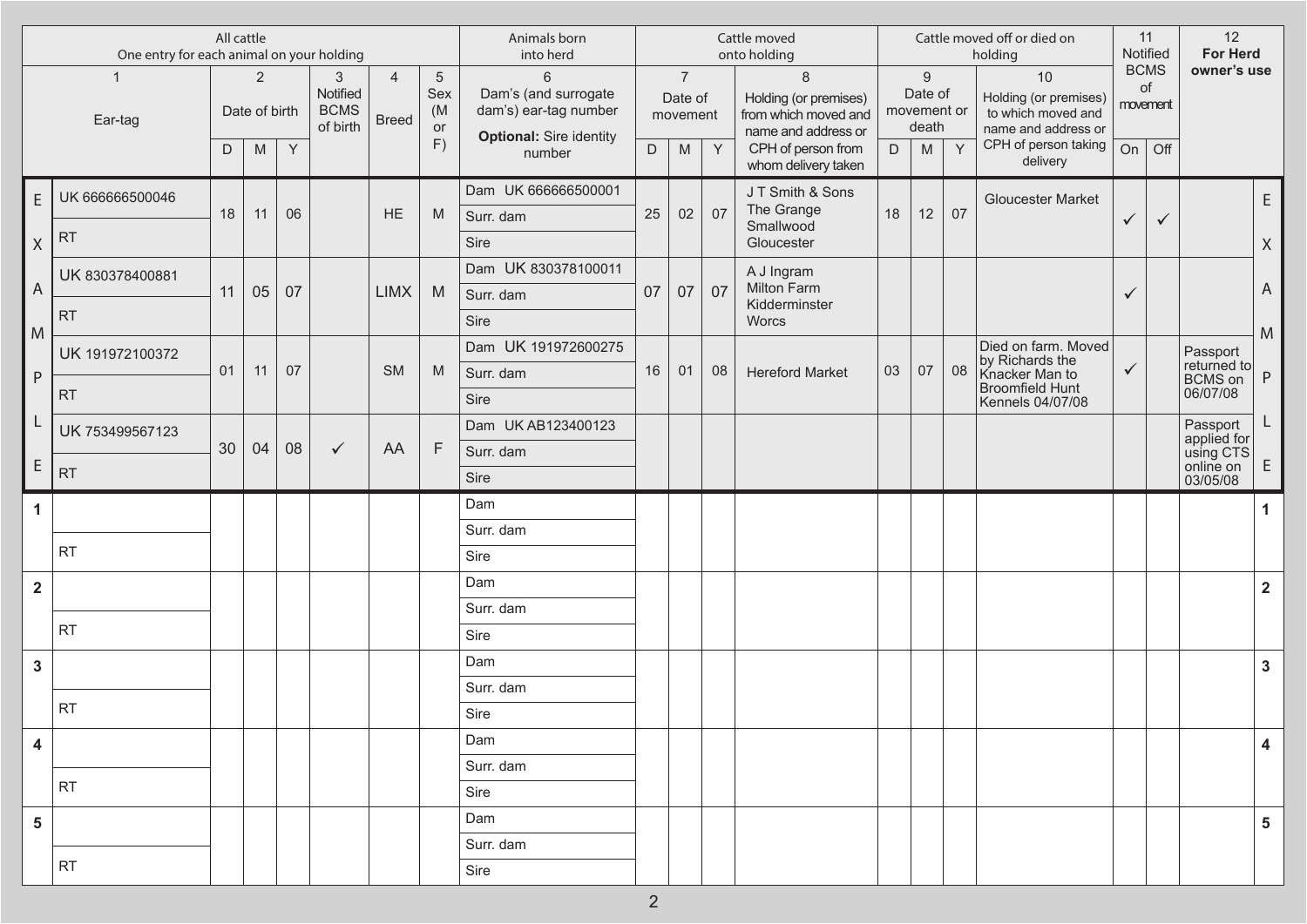|                |                         | All cattle<br>One entry for each animal on your holding<br>$\overline{2}$ |                                                                                                            |              |                                                   |                                |                                    | Animals born<br>into herd                                                                  |             |                                                                                                            |             | Cattle moved<br>onto holding                                                    |             |                                                     |   | Cattle moved off or died on<br>holding                                     |    | 11<br>Notified                | 12<br>For Herd |                  |
|----------------|-------------------------|---------------------------------------------------------------------------|------------------------------------------------------------------------------------------------------------|--------------|---------------------------------------------------|--------------------------------|------------------------------------|--------------------------------------------------------------------------------------------|-------------|------------------------------------------------------------------------------------------------------------|-------------|---------------------------------------------------------------------------------|-------------|-----------------------------------------------------|---|----------------------------------------------------------------------------|----|-------------------------------|----------------|------------------|
|                | $\mathbf{1}$<br>Ear-tag |                                                                           | Date of birth                                                                                              |              | $\sqrt{3}$<br>Notified<br><b>BCMS</b><br>of birth | $\overline{4}$<br><b>Breed</b> | $\overline{5}$<br>Sex<br>(M)<br>or | $\,6\,$<br>Dam's (and surrogate<br>dam's) ear-tag number<br><b>Optional: Sire identity</b> |             | $\overline{7}$<br>Date of<br>movement                                                                      |             | $\,8\,$<br>Holding (or premises)<br>from which moved and<br>name and address or |             | $\boldsymbol{9}$<br>Date of<br>movement or<br>death |   | $10$<br>Holding (or premises)<br>to which moved and<br>name and address or |    | <b>BCMS</b><br>of<br>movement | owner's use    |                  |
|                |                         | D                                                                         | $\mathsf{M}% _{T}=\mathsf{M}_{T}\!\left( a,b\right) ,\ \mathsf{M}_{T}=\mathsf{M}_{T}\!\left( a,b\right) ,$ | $\mathsf{Y}$ |                                                   |                                | F)                                 | number                                                                                     | $\mathsf D$ | $\mathsf{M}% _{T}=\mathsf{M}_{T}\!\left( a,b\right) ,\ \mathsf{M}_{T}=\mathsf{M}_{T}\!\left( a,b\right) ,$ | $\mathsf Y$ | CPH of person from<br>whom delivery taken                                       | $\mathsf D$ | M                                                   | Y | CPH of person taking<br>delivery                                           | On | Off                           |                |                  |
| 6              |                         |                                                                           |                                                                                                            |              |                                                   |                                |                                    | Dam                                                                                        |             |                                                                                                            |             |                                                                                 |             |                                                     |   |                                                                            |    |                               |                | $6\phantom{a}$   |
|                |                         |                                                                           |                                                                                                            |              |                                                   |                                |                                    | Surr. dam                                                                                  |             |                                                                                                            |             |                                                                                 |             |                                                     |   |                                                                            |    |                               |                |                  |
|                | RT                      |                                                                           |                                                                                                            |              |                                                   |                                |                                    | Sire                                                                                       |             |                                                                                                            |             |                                                                                 |             |                                                     |   |                                                                            |    |                               |                |                  |
| $\overline{7}$ |                         |                                                                           |                                                                                                            |              |                                                   |                                |                                    | Dam                                                                                        |             |                                                                                                            |             |                                                                                 |             |                                                     |   |                                                                            |    |                               |                | $\overline{7}$   |
|                |                         |                                                                           |                                                                                                            |              |                                                   |                                |                                    | Surr. dam                                                                                  |             |                                                                                                            |             |                                                                                 |             |                                                     |   |                                                                            |    |                               |                |                  |
|                | RT                      |                                                                           |                                                                                                            |              |                                                   |                                |                                    | Sire                                                                                       |             |                                                                                                            |             |                                                                                 |             |                                                     |   |                                                                            |    |                               |                |                  |
| ${\bf 8}$      |                         |                                                                           |                                                                                                            |              |                                                   |                                |                                    | Dam                                                                                        |             |                                                                                                            |             |                                                                                 |             |                                                     |   |                                                                            |    |                               |                | $\boldsymbol{8}$ |
|                |                         |                                                                           |                                                                                                            |              |                                                   |                                |                                    | Surr. dam                                                                                  |             |                                                                                                            |             |                                                                                 |             |                                                     |   |                                                                            |    |                               |                |                  |
|                | RT                      |                                                                           |                                                                                                            |              |                                                   |                                |                                    | Sire                                                                                       |             |                                                                                                            |             |                                                                                 |             |                                                     |   |                                                                            |    |                               |                |                  |
| 9              |                         |                                                                           |                                                                                                            |              |                                                   |                                |                                    | Dam                                                                                        |             |                                                                                                            |             |                                                                                 |             |                                                     |   |                                                                            |    |                               |                | 9                |
|                |                         |                                                                           |                                                                                                            |              |                                                   |                                |                                    | Surr. dam                                                                                  |             |                                                                                                            |             |                                                                                 |             |                                                     |   |                                                                            |    |                               |                |                  |
|                | RT                      |                                                                           |                                                                                                            |              |                                                   |                                |                                    | Sire                                                                                       |             |                                                                                                            |             |                                                                                 |             |                                                     |   |                                                                            |    |                               |                |                  |
| 10             |                         |                                                                           |                                                                                                            |              |                                                   |                                |                                    | Dam                                                                                        |             |                                                                                                            |             |                                                                                 |             |                                                     |   |                                                                            |    |                               |                | 10               |
|                |                         |                                                                           |                                                                                                            |              |                                                   |                                |                                    | Surr. dam                                                                                  |             |                                                                                                            |             |                                                                                 |             |                                                     |   |                                                                            |    |                               |                |                  |
|                | RT                      |                                                                           |                                                                                                            |              |                                                   |                                |                                    | Sire                                                                                       |             |                                                                                                            |             |                                                                                 |             |                                                     |   |                                                                            |    |                               |                |                  |
| 11             |                         |                                                                           |                                                                                                            |              |                                                   |                                |                                    | Dam                                                                                        |             |                                                                                                            |             |                                                                                 |             |                                                     |   |                                                                            |    |                               |                | 11               |
|                |                         |                                                                           |                                                                                                            |              |                                                   |                                |                                    | Surr. dam                                                                                  |             |                                                                                                            |             |                                                                                 |             |                                                     |   |                                                                            |    |                               |                |                  |
|                | <b>RT</b>               |                                                                           |                                                                                                            |              |                                                   |                                |                                    | Sire                                                                                       |             |                                                                                                            |             |                                                                                 |             |                                                     |   |                                                                            |    |                               |                |                  |
| 12             |                         |                                                                           |                                                                                                            |              |                                                   |                                |                                    | Dam                                                                                        |             |                                                                                                            |             |                                                                                 |             |                                                     |   |                                                                            |    |                               |                | $12$             |
|                |                         |                                                                           |                                                                                                            |              |                                                   |                                |                                    | Surr. dam                                                                                  |             |                                                                                                            |             |                                                                                 |             |                                                     |   |                                                                            |    |                               |                |                  |
|                | <b>RT</b>               |                                                                           |                                                                                                            |              |                                                   |                                |                                    | Sire                                                                                       |             |                                                                                                            |             |                                                                                 |             |                                                     |   |                                                                            |    |                               |                |                  |
| 13             |                         |                                                                           |                                                                                                            |              |                                                   |                                |                                    | Dam                                                                                        |             |                                                                                                            |             |                                                                                 |             |                                                     |   |                                                                            |    |                               |                | 13               |
|                |                         |                                                                           |                                                                                                            |              |                                                   |                                |                                    | Surr. dam                                                                                  |             |                                                                                                            |             |                                                                                 |             |                                                     |   |                                                                            |    |                               |                |                  |
|                | RT                      |                                                                           |                                                                                                            |              |                                                   |                                |                                    | Sire                                                                                       |             |                                                                                                            |             |                                                                                 |             |                                                     |   |                                                                            |    |                               |                |                  |
| 14             |                         |                                                                           |                                                                                                            |              |                                                   |                                |                                    | Dam                                                                                        |             |                                                                                                            |             |                                                                                 |             |                                                     |   |                                                                            |    |                               |                | 14               |
|                |                         |                                                                           |                                                                                                            |              |                                                   |                                |                                    | Surr. dam                                                                                  |             |                                                                                                            |             |                                                                                 |             |                                                     |   |                                                                            |    |                               |                |                  |
|                | RT                      |                                                                           |                                                                                                            |              |                                                   |                                |                                    | Sire                                                                                       |             |                                                                                                            |             |                                                                                 |             |                                                     |   |                                                                            |    |                               |                |                  |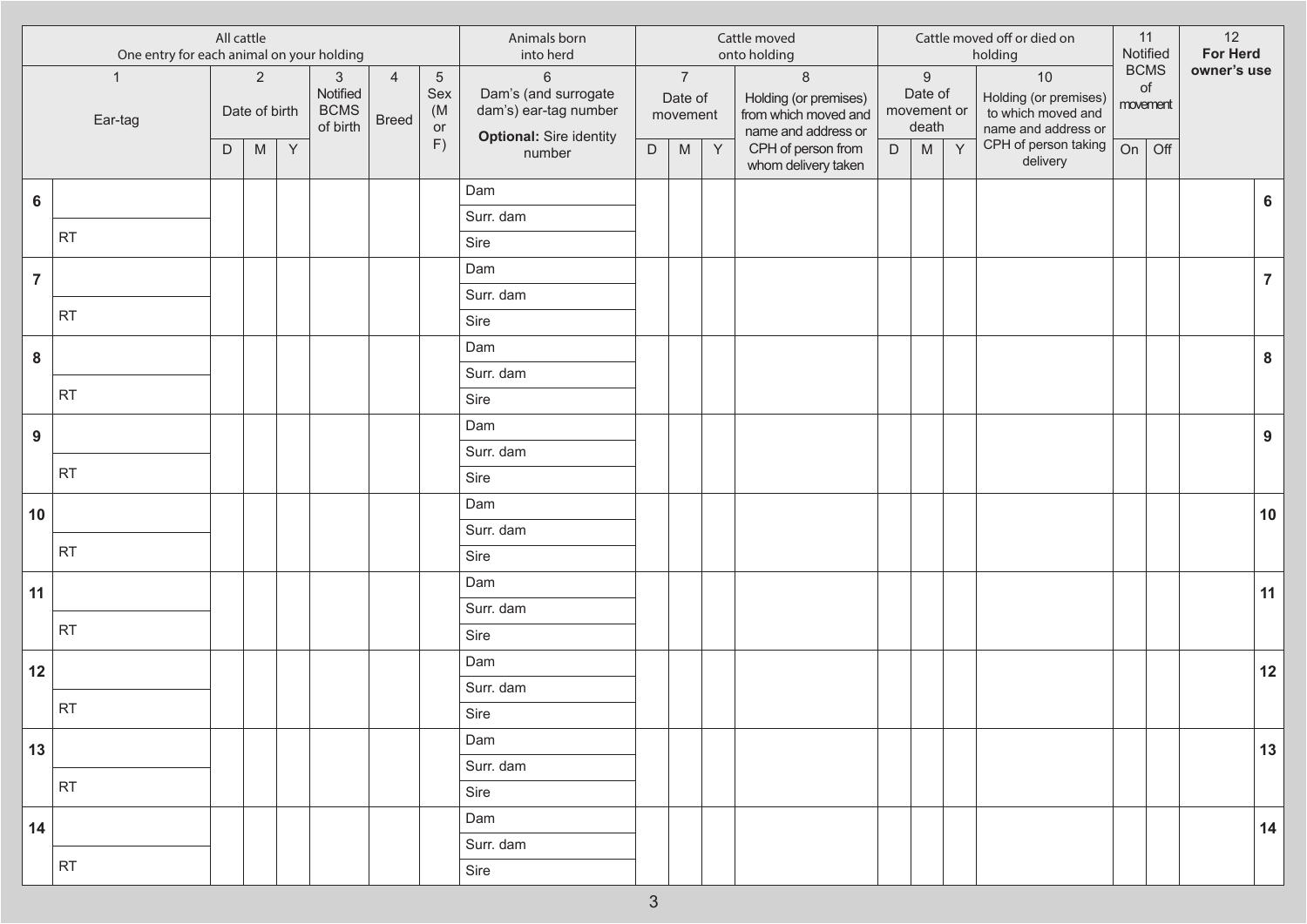|    | One entry for each animal on your holding | All cattle |                                                                                                            |              |                                                   |                                |                                    | Animals born<br>into herd                                                                  |             |                                                                                                            |             | Cattle moved<br>onto holding                                                    |             |                                                     |   | Cattle moved off or died on<br>holding                                   |    | 11<br>Notified                | 12<br>For Herd |        |
|----|-------------------------------------------|------------|------------------------------------------------------------------------------------------------------------|--------------|---------------------------------------------------|--------------------------------|------------------------------------|--------------------------------------------------------------------------------------------|-------------|------------------------------------------------------------------------------------------------------------|-------------|---------------------------------------------------------------------------------|-------------|-----------------------------------------------------|---|--------------------------------------------------------------------------|----|-------------------------------|----------------|--------|
|    | $\mathbf{1}$<br>Ear-tag                   |            | $\overline{2}$<br>Date of birth                                                                            |              | $\sqrt{3}$<br>Notified<br><b>BCMS</b><br>of birth | $\overline{4}$<br><b>Breed</b> | $\overline{5}$<br>Sex<br>(M)<br>or | $\,6\,$<br>Dam's (and surrogate<br>dam's) ear-tag number<br><b>Optional: Sire identity</b> |             | $\overline{7}$<br>Date of<br>movement                                                                      |             | $\,8\,$<br>Holding (or premises)<br>from which moved and<br>name and address or |             | $\boldsymbol{9}$<br>Date of<br>movement or<br>death |   | 10<br>Holding (or premises)<br>to which moved and<br>name and address or |    | <b>BCMS</b><br>of<br>movement | owner's use    |        |
|    |                                           | D          | $\mathsf{M}% _{T}=\mathsf{M}_{T}\!\left( a,b\right) ,\ \mathsf{M}_{T}=\mathsf{M}_{T}\!\left( a,b\right) ,$ | $\mathsf{Y}$ |                                                   |                                | F)                                 | number                                                                                     | $\mathsf D$ | $\mathsf{M}% _{T}=\mathsf{M}_{T}\!\left( a,b\right) ,\ \mathsf{M}_{T}=\mathsf{M}_{T}\!\left( a,b\right) ,$ | $\mathsf Y$ | CPH of person from<br>whom delivery taken                                       | $\mathsf D$ | M                                                   | Y | CPH of person taking<br>delivery                                         | On | Off                           |                |        |
| 15 |                                           |            |                                                                                                            |              |                                                   |                                |                                    | Dam                                                                                        |             |                                                                                                            |             |                                                                                 |             |                                                     |   |                                                                          |    |                               |                | 15     |
|    |                                           |            |                                                                                                            |              |                                                   |                                |                                    | Surr. dam                                                                                  |             |                                                                                                            |             |                                                                                 |             |                                                     |   |                                                                          |    |                               |                |        |
|    | RT                                        |            |                                                                                                            |              |                                                   |                                |                                    | Sire                                                                                       |             |                                                                                                            |             |                                                                                 |             |                                                     |   |                                                                          |    |                               |                |        |
| 16 |                                           |            |                                                                                                            |              |                                                   |                                |                                    | Dam                                                                                        |             |                                                                                                            |             |                                                                                 |             |                                                     |   |                                                                          |    |                               |                | 16     |
|    |                                           |            |                                                                                                            |              |                                                   |                                |                                    | Surr. dam                                                                                  |             |                                                                                                            |             |                                                                                 |             |                                                     |   |                                                                          |    |                               |                |        |
|    | RT                                        |            |                                                                                                            |              |                                                   |                                |                                    | Sire                                                                                       |             |                                                                                                            |             |                                                                                 |             |                                                     |   |                                                                          |    |                               |                |        |
| 17 |                                           |            |                                                                                                            |              |                                                   |                                |                                    | Dam                                                                                        |             |                                                                                                            |             |                                                                                 |             |                                                     |   |                                                                          |    |                               |                | 17     |
|    |                                           |            |                                                                                                            |              |                                                   |                                |                                    | Surr. dam                                                                                  |             |                                                                                                            |             |                                                                                 |             |                                                     |   |                                                                          |    |                               |                |        |
|    | RT                                        |            |                                                                                                            |              |                                                   |                                |                                    | Sire                                                                                       |             |                                                                                                            |             |                                                                                 |             |                                                     |   |                                                                          |    |                               |                |        |
| 18 |                                           |            |                                                                                                            |              |                                                   |                                |                                    | Dam                                                                                        |             |                                                                                                            |             |                                                                                 |             |                                                     |   |                                                                          |    |                               |                | 18     |
|    |                                           |            |                                                                                                            |              |                                                   |                                |                                    | Surr. dam                                                                                  |             |                                                                                                            |             |                                                                                 |             |                                                     |   |                                                                          |    |                               |                |        |
|    | RT                                        |            |                                                                                                            |              |                                                   |                                |                                    | Sire                                                                                       |             |                                                                                                            |             |                                                                                 |             |                                                     |   |                                                                          |    |                               |                |        |
| 19 |                                           |            |                                                                                                            |              |                                                   |                                |                                    | Dam                                                                                        |             |                                                                                                            |             |                                                                                 |             |                                                     |   |                                                                          |    |                               |                | 19     |
|    |                                           |            |                                                                                                            |              |                                                   |                                |                                    | Surr. dam                                                                                  |             |                                                                                                            |             |                                                                                 |             |                                                     |   |                                                                          |    |                               |                |        |
|    | RT                                        |            |                                                                                                            |              |                                                   |                                |                                    | Sire                                                                                       |             |                                                                                                            |             |                                                                                 |             |                                                     |   |                                                                          |    |                               |                |        |
| 20 |                                           |            |                                                                                                            |              |                                                   |                                |                                    | Dam                                                                                        |             |                                                                                                            |             |                                                                                 |             |                                                     |   |                                                                          |    |                               |                | $20\,$ |
|    |                                           |            |                                                                                                            |              |                                                   |                                |                                    | Surr. dam                                                                                  |             |                                                                                                            |             |                                                                                 |             |                                                     |   |                                                                          |    |                               |                |        |
|    | <b>RT</b>                                 |            |                                                                                                            |              |                                                   |                                |                                    | Sire                                                                                       |             |                                                                                                            |             |                                                                                 |             |                                                     |   |                                                                          |    |                               |                |        |
| 21 |                                           |            |                                                                                                            |              |                                                   |                                |                                    | Dam                                                                                        |             |                                                                                                            |             |                                                                                 |             |                                                     |   |                                                                          |    |                               |                | 21     |
|    |                                           |            |                                                                                                            |              |                                                   |                                |                                    | Surr. dam                                                                                  |             |                                                                                                            |             |                                                                                 |             |                                                     |   |                                                                          |    |                               |                |        |
|    | <b>RT</b>                                 |            |                                                                                                            |              |                                                   |                                |                                    | Sire                                                                                       |             |                                                                                                            |             |                                                                                 |             |                                                     |   |                                                                          |    |                               |                |        |
| 22 |                                           |            |                                                                                                            |              |                                                   |                                |                                    | Dam                                                                                        |             |                                                                                                            |             |                                                                                 |             |                                                     |   |                                                                          |    |                               |                | 22     |
|    | RT                                        |            |                                                                                                            |              |                                                   |                                |                                    | Surr. dam                                                                                  |             |                                                                                                            |             |                                                                                 |             |                                                     |   |                                                                          |    |                               |                |        |
|    |                                           |            |                                                                                                            |              |                                                   |                                |                                    | Sire                                                                                       |             |                                                                                                            |             |                                                                                 |             |                                                     |   |                                                                          |    |                               |                |        |
| 23 |                                           |            |                                                                                                            |              |                                                   |                                |                                    | Dam                                                                                        |             |                                                                                                            |             |                                                                                 |             |                                                     |   |                                                                          |    |                               |                | 23     |
|    |                                           |            |                                                                                                            |              |                                                   |                                |                                    | Surr. dam                                                                                  |             |                                                                                                            |             |                                                                                 |             |                                                     |   |                                                                          |    |                               |                |        |
|    | RT                                        |            |                                                                                                            |              |                                                   |                                |                                    | Sire                                                                                       |             |                                                                                                            |             |                                                                                 |             |                                                     |   |                                                                          |    |                               |                |        |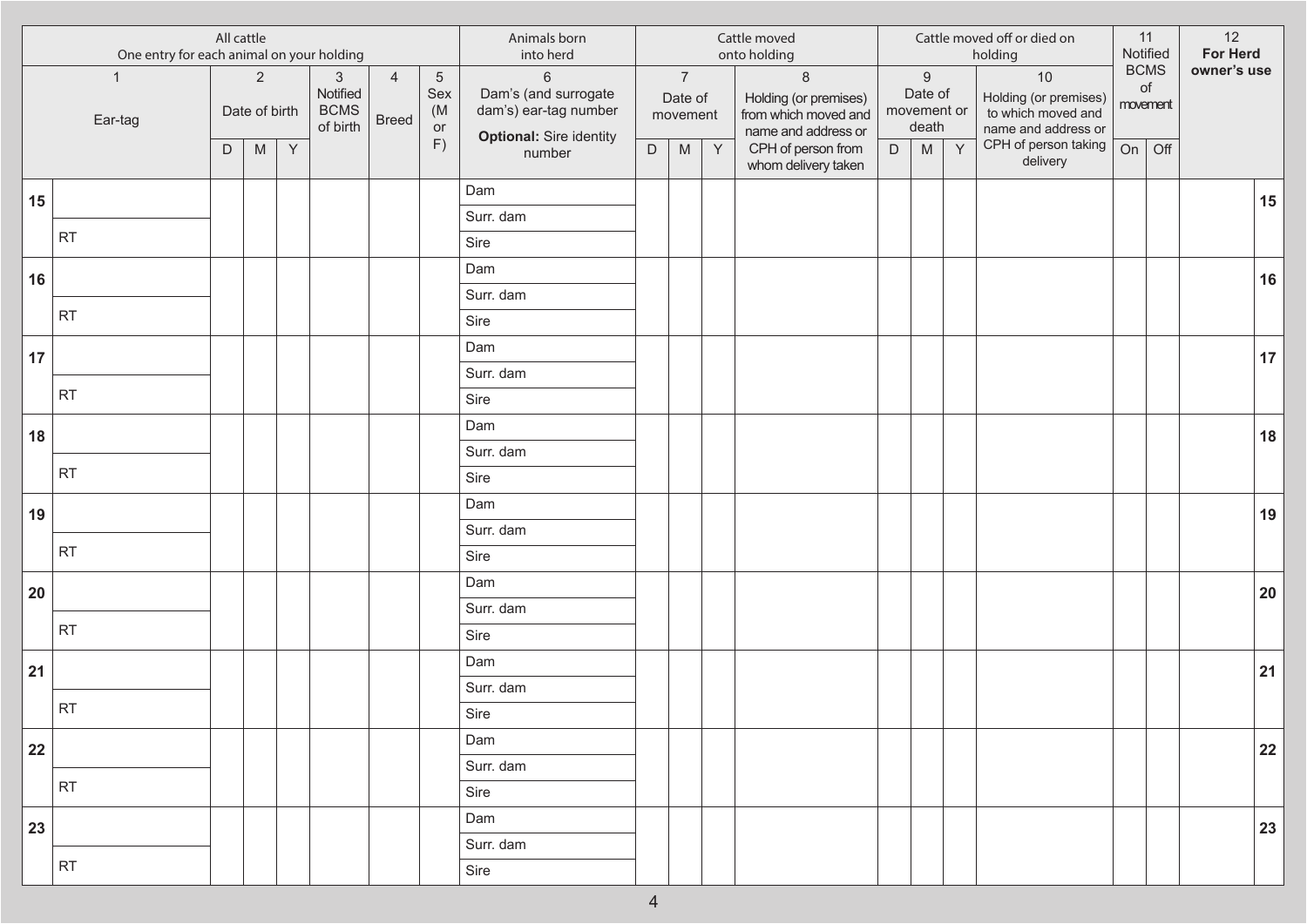|        | One entry for each animal on your holding | All cattle |                                 |              |                                                     |                                |                                          | Animals born<br>into herd                                                                |             |                                       |              | Cattle moved<br>onto holding                                                     |             |                                                     |   | Cattle moved off or died on<br>holding                                                           |    | 11<br>Notified                | 12<br><b>For Herd</b> |                 |
|--------|-------------------------------------------|------------|---------------------------------|--------------|-----------------------------------------------------|--------------------------------|------------------------------------------|------------------------------------------------------------------------------------------|-------------|---------------------------------------|--------------|----------------------------------------------------------------------------------|-------------|-----------------------------------------------------|---|--------------------------------------------------------------------------------------------------|----|-------------------------------|-----------------------|-----------------|
|        | $\mathbf{1}$<br>Ear-tag                   |            | $\overline{2}$<br>Date of birth |              | $\mathbf{3}$<br>Notified<br><b>BCMS</b><br>of birth | $\overline{4}$<br><b>Breed</b> | $\overline{5}$<br>Sex<br>(M)<br>or<br>F) | $6\,$<br>Dam's (and surrogate<br>dam's) ear-tag number<br><b>Optional: Sire identity</b> |             | $\overline{7}$<br>Date of<br>movement |              | $\delta$<br>Holding (or premises)<br>from which moved and<br>name and address or |             | $\boldsymbol{9}$<br>Date of<br>movement or<br>death |   | 10<br>Holding (or premises)<br>to which moved and<br>name and address or<br>CPH of person taking |    | <b>BCMS</b><br>of<br>movement | owner's use           |                 |
|        |                                           | D          | M                               | $\mathsf{Y}$ |                                                     |                                |                                          | number                                                                                   | $\mathsf D$ | M                                     | $\mathsf{Y}$ | CPH of person from<br>whom delivery taken                                        | $\mathsf D$ | M                                                   | Y | delivery                                                                                         | On | Off                           |                       |                 |
| 24     |                                           |            |                                 |              |                                                     |                                |                                          | Dam                                                                                      |             |                                       |              |                                                                                  |             |                                                     |   |                                                                                                  |    |                               |                       | 24              |
|        |                                           |            |                                 |              |                                                     |                                |                                          | Surr. dam                                                                                |             |                                       |              |                                                                                  |             |                                                     |   |                                                                                                  |    |                               |                       |                 |
|        | <b>RT</b>                                 |            |                                 |              |                                                     |                                |                                          | Sire                                                                                     |             |                                       |              |                                                                                  |             |                                                     |   |                                                                                                  |    |                               |                       |                 |
| 25     |                                           |            |                                 |              |                                                     |                                |                                          | Dam                                                                                      |             |                                       |              |                                                                                  |             |                                                     |   |                                                                                                  |    |                               |                       | 25              |
|        |                                           |            |                                 |              |                                                     |                                |                                          | Surr. dam                                                                                |             |                                       |              |                                                                                  |             |                                                     |   |                                                                                                  |    |                               |                       |                 |
|        | RT                                        |            |                                 |              |                                                     |                                |                                          | Sire                                                                                     |             |                                       |              |                                                                                  |             |                                                     |   |                                                                                                  |    |                               |                       |                 |
| 26     |                                           |            |                                 |              |                                                     |                                |                                          | Dam                                                                                      |             |                                       |              |                                                                                  |             |                                                     |   |                                                                                                  |    |                               |                       | 26              |
|        |                                           |            |                                 |              |                                                     |                                |                                          | Surr. dam                                                                                |             |                                       |              |                                                                                  |             |                                                     |   |                                                                                                  |    |                               |                       |                 |
|        | RT                                        |            |                                 |              |                                                     |                                |                                          | Sire                                                                                     |             |                                       |              |                                                                                  |             |                                                     |   |                                                                                                  |    |                               |                       |                 |
| 27     |                                           |            |                                 |              |                                                     |                                |                                          | Dam                                                                                      |             |                                       |              |                                                                                  |             |                                                     |   |                                                                                                  |    |                               |                       | 27              |
|        |                                           |            |                                 |              |                                                     |                                |                                          | Surr. dam                                                                                |             |                                       |              |                                                                                  |             |                                                     |   |                                                                                                  |    |                               |                       |                 |
|        | <b>RT</b>                                 |            |                                 |              |                                                     |                                |                                          | Sire                                                                                     |             |                                       |              |                                                                                  |             |                                                     |   |                                                                                                  |    |                               |                       |                 |
| 28     |                                           |            |                                 |              |                                                     |                                |                                          | Dam                                                                                      |             |                                       |              |                                                                                  |             |                                                     |   |                                                                                                  |    |                               |                       | 28              |
|        |                                           |            |                                 |              |                                                     |                                |                                          | Surr. dam                                                                                |             |                                       |              |                                                                                  |             |                                                     |   |                                                                                                  |    |                               |                       |                 |
|        | RT                                        |            |                                 |              |                                                     |                                |                                          | Sire                                                                                     |             |                                       |              |                                                                                  |             |                                                     |   |                                                                                                  |    |                               |                       |                 |
| 29     |                                           |            |                                 |              |                                                     |                                |                                          | Dam                                                                                      |             |                                       |              |                                                                                  |             |                                                     |   |                                                                                                  |    |                               |                       | 29              |
|        |                                           |            |                                 |              |                                                     |                                |                                          | Surr. dam                                                                                |             |                                       |              |                                                                                  |             |                                                     |   |                                                                                                  |    |                               |                       |                 |
|        | <b>RT</b>                                 |            |                                 |              |                                                     |                                |                                          | Sire                                                                                     |             |                                       |              |                                                                                  |             |                                                     |   |                                                                                                  |    |                               |                       |                 |
| $30\,$ |                                           |            |                                 |              |                                                     |                                |                                          | Dam                                                                                      |             |                                       |              |                                                                                  |             |                                                     |   |                                                                                                  |    |                               |                       | 30 <sup>°</sup> |
|        |                                           |            |                                 |              |                                                     |                                |                                          | Surr. dam                                                                                |             |                                       |              |                                                                                  |             |                                                     |   |                                                                                                  |    |                               |                       |                 |
|        | <b>RT</b>                                 |            |                                 |              |                                                     |                                |                                          | Sire                                                                                     |             |                                       |              |                                                                                  |             |                                                     |   |                                                                                                  |    |                               |                       |                 |
| 31     |                                           |            |                                 |              |                                                     |                                |                                          | Dam                                                                                      |             |                                       |              |                                                                                  |             |                                                     |   |                                                                                                  |    |                               |                       | 31              |
|        |                                           |            |                                 |              |                                                     |                                |                                          | Surr. dam                                                                                |             |                                       |              |                                                                                  |             |                                                     |   |                                                                                                  |    |                               |                       |                 |
|        | RT                                        |            |                                 |              |                                                     |                                |                                          | Sire                                                                                     |             |                                       |              |                                                                                  |             |                                                     |   |                                                                                                  |    |                               |                       |                 |
| 32     |                                           |            |                                 |              |                                                     |                                |                                          | Dam                                                                                      |             |                                       |              |                                                                                  |             |                                                     |   |                                                                                                  |    |                               |                       | 32              |
|        |                                           |            |                                 |              |                                                     |                                |                                          | Surr. dam                                                                                |             |                                       |              |                                                                                  |             |                                                     |   |                                                                                                  |    |                               |                       |                 |
|        | RT                                        |            |                                 |              |                                                     |                                |                                          | Sire                                                                                     |             |                                       |              |                                                                                  |             |                                                     |   |                                                                                                  |    |                               |                       |                 |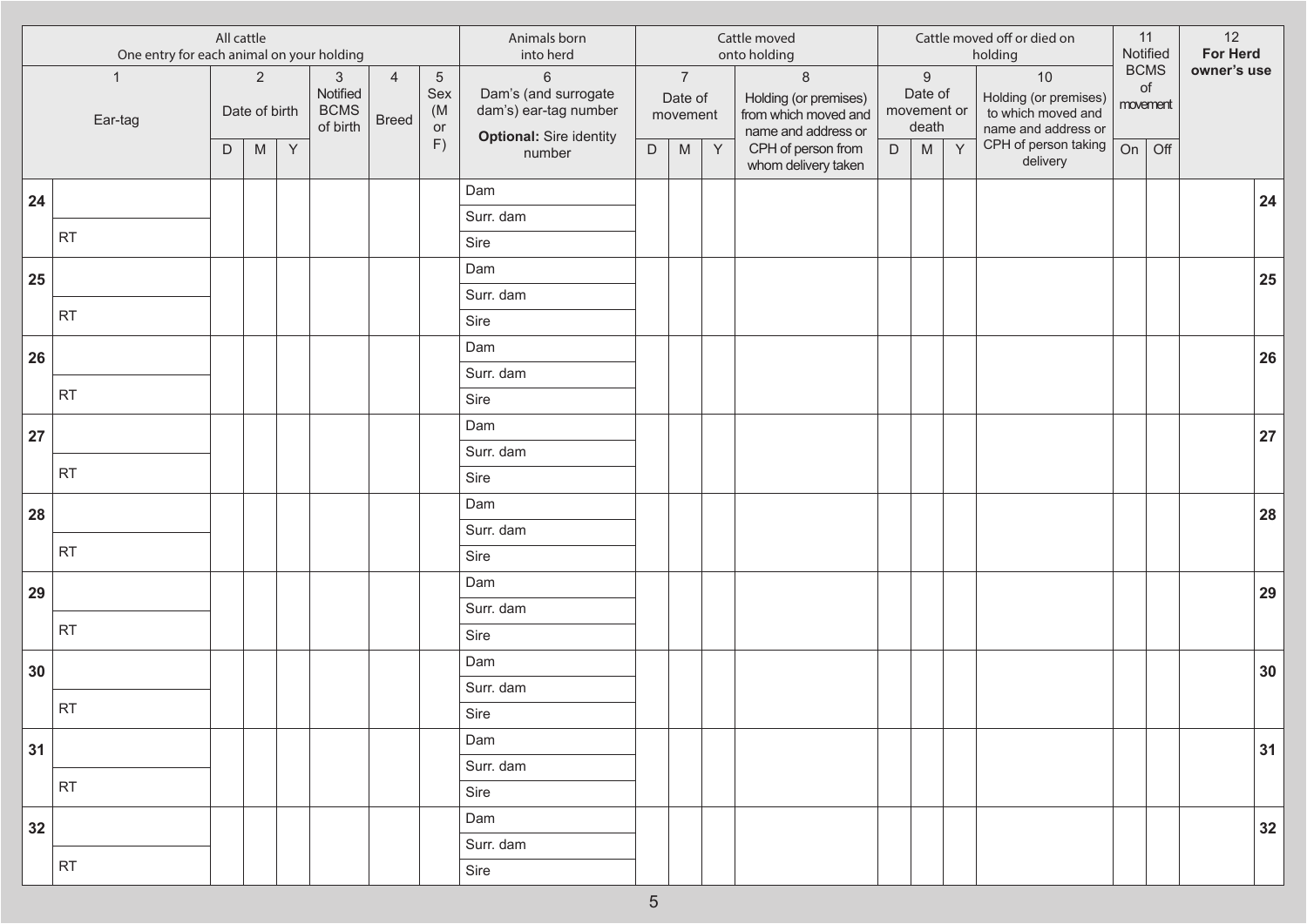|    | One entry for each animal on your holding | All cattle |                                 |   |                                                   |                                |                                    | Animals born<br>into herd                                                                  |             |                                                                                                            |             | Cattle moved<br>onto holding                                                    |             |                                                     |   | Cattle moved off or died on<br>holding                                   |    | 11<br>Notified                | 12<br>For Herd |                 |
|----|-------------------------------------------|------------|---------------------------------|---|---------------------------------------------------|--------------------------------|------------------------------------|--------------------------------------------------------------------------------------------|-------------|------------------------------------------------------------------------------------------------------------|-------------|---------------------------------------------------------------------------------|-------------|-----------------------------------------------------|---|--------------------------------------------------------------------------|----|-------------------------------|----------------|-----------------|
|    | $\mathbf{1}$<br>Ear-tag                   |            | $\overline{2}$<br>Date of birth |   | $\sqrt{3}$<br>Notified<br><b>BCMS</b><br>of birth | $\overline{4}$<br><b>Breed</b> | $\overline{5}$<br>Sex<br>(M)<br>or | $\,6\,$<br>Dam's (and surrogate<br>dam's) ear-tag number<br><b>Optional: Sire identity</b> |             | $\overline{7}$<br>Date of<br>movement                                                                      |             | $\,8\,$<br>Holding (or premises)<br>from which moved and<br>name and address or |             | $\boldsymbol{9}$<br>Date of<br>movement or<br>death |   | 10<br>Holding (or premises)<br>to which moved and<br>name and address or |    | <b>BCMS</b><br>of<br>movement | owner's use    |                 |
|    |                                           | D          | M                               | Y |                                                   |                                | F)                                 | number                                                                                     | $\mathsf D$ | $\mathsf{M}% _{T}=\mathsf{M}_{T}\!\left( a,b\right) ,\ \mathsf{M}_{T}=\mathsf{M}_{T}\!\left( a,b\right) ,$ | $\mathsf Y$ | CPH of person from<br>whom delivery taken                                       | $\mathsf D$ | M                                                   | Y | CPH of person taking<br>delivery                                         | On | Off                           |                |                 |
| 33 |                                           |            |                                 |   |                                                   |                                |                                    | Dam                                                                                        |             |                                                                                                            |             |                                                                                 |             |                                                     |   |                                                                          |    |                               |                | 33              |
|    |                                           |            |                                 |   |                                                   |                                |                                    | Surr. dam                                                                                  |             |                                                                                                            |             |                                                                                 |             |                                                     |   |                                                                          |    |                               |                |                 |
|    | RT                                        |            |                                 |   |                                                   |                                |                                    | Sire                                                                                       |             |                                                                                                            |             |                                                                                 |             |                                                     |   |                                                                          |    |                               |                |                 |
| 34 |                                           |            |                                 |   |                                                   |                                |                                    | Dam                                                                                        |             |                                                                                                            |             |                                                                                 |             |                                                     |   |                                                                          |    |                               |                | 34              |
|    |                                           |            |                                 |   |                                                   |                                |                                    | Surr. dam                                                                                  |             |                                                                                                            |             |                                                                                 |             |                                                     |   |                                                                          |    |                               |                |                 |
|    | RT                                        |            |                                 |   |                                                   |                                |                                    | Sire                                                                                       |             |                                                                                                            |             |                                                                                 |             |                                                     |   |                                                                          |    |                               |                |                 |
| 35 |                                           |            |                                 |   |                                                   |                                |                                    | Dam                                                                                        |             |                                                                                                            |             |                                                                                 |             |                                                     |   |                                                                          |    |                               |                | $35\phantom{a}$ |
|    |                                           |            |                                 |   |                                                   |                                |                                    | Surr. dam                                                                                  |             |                                                                                                            |             |                                                                                 |             |                                                     |   |                                                                          |    |                               |                |                 |
|    | RT                                        |            |                                 |   |                                                   |                                |                                    | Sire                                                                                       |             |                                                                                                            |             |                                                                                 |             |                                                     |   |                                                                          |    |                               |                |                 |
| 36 |                                           |            |                                 |   |                                                   |                                |                                    | Dam                                                                                        |             |                                                                                                            |             |                                                                                 |             |                                                     |   |                                                                          |    |                               |                | 36              |
|    |                                           |            |                                 |   |                                                   |                                |                                    | Surr. dam                                                                                  |             |                                                                                                            |             |                                                                                 |             |                                                     |   |                                                                          |    |                               |                |                 |
|    | RT                                        |            |                                 |   |                                                   |                                |                                    | Sire                                                                                       |             |                                                                                                            |             |                                                                                 |             |                                                     |   |                                                                          |    |                               |                |                 |
| 37 |                                           |            |                                 |   |                                                   |                                |                                    | Dam                                                                                        |             |                                                                                                            |             |                                                                                 |             |                                                     |   |                                                                          |    |                               |                | 37              |
|    | RT                                        |            |                                 |   |                                                   |                                |                                    | Surr. dam                                                                                  |             |                                                                                                            |             |                                                                                 |             |                                                     |   |                                                                          |    |                               |                |                 |
|    |                                           |            |                                 |   |                                                   |                                |                                    | Sire                                                                                       |             |                                                                                                            |             |                                                                                 |             |                                                     |   |                                                                          |    |                               |                |                 |
| 38 |                                           |            |                                 |   |                                                   |                                |                                    | Dam                                                                                        |             |                                                                                                            |             |                                                                                 |             |                                                     |   |                                                                          |    |                               |                | 38              |
|    | <b>RT</b>                                 |            |                                 |   |                                                   |                                |                                    | Surr. dam                                                                                  |             |                                                                                                            |             |                                                                                 |             |                                                     |   |                                                                          |    |                               |                |                 |
|    |                                           |            |                                 |   |                                                   |                                |                                    | Sire                                                                                       |             |                                                                                                            |             |                                                                                 |             |                                                     |   |                                                                          |    |                               |                |                 |
| 39 |                                           |            |                                 |   |                                                   |                                |                                    | Dam                                                                                        |             |                                                                                                            |             |                                                                                 |             |                                                     |   |                                                                          |    |                               |                | 39              |
|    | <b>RT</b>                                 |            |                                 |   |                                                   |                                |                                    | Surr. dam                                                                                  |             |                                                                                                            |             |                                                                                 |             |                                                     |   |                                                                          |    |                               |                |                 |
|    |                                           |            |                                 |   |                                                   |                                |                                    | Sire                                                                                       |             |                                                                                                            |             |                                                                                 |             |                                                     |   |                                                                          |    |                               |                |                 |
| 40 |                                           |            |                                 |   |                                                   |                                |                                    | Dam                                                                                        |             |                                                                                                            |             |                                                                                 |             |                                                     |   |                                                                          |    |                               |                | 40              |
|    | RT                                        |            |                                 |   |                                                   |                                |                                    | Surr. dam                                                                                  |             |                                                                                                            |             |                                                                                 |             |                                                     |   |                                                                          |    |                               |                |                 |
|    |                                           |            |                                 |   |                                                   |                                |                                    | Sire                                                                                       |             |                                                                                                            |             |                                                                                 |             |                                                     |   |                                                                          |    |                               |                |                 |
| 41 |                                           |            |                                 |   |                                                   |                                |                                    | Dam                                                                                        |             |                                                                                                            |             |                                                                                 |             |                                                     |   |                                                                          |    |                               |                | 41              |
|    | RT                                        |            |                                 |   |                                                   |                                |                                    | Surr. dam                                                                                  |             |                                                                                                            |             |                                                                                 |             |                                                     |   |                                                                          |    |                               |                |                 |
|    |                                           |            |                                 |   |                                                   |                                |                                    | Sire                                                                                       |             |                                                                                                            |             |                                                                                 |             |                                                     |   |                                                                          |    |                               |                |                 |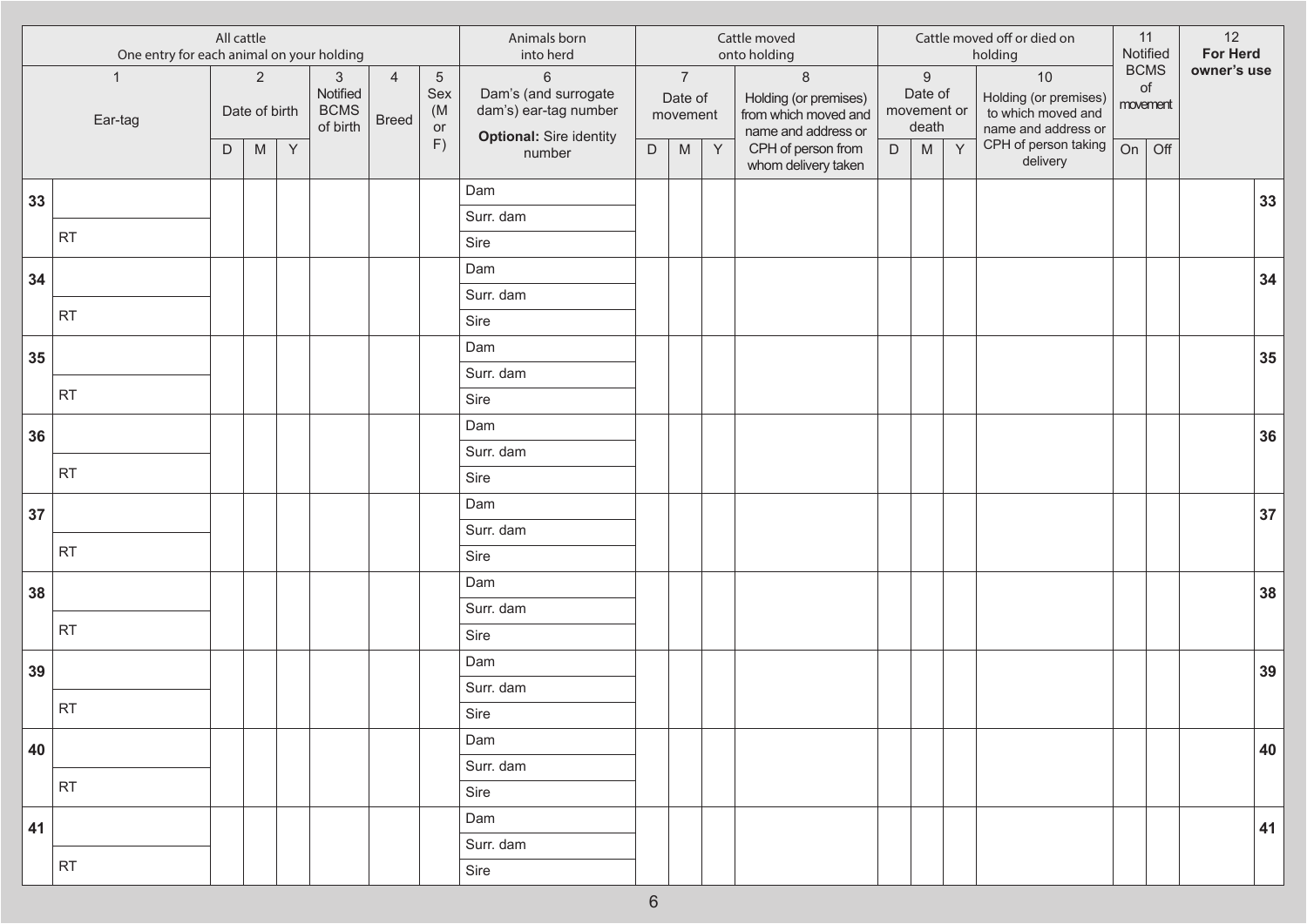|    | One entry for each animal on your holding | All cattle |                                                                                                            |             |                                                     |                                |                                    | Animals born<br>into herd                                                                  |             |                                                                                                            |              | Cattle moved<br>onto holding                                                    |             |                                                                                                            |   | Cattle moved off or died on<br>holding                                     |    | 11<br>Notified                | 12<br>For Herd |    |
|----|-------------------------------------------|------------|------------------------------------------------------------------------------------------------------------|-------------|-----------------------------------------------------|--------------------------------|------------------------------------|--------------------------------------------------------------------------------------------|-------------|------------------------------------------------------------------------------------------------------------|--------------|---------------------------------------------------------------------------------|-------------|------------------------------------------------------------------------------------------------------------|---|----------------------------------------------------------------------------|----|-------------------------------|----------------|----|
|    | $\mathbf{1}$<br>Ear-tag                   |            | $\overline{2}$<br>Date of birth                                                                            |             | $\mathbf{3}$<br>Notified<br><b>BCMS</b><br>of birth | $\overline{4}$<br><b>Breed</b> | $\overline{5}$<br>Sex<br>(M)<br>or | $\,6\,$<br>Dam's (and surrogate<br>dam's) ear-tag number<br><b>Optional: Sire identity</b> |             | $\overline{7}$<br>Date of<br>movement                                                                      |              | $\,8\,$<br>Holding (or premises)<br>from which moved and<br>name and address or |             | $\boldsymbol{9}$<br>Date of<br>movement or<br>death                                                        |   | $10$<br>Holding (or premises)<br>to which moved and<br>name and address or |    | <b>BCMS</b><br>of<br>movement | owner's use    |    |
|    |                                           | D          | $\mathsf{M}% _{T}=\mathsf{M}_{T}\!\left( a,b\right) ,\ \mathsf{M}_{T}=\mathsf{M}_{T}\!\left( a,b\right) ,$ | $\mathsf Y$ |                                                     |                                | F)                                 | number                                                                                     | $\mathsf D$ | $\mathsf{M}% _{T}=\mathsf{M}_{T}\!\left( a,b\right) ,\ \mathsf{M}_{T}=\mathsf{M}_{T}\!\left( a,b\right) ,$ | $\mathsf{Y}$ | CPH of person from<br>whom delivery taken                                       | $\mathsf D$ | $\mathsf{M}% _{T}=\mathsf{M}_{T}\!\left( a,b\right) ,\ \mathsf{M}_{T}=\mathsf{M}_{T}\!\left( a,b\right) ,$ | Y | CPH of person taking<br>delivery                                           | On | Off                           |                |    |
| 42 |                                           |            |                                                                                                            |             |                                                     |                                |                                    | Dam                                                                                        |             |                                                                                                            |              |                                                                                 |             |                                                                                                            |   |                                                                            |    |                               |                | 42 |
|    |                                           |            |                                                                                                            |             |                                                     |                                |                                    | Surr. dam                                                                                  |             |                                                                                                            |              |                                                                                 |             |                                                                                                            |   |                                                                            |    |                               |                |    |
|    | <b>RT</b>                                 |            |                                                                                                            |             |                                                     |                                |                                    | Sire                                                                                       |             |                                                                                                            |              |                                                                                 |             |                                                                                                            |   |                                                                            |    |                               |                |    |
| 43 |                                           |            |                                                                                                            |             |                                                     |                                |                                    | Dam                                                                                        |             |                                                                                                            |              |                                                                                 |             |                                                                                                            |   |                                                                            |    |                               |                | 43 |
|    |                                           |            |                                                                                                            |             |                                                     |                                |                                    | Surr. dam                                                                                  |             |                                                                                                            |              |                                                                                 |             |                                                                                                            |   |                                                                            |    |                               |                |    |
|    | <b>RT</b>                                 |            |                                                                                                            |             |                                                     |                                |                                    | Sire                                                                                       |             |                                                                                                            |              |                                                                                 |             |                                                                                                            |   |                                                                            |    |                               |                |    |
| 44 |                                           |            |                                                                                                            |             |                                                     |                                |                                    | Dam                                                                                        |             |                                                                                                            |              |                                                                                 |             |                                                                                                            |   |                                                                            |    |                               |                | 44 |
|    |                                           |            |                                                                                                            |             |                                                     |                                |                                    | Surr. dam                                                                                  |             |                                                                                                            |              |                                                                                 |             |                                                                                                            |   |                                                                            |    |                               |                |    |
|    | <b>RT</b>                                 |            |                                                                                                            |             |                                                     |                                |                                    | Sire                                                                                       |             |                                                                                                            |              |                                                                                 |             |                                                                                                            |   |                                                                            |    |                               |                |    |
| 45 |                                           |            |                                                                                                            |             |                                                     |                                |                                    | Dam                                                                                        |             |                                                                                                            |              |                                                                                 |             |                                                                                                            |   |                                                                            |    |                               |                | 45 |
|    |                                           |            |                                                                                                            |             |                                                     |                                |                                    | Surr. dam                                                                                  |             |                                                                                                            |              |                                                                                 |             |                                                                                                            |   |                                                                            |    |                               |                |    |
|    | <b>RT</b>                                 |            |                                                                                                            |             |                                                     |                                |                                    | Sire                                                                                       |             |                                                                                                            |              |                                                                                 |             |                                                                                                            |   |                                                                            |    |                               |                |    |
| 46 |                                           |            |                                                                                                            |             |                                                     |                                |                                    | Dam                                                                                        |             |                                                                                                            |              |                                                                                 |             |                                                                                                            |   |                                                                            |    |                               |                | 46 |
|    |                                           |            |                                                                                                            |             |                                                     |                                |                                    | Surr. dam                                                                                  |             |                                                                                                            |              |                                                                                 |             |                                                                                                            |   |                                                                            |    |                               |                |    |
|    | <b>RT</b>                                 |            |                                                                                                            |             |                                                     |                                |                                    | Sire                                                                                       |             |                                                                                                            |              |                                                                                 |             |                                                                                                            |   |                                                                            |    |                               |                |    |
| 47 |                                           |            |                                                                                                            |             |                                                     |                                |                                    | Dam                                                                                        |             |                                                                                                            |              |                                                                                 |             |                                                                                                            |   |                                                                            |    |                               |                | 47 |
|    |                                           |            |                                                                                                            |             |                                                     |                                |                                    | Surr. dam                                                                                  |             |                                                                                                            |              |                                                                                 |             |                                                                                                            |   |                                                                            |    |                               |                |    |
|    | <b>RT</b>                                 |            |                                                                                                            |             |                                                     |                                |                                    | Sire                                                                                       |             |                                                                                                            |              |                                                                                 |             |                                                                                                            |   |                                                                            |    |                               |                |    |
| 48 |                                           |            |                                                                                                            |             |                                                     |                                |                                    | Dam                                                                                        |             |                                                                                                            |              |                                                                                 |             |                                                                                                            |   |                                                                            |    |                               |                | 48 |
|    | <b>RT</b>                                 |            |                                                                                                            |             |                                                     |                                |                                    | Surr. dam                                                                                  |             |                                                                                                            |              |                                                                                 |             |                                                                                                            |   |                                                                            |    |                               |                |    |
|    |                                           |            |                                                                                                            |             |                                                     |                                |                                    | Sire                                                                                       |             |                                                                                                            |              |                                                                                 |             |                                                                                                            |   |                                                                            |    |                               |                |    |
| 49 |                                           |            |                                                                                                            |             |                                                     |                                |                                    | Dam                                                                                        |             |                                                                                                            |              |                                                                                 |             |                                                                                                            |   |                                                                            |    |                               |                | 49 |
|    | <b>RT</b>                                 |            |                                                                                                            |             |                                                     |                                |                                    | Surr. dam                                                                                  |             |                                                                                                            |              |                                                                                 |             |                                                                                                            |   |                                                                            |    |                               |                |    |
|    |                                           |            |                                                                                                            |             |                                                     |                                |                                    | Sire                                                                                       |             |                                                                                                            |              |                                                                                 |             |                                                                                                            |   |                                                                            |    |                               |                |    |
| 50 |                                           |            |                                                                                                            |             |                                                     |                                |                                    | Dam                                                                                        |             |                                                                                                            |              |                                                                                 |             |                                                                                                            |   |                                                                            |    |                               |                | 50 |
|    | <b>RT</b>                                 |            |                                                                                                            |             |                                                     |                                |                                    | Surr. dam                                                                                  |             |                                                                                                            |              |                                                                                 |             |                                                                                                            |   |                                                                            |    |                               |                |    |
|    |                                           |            |                                                                                                            |             |                                                     |                                |                                    | Sire                                                                                       |             |                                                                                                            |              |                                                                                 |             |                                                                                                            |   |                                                                            |    |                               |                |    |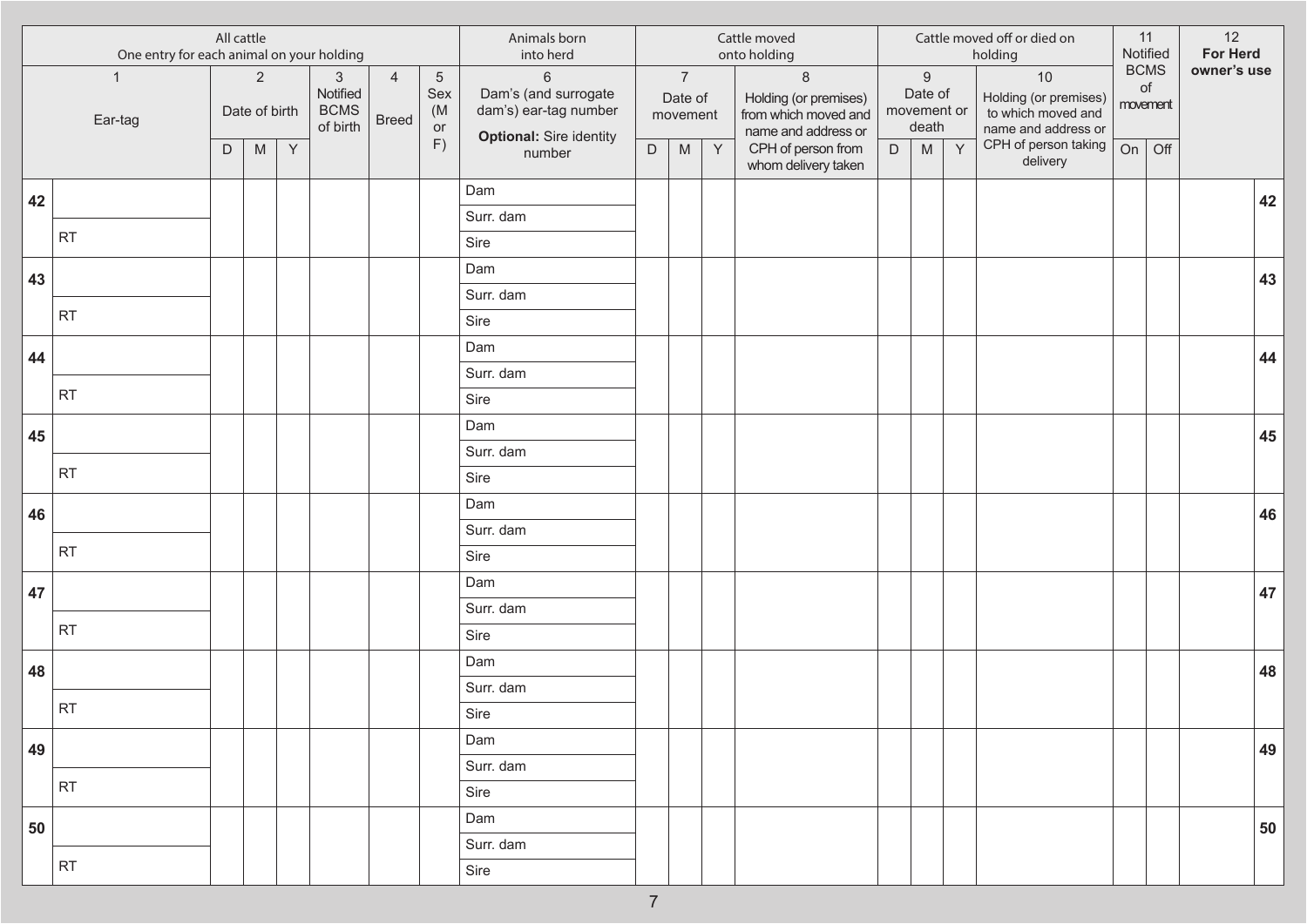|    | One entry for each animal on your holding | All cattle |                                                                                                            |             |                                                       |                                |                                    | Animals born<br>into herd                                                                  |             |                                                                                                            |              | Cattle moved<br>onto holding                                                    |             |                                                     |   | Cattle moved off or died on<br>holding                                     | Notified | 11                            | 12<br>For Herd |    |
|----|-------------------------------------------|------------|------------------------------------------------------------------------------------------------------------|-------------|-------------------------------------------------------|--------------------------------|------------------------------------|--------------------------------------------------------------------------------------------|-------------|------------------------------------------------------------------------------------------------------------|--------------|---------------------------------------------------------------------------------|-------------|-----------------------------------------------------|---|----------------------------------------------------------------------------|----------|-------------------------------|----------------|----|
|    | $\mathbf{1}$<br>Ear-tag                   |            | $\overline{2}$<br>Date of birth                                                                            |             | $\mathfrak{S}$<br>Notified<br><b>BCMS</b><br>of birth | $\overline{4}$<br><b>Breed</b> | $\overline{5}$<br>Sex<br>(M)<br>or | $\,6\,$<br>Dam's (and surrogate<br>dam's) ear-tag number<br><b>Optional: Sire identity</b> |             | $\overline{7}$<br>Date of<br>movement                                                                      |              | $\,8\,$<br>Holding (or premises)<br>from which moved and<br>name and address or |             | $\boldsymbol{9}$<br>Date of<br>movement or<br>death |   | $10$<br>Holding (or premises)<br>to which moved and<br>name and address or |          | <b>BCMS</b><br>of<br>movement | owner's use    |    |
|    |                                           | D          | $\mathsf{M}% _{T}=\mathsf{M}_{T}\!\left( a,b\right) ,\ \mathsf{M}_{T}=\mathsf{M}_{T}\!\left( a,b\right) ,$ | $\mathsf Y$ |                                                       |                                | F)                                 | number                                                                                     | $\mathsf D$ | $\mathsf{M}% _{T}=\mathsf{M}_{T}\!\left( a,b\right) ,\ \mathsf{M}_{T}=\mathsf{M}_{T}\!\left( a,b\right) ,$ | $\mathsf{Y}$ | CPH of person from<br>whom delivery taken                                       | $\mathsf D$ | M                                                   | Y | CPH of person taking<br>delivery                                           | On       | Off                           |                |    |
| 51 |                                           |            |                                                                                                            |             |                                                       |                                |                                    | Dam                                                                                        |             |                                                                                                            |              |                                                                                 |             |                                                     |   |                                                                            |          |                               |                | 51 |
|    |                                           |            |                                                                                                            |             |                                                       |                                |                                    | Surr. dam                                                                                  |             |                                                                                                            |              |                                                                                 |             |                                                     |   |                                                                            |          |                               |                |    |
|    | <b>RT</b>                                 |            |                                                                                                            |             |                                                       |                                |                                    | Sire                                                                                       |             |                                                                                                            |              |                                                                                 |             |                                                     |   |                                                                            |          |                               |                |    |
| 52 |                                           |            |                                                                                                            |             |                                                       |                                |                                    | Dam                                                                                        |             |                                                                                                            |              |                                                                                 |             |                                                     |   |                                                                            |          |                               |                | 52 |
|    |                                           |            |                                                                                                            |             |                                                       |                                |                                    | Surr. dam                                                                                  |             |                                                                                                            |              |                                                                                 |             |                                                     |   |                                                                            |          |                               |                |    |
|    | <b>RT</b>                                 |            |                                                                                                            |             |                                                       |                                |                                    | Sire                                                                                       |             |                                                                                                            |              |                                                                                 |             |                                                     |   |                                                                            |          |                               |                |    |
| 53 |                                           |            |                                                                                                            |             |                                                       |                                |                                    | Dam                                                                                        |             |                                                                                                            |              |                                                                                 |             |                                                     |   |                                                                            |          |                               |                | 53 |
|    |                                           |            |                                                                                                            |             |                                                       |                                |                                    | Surr. dam                                                                                  |             |                                                                                                            |              |                                                                                 |             |                                                     |   |                                                                            |          |                               |                |    |
|    | <b>RT</b>                                 |            |                                                                                                            |             |                                                       |                                |                                    | Sire                                                                                       |             |                                                                                                            |              |                                                                                 |             |                                                     |   |                                                                            |          |                               |                |    |
| 54 |                                           |            |                                                                                                            |             |                                                       |                                |                                    | Dam                                                                                        |             |                                                                                                            |              |                                                                                 |             |                                                     |   |                                                                            |          |                               |                | 54 |
|    |                                           |            |                                                                                                            |             |                                                       |                                |                                    | Surr. dam                                                                                  |             |                                                                                                            |              |                                                                                 |             |                                                     |   |                                                                            |          |                               |                |    |
|    | <b>RT</b>                                 |            |                                                                                                            |             |                                                       |                                |                                    | Sire                                                                                       |             |                                                                                                            |              |                                                                                 |             |                                                     |   |                                                                            |          |                               |                |    |
| 55 |                                           |            |                                                                                                            |             |                                                       |                                |                                    | Dam                                                                                        |             |                                                                                                            |              |                                                                                 |             |                                                     |   |                                                                            |          |                               |                | 55 |
|    |                                           |            |                                                                                                            |             |                                                       |                                |                                    | Surr. dam                                                                                  |             |                                                                                                            |              |                                                                                 |             |                                                     |   |                                                                            |          |                               |                |    |
|    | <b>RT</b>                                 |            |                                                                                                            |             |                                                       |                                |                                    | Sire                                                                                       |             |                                                                                                            |              |                                                                                 |             |                                                     |   |                                                                            |          |                               |                |    |
| 56 |                                           |            |                                                                                                            |             |                                                       |                                |                                    | Dam                                                                                        |             |                                                                                                            |              |                                                                                 |             |                                                     |   |                                                                            |          |                               |                | 56 |
|    | <b>RT</b>                                 |            |                                                                                                            |             |                                                       |                                |                                    | Surr. dam                                                                                  |             |                                                                                                            |              |                                                                                 |             |                                                     |   |                                                                            |          |                               |                |    |
|    |                                           |            |                                                                                                            |             |                                                       |                                |                                    | Sire                                                                                       |             |                                                                                                            |              |                                                                                 |             |                                                     |   |                                                                            |          |                               |                |    |
| 57 |                                           |            |                                                                                                            |             |                                                       |                                |                                    | Dam                                                                                        |             |                                                                                                            |              |                                                                                 |             |                                                     |   |                                                                            |          |                               |                | 57 |
|    | <b>RT</b>                                 |            |                                                                                                            |             |                                                       |                                |                                    | Surr. dam                                                                                  |             |                                                                                                            |              |                                                                                 |             |                                                     |   |                                                                            |          |                               |                |    |
|    |                                           |            |                                                                                                            |             |                                                       |                                |                                    | Sire                                                                                       |             |                                                                                                            |              |                                                                                 |             |                                                     |   |                                                                            |          |                               |                |    |
| 58 |                                           |            |                                                                                                            |             |                                                       |                                |                                    | Dam                                                                                        |             |                                                                                                            |              |                                                                                 |             |                                                     |   |                                                                            |          |                               |                | 58 |
|    | <b>RT</b>                                 |            |                                                                                                            |             |                                                       |                                |                                    | Surr. dam                                                                                  |             |                                                                                                            |              |                                                                                 |             |                                                     |   |                                                                            |          |                               |                |    |
|    |                                           |            |                                                                                                            |             |                                                       |                                |                                    | Sire                                                                                       |             |                                                                                                            |              |                                                                                 |             |                                                     |   |                                                                            |          |                               |                |    |
| 59 |                                           |            |                                                                                                            |             |                                                       |                                |                                    | Dam                                                                                        |             |                                                                                                            |              |                                                                                 |             |                                                     |   |                                                                            |          |                               |                | 59 |
|    | <b>RT</b>                                 |            |                                                                                                            |             |                                                       |                                |                                    | Surr. dam                                                                                  |             |                                                                                                            |              |                                                                                 |             |                                                     |   |                                                                            |          |                               |                |    |
|    |                                           |            |                                                                                                            |             |                                                       |                                |                                    | Sire                                                                                       |             |                                                                                                            |              |                                                                                 |             |                                                     |   |                                                                            |          |                               |                |    |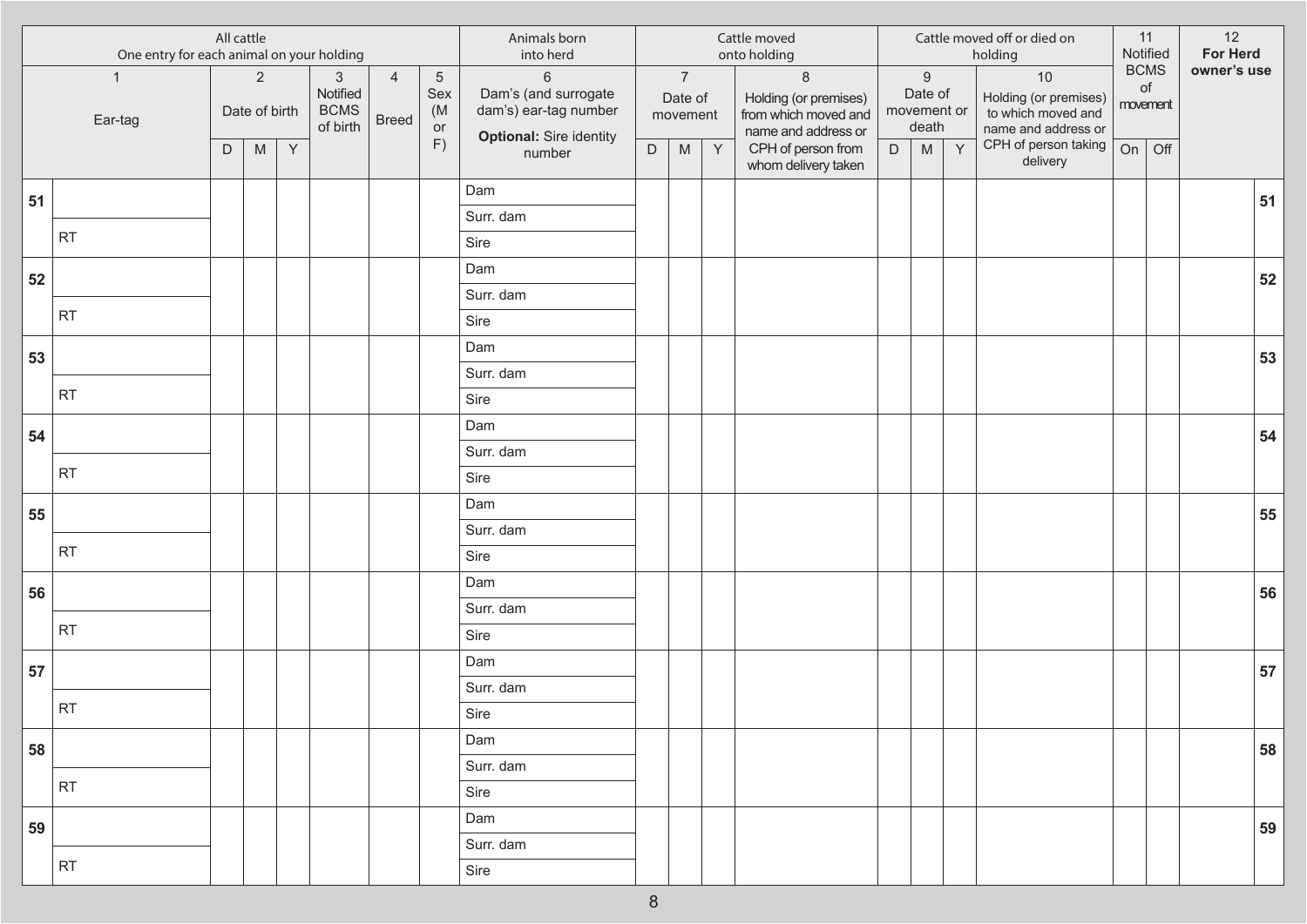|    | One entry for each animal on your holding | All cattle |                                                                                                            |             |                                                     |                                |                                    | Animals born<br>into herd                                                                  |             |                                       |              | Cattle moved<br>onto holding                                                    |             |                                                                                                            |   | Cattle moved off or died on<br>holding                                     |    | 11<br>Notified                | 12<br>For Herd |    |
|----|-------------------------------------------|------------|------------------------------------------------------------------------------------------------------------|-------------|-----------------------------------------------------|--------------------------------|------------------------------------|--------------------------------------------------------------------------------------------|-------------|---------------------------------------|--------------|---------------------------------------------------------------------------------|-------------|------------------------------------------------------------------------------------------------------------|---|----------------------------------------------------------------------------|----|-------------------------------|----------------|----|
|    | $\mathbf{1}$<br>Ear-tag                   |            | $\overline{2}$<br>Date of birth                                                                            |             | $\mathbf{3}$<br>Notified<br><b>BCMS</b><br>of birth | $\overline{4}$<br><b>Breed</b> | $\overline{5}$<br>Sex<br>(M)<br>or | $\,6\,$<br>Dam's (and surrogate<br>dam's) ear-tag number<br><b>Optional: Sire identity</b> |             | $\overline{7}$<br>Date of<br>movement |              | $\,8\,$<br>Holding (or premises)<br>from which moved and<br>name and address or |             | $\boldsymbol{9}$<br>Date of<br>movement or<br>death                                                        |   | $10$<br>Holding (or premises)<br>to which moved and<br>name and address or |    | <b>BCMS</b><br>of<br>movement | owner's use    |    |
|    |                                           | D          | $\mathsf{M}% _{T}=\mathsf{M}_{T}\!\left( a,b\right) ,\ \mathsf{M}_{T}=\mathsf{M}_{T}\!\left( a,b\right) ,$ | $\mathsf Y$ |                                                     |                                | F)                                 | number                                                                                     | $\mathsf D$ | ${\sf M}$                             | $\mathsf{Y}$ | CPH of person from<br>whom delivery taken                                       | $\mathsf D$ | $\mathsf{M}% _{T}=\mathsf{M}_{T}\!\left( a,b\right) ,\ \mathsf{M}_{T}=\mathsf{M}_{T}\!\left( a,b\right) ,$ | Y | CPH of person taking<br>delivery                                           | On | Off                           |                |    |
| 60 |                                           |            |                                                                                                            |             |                                                     |                                |                                    | Dam                                                                                        |             |                                       |              |                                                                                 |             |                                                                                                            |   |                                                                            |    |                               |                | 60 |
|    |                                           |            |                                                                                                            |             |                                                     |                                |                                    | Surr. dam                                                                                  |             |                                       |              |                                                                                 |             |                                                                                                            |   |                                                                            |    |                               |                |    |
|    | <b>RT</b>                                 |            |                                                                                                            |             |                                                     |                                |                                    | Sire                                                                                       |             |                                       |              |                                                                                 |             |                                                                                                            |   |                                                                            |    |                               |                |    |
| 61 |                                           |            |                                                                                                            |             |                                                     |                                |                                    | Dam                                                                                        |             |                                       |              |                                                                                 |             |                                                                                                            |   |                                                                            |    |                               |                | 61 |
|    |                                           |            |                                                                                                            |             |                                                     |                                |                                    | Surr. dam                                                                                  |             |                                       |              |                                                                                 |             |                                                                                                            |   |                                                                            |    |                               |                |    |
|    | <b>RT</b>                                 |            |                                                                                                            |             |                                                     |                                |                                    | Sire                                                                                       |             |                                       |              |                                                                                 |             |                                                                                                            |   |                                                                            |    |                               |                |    |
| 62 |                                           |            |                                                                                                            |             |                                                     |                                |                                    | Dam                                                                                        |             |                                       |              |                                                                                 |             |                                                                                                            |   |                                                                            |    |                               |                | 62 |
|    | <b>RT</b>                                 |            |                                                                                                            |             |                                                     |                                |                                    | Surr. dam                                                                                  |             |                                       |              |                                                                                 |             |                                                                                                            |   |                                                                            |    |                               |                |    |
|    |                                           |            |                                                                                                            |             |                                                     |                                |                                    | Sire                                                                                       |             |                                       |              |                                                                                 |             |                                                                                                            |   |                                                                            |    |                               |                |    |
| 63 |                                           |            |                                                                                                            |             |                                                     |                                |                                    | Dam                                                                                        |             |                                       |              |                                                                                 |             |                                                                                                            |   |                                                                            |    |                               |                | 63 |
|    | <b>RT</b>                                 |            |                                                                                                            |             |                                                     |                                |                                    | Surr. dam                                                                                  |             |                                       |              |                                                                                 |             |                                                                                                            |   |                                                                            |    |                               |                |    |
|    |                                           |            |                                                                                                            |             |                                                     |                                |                                    | Sire                                                                                       |             |                                       |              |                                                                                 |             |                                                                                                            |   |                                                                            |    |                               |                |    |
| 64 |                                           |            |                                                                                                            |             |                                                     |                                |                                    | Dam                                                                                        |             |                                       |              |                                                                                 |             |                                                                                                            |   |                                                                            |    |                               |                | 64 |
|    | <b>RT</b>                                 |            |                                                                                                            |             |                                                     |                                |                                    | Surr. dam                                                                                  |             |                                       |              |                                                                                 |             |                                                                                                            |   |                                                                            |    |                               |                |    |
|    |                                           |            |                                                                                                            |             |                                                     |                                |                                    | Sire                                                                                       |             |                                       |              |                                                                                 |             |                                                                                                            |   |                                                                            |    |                               |                |    |
| 65 |                                           |            |                                                                                                            |             |                                                     |                                |                                    | Dam                                                                                        |             |                                       |              |                                                                                 |             |                                                                                                            |   |                                                                            |    |                               |                | 65 |
|    | <b>RT</b>                                 |            |                                                                                                            |             |                                                     |                                |                                    | Surr. dam                                                                                  |             |                                       |              |                                                                                 |             |                                                                                                            |   |                                                                            |    |                               |                |    |
|    |                                           |            |                                                                                                            |             |                                                     |                                |                                    | Sire                                                                                       |             |                                       |              |                                                                                 |             |                                                                                                            |   |                                                                            |    |                               |                |    |
| 66 |                                           |            |                                                                                                            |             |                                                     |                                |                                    | Dam                                                                                        |             |                                       |              |                                                                                 |             |                                                                                                            |   |                                                                            |    |                               |                | 66 |
|    | <b>RT</b>                                 |            |                                                                                                            |             |                                                     |                                |                                    | Surr. dam<br>Sire                                                                          |             |                                       |              |                                                                                 |             |                                                                                                            |   |                                                                            |    |                               |                |    |
|    |                                           |            |                                                                                                            |             |                                                     |                                |                                    | Dam                                                                                        |             |                                       |              |                                                                                 |             |                                                                                                            |   |                                                                            |    |                               |                |    |
| 67 |                                           |            |                                                                                                            |             |                                                     |                                |                                    | Surr. dam                                                                                  |             |                                       |              |                                                                                 |             |                                                                                                            |   |                                                                            |    |                               |                | 67 |
|    | <b>RT</b>                                 |            |                                                                                                            |             |                                                     |                                |                                    | Sire                                                                                       |             |                                       |              |                                                                                 |             |                                                                                                            |   |                                                                            |    |                               |                |    |
|    |                                           |            |                                                                                                            |             |                                                     |                                |                                    | Dam                                                                                        |             |                                       |              |                                                                                 |             |                                                                                                            |   |                                                                            |    |                               |                |    |
| 68 |                                           |            |                                                                                                            |             |                                                     |                                |                                    | Surr. dam                                                                                  |             |                                       |              |                                                                                 |             |                                                                                                            |   |                                                                            |    |                               |                | 68 |
|    | <b>RT</b>                                 |            |                                                                                                            |             |                                                     |                                |                                    | Sire                                                                                       |             |                                       |              |                                                                                 |             |                                                                                                            |   |                                                                            |    |                               |                |    |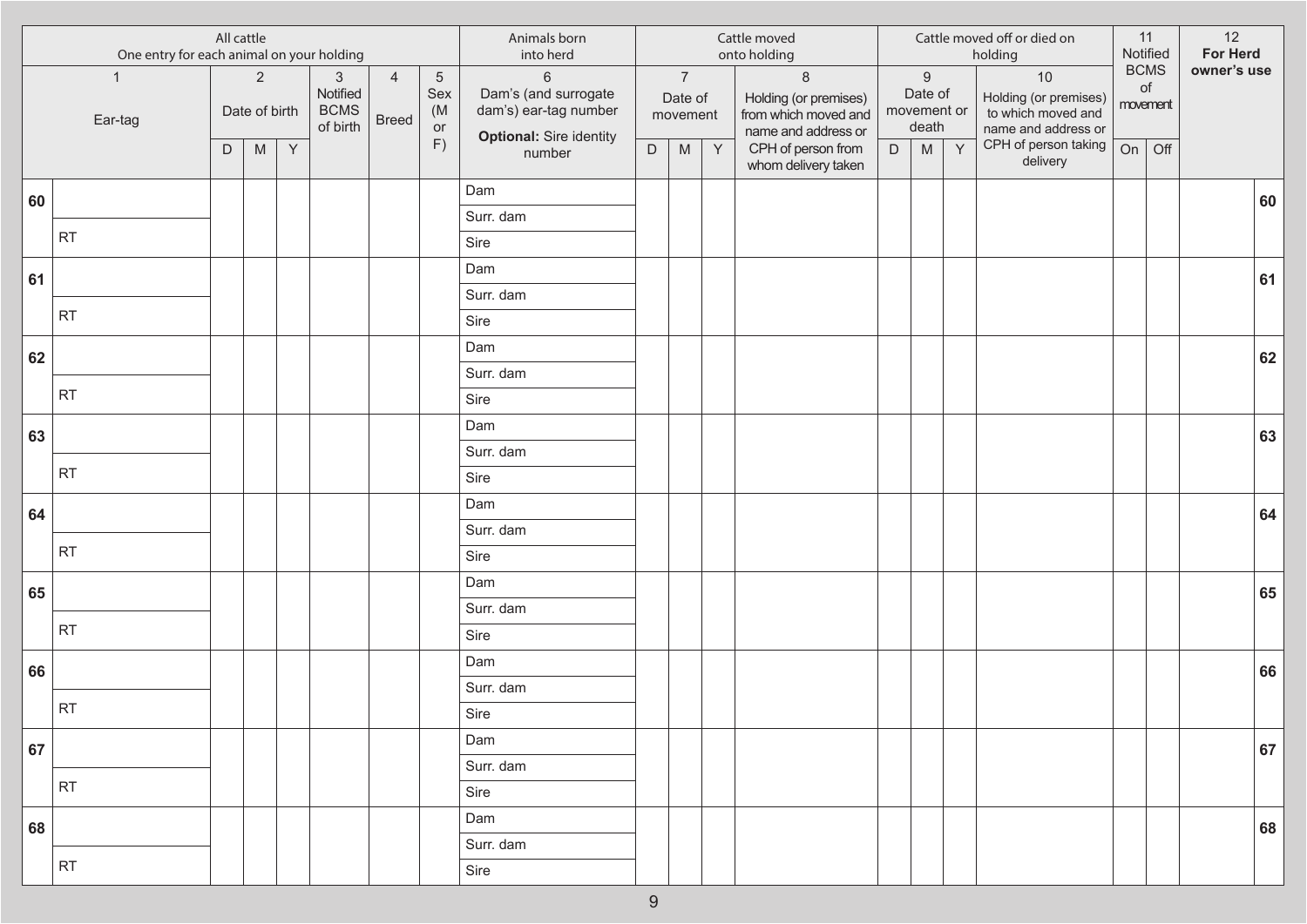|    | One entry for each animal on your holding | All cattle |                                                                                                            |   |                                                     |                                |                                    | Animals born<br>into herd                                                                  |             |                                       |              | Cattle moved<br>onto holding                                                    |             |                                                     |   | Cattle moved off or died on<br>holding                                   |    | 11<br>Notified                | 12<br><b>For Herd</b> |    |
|----|-------------------------------------------|------------|------------------------------------------------------------------------------------------------------------|---|-----------------------------------------------------|--------------------------------|------------------------------------|--------------------------------------------------------------------------------------------|-------------|---------------------------------------|--------------|---------------------------------------------------------------------------------|-------------|-----------------------------------------------------|---|--------------------------------------------------------------------------|----|-------------------------------|-----------------------|----|
|    | $\overline{1}$<br>Ear-tag                 |            | $\overline{2}$<br>Date of birth                                                                            |   | $\mathbf{3}$<br>Notified<br><b>BCMS</b><br>of birth | $\overline{4}$<br><b>Breed</b> | $\overline{5}$<br>Sex<br>(M)<br>or | $\,6\,$<br>Dam's (and surrogate<br>dam's) ear-tag number<br><b>Optional: Sire identity</b> |             | $\overline{7}$<br>Date of<br>movement |              | $\,8\,$<br>Holding (or premises)<br>from which moved and<br>name and address or |             | $\boldsymbol{9}$<br>Date of<br>movement or<br>death |   | 10<br>Holding (or premises)<br>to which moved and<br>name and address or |    | <b>BCMS</b><br>of<br>movement | owner's use           |    |
|    |                                           | D          | $\mathsf{M}% _{T}=\mathsf{M}_{T}\!\left( a,b\right) ,\ \mathsf{M}_{T}=\mathsf{M}_{T}\!\left( a,b\right) ,$ | Y |                                                     |                                | F)                                 | number                                                                                     | $\mathsf D$ | ${\sf M}$                             | $\mathsf{Y}$ | CPH of person from<br>whom delivery taken                                       | $\mathsf D$ | M                                                   | Y | CPH of person taking<br>delivery                                         | On | Off                           |                       |    |
| 69 |                                           |            |                                                                                                            |   |                                                     |                                |                                    | Dam                                                                                        |             |                                       |              |                                                                                 |             |                                                     |   |                                                                          |    |                               |                       | 69 |
|    |                                           |            |                                                                                                            |   |                                                     |                                |                                    | Surr. dam                                                                                  |             |                                       |              |                                                                                 |             |                                                     |   |                                                                          |    |                               |                       |    |
|    | <b>RT</b>                                 |            |                                                                                                            |   |                                                     |                                |                                    | Sire                                                                                       |             |                                       |              |                                                                                 |             |                                                     |   |                                                                          |    |                               |                       |    |
| 70 |                                           |            |                                                                                                            |   |                                                     |                                |                                    | Dam                                                                                        |             |                                       |              |                                                                                 |             |                                                     |   |                                                                          |    |                               |                       | 70 |
|    |                                           |            |                                                                                                            |   |                                                     |                                |                                    | Surr. dam                                                                                  |             |                                       |              |                                                                                 |             |                                                     |   |                                                                          |    |                               |                       |    |
|    | <b>RT</b>                                 |            |                                                                                                            |   |                                                     |                                |                                    | Sire                                                                                       |             |                                       |              |                                                                                 |             |                                                     |   |                                                                          |    |                               |                       |    |
| 71 |                                           |            |                                                                                                            |   |                                                     |                                |                                    | Dam                                                                                        |             |                                       |              |                                                                                 |             |                                                     |   |                                                                          |    |                               |                       | 71 |
|    |                                           |            |                                                                                                            |   |                                                     |                                |                                    | Surr. dam                                                                                  |             |                                       |              |                                                                                 |             |                                                     |   |                                                                          |    |                               |                       |    |
|    | <b>RT</b>                                 |            |                                                                                                            |   |                                                     |                                |                                    | Sire                                                                                       |             |                                       |              |                                                                                 |             |                                                     |   |                                                                          |    |                               |                       |    |
| 72 |                                           |            |                                                                                                            |   |                                                     |                                |                                    | Dam                                                                                        |             |                                       |              |                                                                                 |             |                                                     |   |                                                                          |    |                               |                       | 72 |
|    |                                           |            |                                                                                                            |   |                                                     |                                |                                    | Surr. dam                                                                                  |             |                                       |              |                                                                                 |             |                                                     |   |                                                                          |    |                               |                       |    |
|    | <b>RT</b>                                 |            |                                                                                                            |   |                                                     |                                |                                    | Sire                                                                                       |             |                                       |              |                                                                                 |             |                                                     |   |                                                                          |    |                               |                       |    |
| 73 |                                           |            |                                                                                                            |   |                                                     |                                |                                    | Dam                                                                                        |             |                                       |              |                                                                                 |             |                                                     |   |                                                                          |    |                               |                       | 73 |
|    |                                           |            |                                                                                                            |   |                                                     |                                |                                    | Surr. dam                                                                                  |             |                                       |              |                                                                                 |             |                                                     |   |                                                                          |    |                               |                       |    |
|    | <b>RT</b>                                 |            |                                                                                                            |   |                                                     |                                |                                    | Sire                                                                                       |             |                                       |              |                                                                                 |             |                                                     |   |                                                                          |    |                               |                       |    |
| 74 |                                           |            |                                                                                                            |   |                                                     |                                |                                    | Dam                                                                                        |             |                                       |              |                                                                                 |             |                                                     |   |                                                                          |    |                               |                       | 74 |
|    |                                           |            |                                                                                                            |   |                                                     |                                |                                    | Surr. dam                                                                                  |             |                                       |              |                                                                                 |             |                                                     |   |                                                                          |    |                               |                       |    |
|    | <b>RT</b>                                 |            |                                                                                                            |   |                                                     |                                |                                    | Sire                                                                                       |             |                                       |              |                                                                                 |             |                                                     |   |                                                                          |    |                               |                       |    |
| 75 |                                           |            |                                                                                                            |   |                                                     |                                |                                    | Dam                                                                                        |             |                                       |              |                                                                                 |             |                                                     |   |                                                                          |    |                               |                       | 75 |
|    | <b>RT</b>                                 |            |                                                                                                            |   |                                                     |                                |                                    | Surr. dam                                                                                  |             |                                       |              |                                                                                 |             |                                                     |   |                                                                          |    |                               |                       |    |
|    |                                           |            |                                                                                                            |   |                                                     |                                |                                    | Sire                                                                                       |             |                                       |              |                                                                                 |             |                                                     |   |                                                                          |    |                               |                       |    |
| 76 |                                           |            |                                                                                                            |   |                                                     |                                |                                    | Dam                                                                                        |             |                                       |              |                                                                                 |             |                                                     |   |                                                                          |    |                               |                       | 76 |
|    | <b>RT</b>                                 |            |                                                                                                            |   |                                                     |                                |                                    | Surr. dam                                                                                  |             |                                       |              |                                                                                 |             |                                                     |   |                                                                          |    |                               |                       |    |
|    |                                           |            |                                                                                                            |   |                                                     |                                |                                    | Sire                                                                                       |             |                                       |              |                                                                                 |             |                                                     |   |                                                                          |    |                               |                       |    |
| 77 |                                           |            |                                                                                                            |   |                                                     |                                |                                    | Dam                                                                                        |             |                                       |              |                                                                                 |             |                                                     |   |                                                                          |    |                               |                       | 77 |
|    | RT                                        |            |                                                                                                            |   |                                                     |                                |                                    | Surr. dam                                                                                  |             |                                       |              |                                                                                 |             |                                                     |   |                                                                          |    |                               |                       |    |
|    |                                           |            |                                                                                                            |   |                                                     |                                |                                    | Sire                                                                                       |             |                                       |              |                                                                                 |             |                                                     |   |                                                                          |    |                               |                       |    |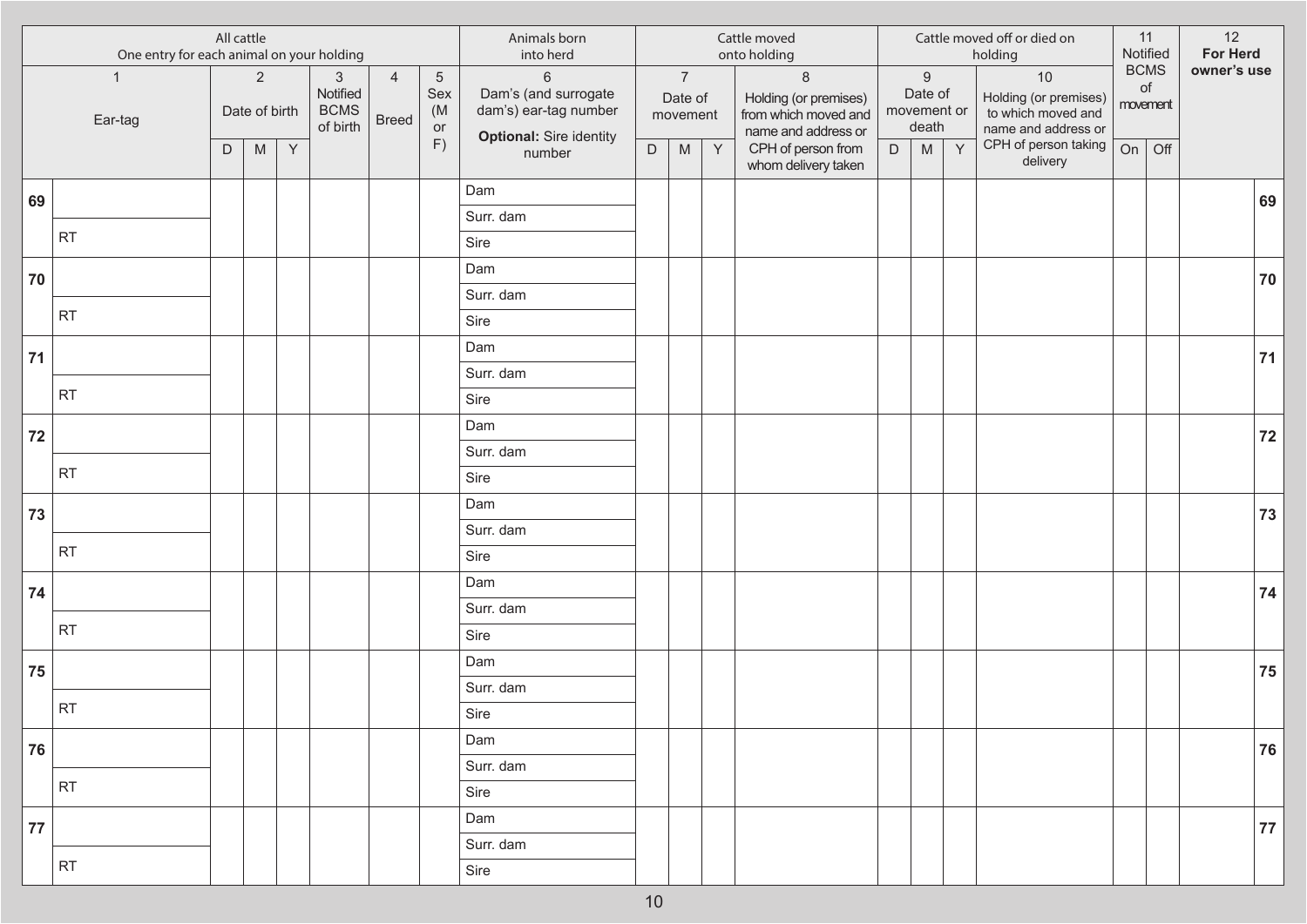|    | One entry for each animal on your holding | All cattle |                                 |              |                                                     |                                |                                    | Animals born<br>into herd                                                                |             |                                       |              | Cattle moved<br>onto holding                                                     |             |                                                     |   | Cattle moved off or died on<br>holding                                   |    | 11<br>Notified                | 12<br><b>For Herd</b> |    |
|----|-------------------------------------------|------------|---------------------------------|--------------|-----------------------------------------------------|--------------------------------|------------------------------------|------------------------------------------------------------------------------------------|-------------|---------------------------------------|--------------|----------------------------------------------------------------------------------|-------------|-----------------------------------------------------|---|--------------------------------------------------------------------------|----|-------------------------------|-----------------------|----|
|    | $\mathbf{1}$<br>Ear-tag                   |            | $\overline{2}$<br>Date of birth |              | $\mathbf{3}$<br>Notified<br><b>BCMS</b><br>of birth | $\overline{4}$<br><b>Breed</b> | $\overline{5}$<br>Sex<br>(M)<br>or | $6\,$<br>Dam's (and surrogate<br>dam's) ear-tag number<br><b>Optional: Sire identity</b> |             | $\overline{7}$<br>Date of<br>movement |              | $\delta$<br>Holding (or premises)<br>from which moved and<br>name and address or |             | $\boldsymbol{9}$<br>Date of<br>movement or<br>death |   | 10<br>Holding (or premises)<br>to which moved and<br>name and address or |    | <b>BCMS</b><br>of<br>movement | owner's use           |    |
|    |                                           | D          | M                               | $\mathsf{Y}$ |                                                     |                                | F)                                 | number                                                                                   | $\mathsf D$ | M                                     | $\mathsf{Y}$ | CPH of person from<br>whom delivery taken                                        | $\mathsf D$ | M                                                   | Y | CPH of person taking<br>delivery                                         | On | Off                           |                       |    |
| 78 |                                           |            |                                 |              |                                                     |                                |                                    | Dam                                                                                      |             |                                       |              |                                                                                  |             |                                                     |   |                                                                          |    |                               |                       | 78 |
|    |                                           |            |                                 |              |                                                     |                                |                                    | Surr. dam                                                                                |             |                                       |              |                                                                                  |             |                                                     |   |                                                                          |    |                               |                       |    |
|    | <b>RT</b>                                 |            |                                 |              |                                                     |                                |                                    | Sire                                                                                     |             |                                       |              |                                                                                  |             |                                                     |   |                                                                          |    |                               |                       |    |
| 79 |                                           |            |                                 |              |                                                     |                                |                                    | Dam                                                                                      |             |                                       |              |                                                                                  |             |                                                     |   |                                                                          |    |                               |                       | 79 |
|    |                                           |            |                                 |              |                                                     |                                |                                    | Surr. dam                                                                                |             |                                       |              |                                                                                  |             |                                                     |   |                                                                          |    |                               |                       |    |
|    | RT                                        |            |                                 |              |                                                     |                                |                                    | Sire                                                                                     |             |                                       |              |                                                                                  |             |                                                     |   |                                                                          |    |                               |                       |    |
| 80 |                                           |            |                                 |              |                                                     |                                |                                    | Dam                                                                                      |             |                                       |              |                                                                                  |             |                                                     |   |                                                                          |    |                               |                       | 80 |
|    |                                           |            |                                 |              |                                                     |                                |                                    | Surr. dam                                                                                |             |                                       |              |                                                                                  |             |                                                     |   |                                                                          |    |                               |                       |    |
|    | RT                                        |            |                                 |              |                                                     |                                |                                    | Sire                                                                                     |             |                                       |              |                                                                                  |             |                                                     |   |                                                                          |    |                               |                       |    |
| 81 |                                           |            |                                 |              |                                                     |                                |                                    | Dam                                                                                      |             |                                       |              |                                                                                  |             |                                                     |   |                                                                          |    |                               |                       | 81 |
|    | <b>RT</b>                                 |            |                                 |              |                                                     |                                |                                    | Surr. dam                                                                                |             |                                       |              |                                                                                  |             |                                                     |   |                                                                          |    |                               |                       |    |
|    |                                           |            |                                 |              |                                                     |                                |                                    | Sire                                                                                     |             |                                       |              |                                                                                  |             |                                                     |   |                                                                          |    |                               |                       |    |
| 82 |                                           |            |                                 |              |                                                     |                                |                                    | Dam                                                                                      |             |                                       |              |                                                                                  |             |                                                     |   |                                                                          |    |                               |                       | 82 |
|    | RT                                        |            |                                 |              |                                                     |                                |                                    | Surr. dam                                                                                |             |                                       |              |                                                                                  |             |                                                     |   |                                                                          |    |                               |                       |    |
|    |                                           |            |                                 |              |                                                     |                                |                                    | Sire                                                                                     |             |                                       |              |                                                                                  |             |                                                     |   |                                                                          |    |                               |                       |    |
| 83 |                                           |            |                                 |              |                                                     |                                |                                    | Dam                                                                                      |             |                                       |              |                                                                                  |             |                                                     |   |                                                                          |    |                               |                       | 83 |
|    | <b>RT</b>                                 |            |                                 |              |                                                     |                                |                                    | Surr. dam                                                                                |             |                                       |              |                                                                                  |             |                                                     |   |                                                                          |    |                               |                       |    |
|    |                                           |            |                                 |              |                                                     |                                |                                    | Sire                                                                                     |             |                                       |              |                                                                                  |             |                                                     |   |                                                                          |    |                               |                       |    |
| 84 |                                           |            |                                 |              |                                                     |                                |                                    | Dam                                                                                      |             |                                       |              |                                                                                  |             |                                                     |   |                                                                          |    |                               |                       | 84 |
|    | <b>RT</b>                                 |            |                                 |              |                                                     |                                |                                    | Surr. dam                                                                                |             |                                       |              |                                                                                  |             |                                                     |   |                                                                          |    |                               |                       |    |
|    |                                           |            |                                 |              |                                                     |                                |                                    | Sire                                                                                     |             |                                       |              |                                                                                  |             |                                                     |   |                                                                          |    |                               |                       |    |
| 85 |                                           |            |                                 |              |                                                     |                                |                                    | Dam                                                                                      |             |                                       |              |                                                                                  |             |                                                     |   |                                                                          |    |                               |                       | 85 |
|    | RT                                        |            |                                 |              |                                                     |                                |                                    | Surr. dam                                                                                |             |                                       |              |                                                                                  |             |                                                     |   |                                                                          |    |                               |                       |    |
|    |                                           |            |                                 |              |                                                     |                                |                                    | Sire                                                                                     |             |                                       |              |                                                                                  |             |                                                     |   |                                                                          |    |                               |                       |    |
| 86 |                                           |            |                                 |              |                                                     |                                |                                    | Dam                                                                                      |             |                                       |              |                                                                                  |             |                                                     |   |                                                                          |    |                               |                       | 86 |
|    | RT                                        |            |                                 |              |                                                     |                                |                                    | Surr. dam                                                                                |             |                                       |              |                                                                                  |             |                                                     |   |                                                                          |    |                               |                       |    |
|    |                                           |            |                                 |              |                                                     |                                |                                    | Sire                                                                                     |             |                                       |              |                                                                                  |             |                                                     |   |                                                                          |    |                               |                       |    |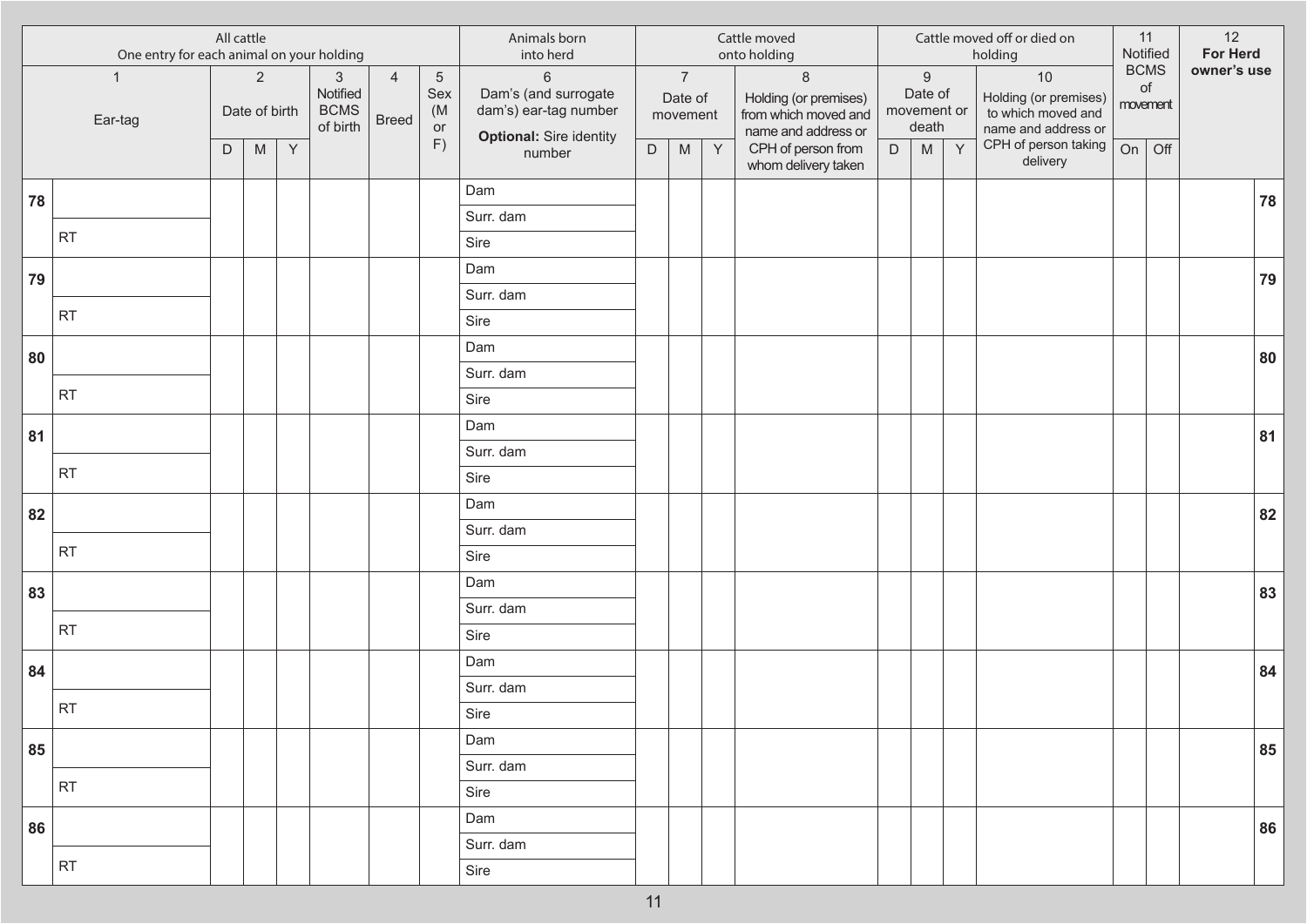|    | One entry for each animal on your holding | All cattle |                                 |   |                                                     |                                |                                    | Animals born<br>into herd                                                                  |             |                                       |              | Cattle moved<br>onto holding                                                    |             |                                                     |   | Cattle moved off or died on<br>holding                                   | 11<br>Notified |                | 12<br>For Herd |    |
|----|-------------------------------------------|------------|---------------------------------|---|-----------------------------------------------------|--------------------------------|------------------------------------|--------------------------------------------------------------------------------------------|-------------|---------------------------------------|--------------|---------------------------------------------------------------------------------|-------------|-----------------------------------------------------|---|--------------------------------------------------------------------------|----------------|----------------|----------------|----|
|    | $\overline{1}$<br>Ear-tag                 |            | $\overline{2}$<br>Date of birth |   | $\mathbf{3}$<br>Notified<br><b>BCMS</b><br>of birth | $\overline{4}$<br><b>Breed</b> | $\overline{5}$<br>Sex<br>(M)<br>or | $\,6\,$<br>Dam's (and surrogate<br>dam's) ear-tag number<br><b>Optional: Sire identity</b> |             | $\overline{7}$<br>Date of<br>movement |              | $\,8\,$<br>Holding (or premises)<br>from which moved and<br>name and address or |             | $\boldsymbol{9}$<br>Date of<br>movement or<br>death |   | 10<br>Holding (or premises)<br>to which moved and<br>name and address or | <b>BCMS</b>    | of<br>movement | owner's use    |    |
|    |                                           | D          | ${\sf M}$                       | Y |                                                     |                                | F)                                 | number                                                                                     | $\mathsf D$ | $\mathsf{M}% _{H}=\mathsf{M}_{H}$     | $\mathsf{Y}$ | CPH of person from<br>whom delivery taken                                       | $\mathsf D$ | M                                                   | Y | CPH of person taking<br>delivery                                         | On             | Off            |                |    |
| 87 |                                           |            |                                 |   |                                                     |                                |                                    | Dam                                                                                        |             |                                       |              |                                                                                 |             |                                                     |   |                                                                          |                |                |                | 87 |
|    |                                           |            |                                 |   |                                                     |                                |                                    | Surr. dam                                                                                  |             |                                       |              |                                                                                 |             |                                                     |   |                                                                          |                |                |                |    |
|    | <b>RT</b>                                 |            |                                 |   |                                                     |                                |                                    | Sire                                                                                       |             |                                       |              |                                                                                 |             |                                                     |   |                                                                          |                |                |                |    |
| 88 |                                           |            |                                 |   |                                                     |                                |                                    | Dam                                                                                        |             |                                       |              |                                                                                 |             |                                                     |   |                                                                          |                |                |                | 88 |
|    |                                           |            |                                 |   |                                                     |                                |                                    | Surr. dam                                                                                  |             |                                       |              |                                                                                 |             |                                                     |   |                                                                          |                |                |                |    |
|    | <b>RT</b>                                 |            |                                 |   |                                                     |                                |                                    | Sire                                                                                       |             |                                       |              |                                                                                 |             |                                                     |   |                                                                          |                |                |                |    |
| 89 |                                           |            |                                 |   |                                                     |                                |                                    | Dam                                                                                        |             |                                       |              |                                                                                 |             |                                                     |   |                                                                          |                |                |                | 89 |
|    |                                           |            |                                 |   |                                                     |                                |                                    | Surr. dam                                                                                  |             |                                       |              |                                                                                 |             |                                                     |   |                                                                          |                |                |                |    |
|    | <b>RT</b>                                 |            |                                 |   |                                                     |                                |                                    | Sire                                                                                       |             |                                       |              |                                                                                 |             |                                                     |   |                                                                          |                |                |                |    |
| 90 |                                           |            |                                 |   |                                                     |                                |                                    | Dam                                                                                        |             |                                       |              |                                                                                 |             |                                                     |   |                                                                          |                |                |                | 90 |
|    | <b>RT</b>                                 |            |                                 |   |                                                     |                                |                                    | Surr. dam                                                                                  |             |                                       |              |                                                                                 |             |                                                     |   |                                                                          |                |                |                |    |
|    |                                           |            |                                 |   |                                                     |                                |                                    | Sire                                                                                       |             |                                       |              |                                                                                 |             |                                                     |   |                                                                          |                |                |                |    |
| 91 |                                           |            |                                 |   |                                                     |                                |                                    | Dam                                                                                        |             |                                       |              |                                                                                 |             |                                                     |   |                                                                          |                |                |                | 91 |
|    | <b>RT</b>                                 |            |                                 |   |                                                     |                                |                                    | Surr. dam                                                                                  |             |                                       |              |                                                                                 |             |                                                     |   |                                                                          |                |                |                |    |
|    |                                           |            |                                 |   |                                                     |                                |                                    | Sire                                                                                       |             |                                       |              |                                                                                 |             |                                                     |   |                                                                          |                |                |                |    |
| 92 |                                           |            |                                 |   |                                                     |                                |                                    | Dam                                                                                        |             |                                       |              |                                                                                 |             |                                                     |   |                                                                          |                |                |                | 92 |
|    | <b>RT</b>                                 |            |                                 |   |                                                     |                                |                                    | Surr. dam                                                                                  |             |                                       |              |                                                                                 |             |                                                     |   |                                                                          |                |                |                |    |
|    |                                           |            |                                 |   |                                                     |                                |                                    | Sire                                                                                       |             |                                       |              |                                                                                 |             |                                                     |   |                                                                          |                |                |                |    |
| 93 |                                           |            |                                 |   |                                                     |                                |                                    | Dam                                                                                        |             |                                       |              |                                                                                 |             |                                                     |   |                                                                          |                |                |                | 93 |
|    | <b>RT</b>                                 |            |                                 |   |                                                     |                                |                                    | Surr. dam                                                                                  |             |                                       |              |                                                                                 |             |                                                     |   |                                                                          |                |                |                |    |
|    |                                           |            |                                 |   |                                                     |                                |                                    | Sire                                                                                       |             |                                       |              |                                                                                 |             |                                                     |   |                                                                          |                |                |                |    |
| 94 |                                           |            |                                 |   |                                                     |                                |                                    | Dam                                                                                        |             |                                       |              |                                                                                 |             |                                                     |   |                                                                          |                |                |                | 94 |
|    | <b>RT</b>                                 |            |                                 |   |                                                     |                                |                                    | Surr. dam                                                                                  |             |                                       |              |                                                                                 |             |                                                     |   |                                                                          |                |                |                |    |
|    |                                           |            |                                 |   |                                                     |                                |                                    | Sire                                                                                       |             |                                       |              |                                                                                 |             |                                                     |   |                                                                          |                |                |                |    |
| 95 |                                           |            |                                 |   |                                                     |                                |                                    | Dam                                                                                        |             |                                       |              |                                                                                 |             |                                                     |   |                                                                          |                |                |                | 95 |
|    | RT                                        |            |                                 |   |                                                     |                                |                                    | Surr. dam                                                                                  |             |                                       |              |                                                                                 |             |                                                     |   |                                                                          |                |                |                |    |
|    |                                           |            |                                 |   |                                                     |                                |                                    | Sire                                                                                       |             |                                       |              |                                                                                 |             |                                                     |   |                                                                          |                |                |                |    |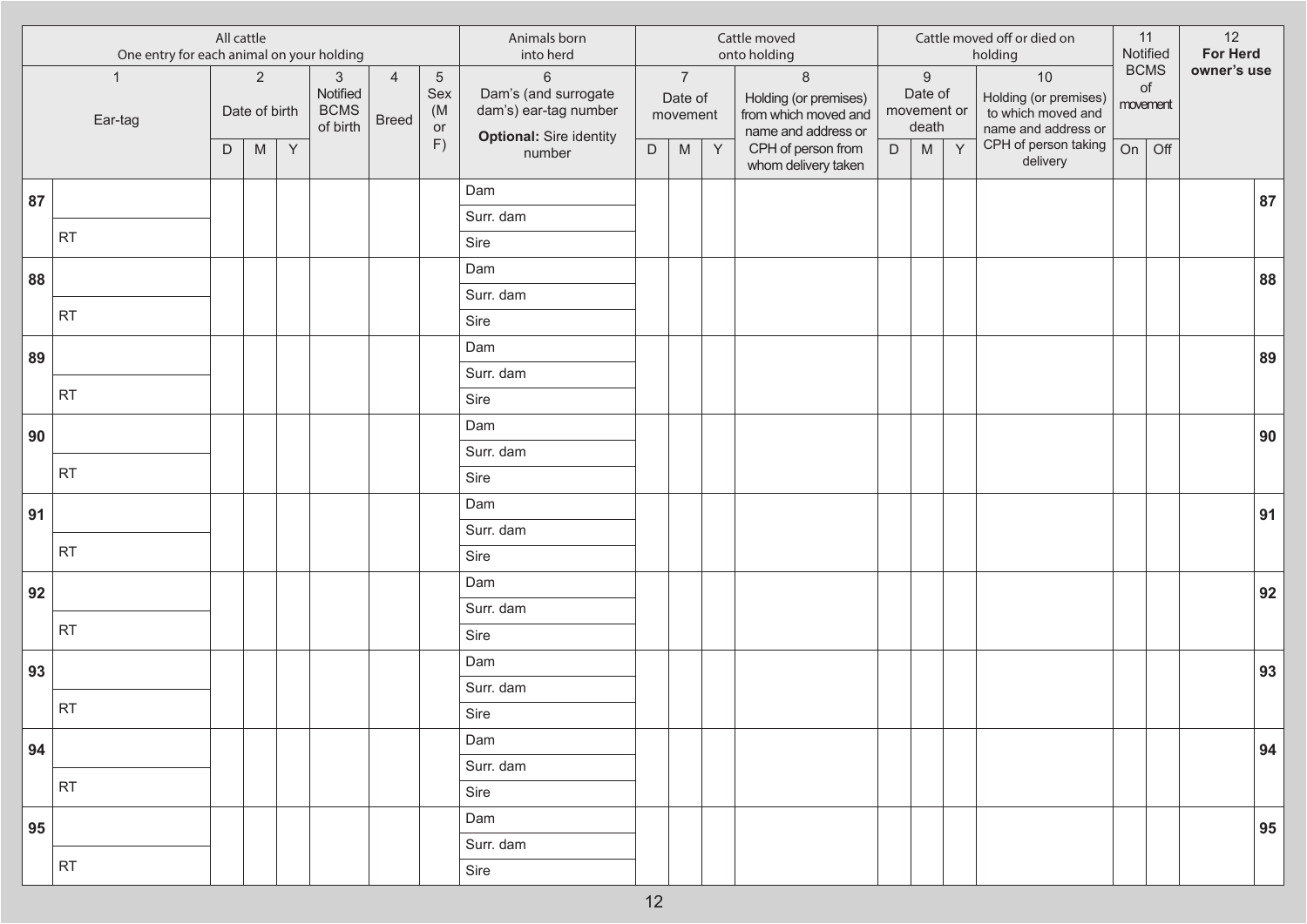| All cattle<br>One entry for each animal on your holding |                         |   |                                      |              |                                                     |                                | Animals born<br>into herd                |                                                                                          |             |                                            | Cattle moved<br>onto holding |                                                                                                        |   |                                                          | Cattle moved off or died on<br>holding |                                                                                                  | 11<br>Notified | 12<br><b>For Herd</b>                |             |     |
|---------------------------------------------------------|-------------------------|---|--------------------------------------|--------------|-----------------------------------------------------|--------------------------------|------------------------------------------|------------------------------------------------------------------------------------------|-------------|--------------------------------------------|------------------------------|--------------------------------------------------------------------------------------------------------|---|----------------------------------------------------------|----------------------------------------|--------------------------------------------------------------------------------------------------|----------------|--------------------------------------|-------------|-----|
|                                                         | $\mathbf{1}$<br>Ear-tag | D | $\overline{2}$<br>Date of birth<br>M | $\mathsf{Y}$ | $\mathbf{3}$<br>Notified<br><b>BCMS</b><br>of birth | $\overline{4}$<br><b>Breed</b> | $\overline{5}$<br>Sex<br>(M)<br>or<br>F) | $6\,$<br>Dam's (and surrogate<br>dam's) ear-tag number<br><b>Optional: Sire identity</b> | $\mathsf D$ | $\overline{7}$<br>Date of<br>movement<br>M | $\mathsf{Y}$                 | $\delta$<br>Holding (or premises)<br>from which moved and<br>name and address or<br>CPH of person from | D | $\boldsymbol{9}$<br>Date of<br>movement or<br>death<br>M | Y                                      | 10<br>Holding (or premises)<br>to which moved and<br>name and address or<br>CPH of person taking | On             | <b>BCMS</b><br>of<br>movement<br>Off | owner's use |     |
|                                                         |                         |   |                                      |              |                                                     |                                |                                          | number                                                                                   |             |                                            |                              | whom delivery taken                                                                                    |   |                                                          |                                        | delivery                                                                                         |                |                                      |             |     |
| 96                                                      |                         |   |                                      |              |                                                     |                                |                                          | Dam                                                                                      |             |                                            |                              |                                                                                                        |   |                                                          |                                        |                                                                                                  |                |                                      |             | 96  |
|                                                         | <b>RT</b>               |   |                                      |              |                                                     |                                |                                          | Surr. dam                                                                                |             |                                            |                              |                                                                                                        |   |                                                          |                                        |                                                                                                  |                |                                      |             |     |
|                                                         |                         |   |                                      |              |                                                     |                                |                                          | Sire                                                                                     |             |                                            |                              |                                                                                                        |   |                                                          |                                        |                                                                                                  |                |                                      |             |     |
| 97                                                      |                         |   |                                      |              |                                                     |                                |                                          | Dam                                                                                      |             |                                            |                              |                                                                                                        |   |                                                          |                                        |                                                                                                  |                |                                      |             | 97  |
|                                                         | RT                      |   |                                      |              |                                                     |                                |                                          | Surr. dam                                                                                |             |                                            |                              |                                                                                                        |   |                                                          |                                        |                                                                                                  |                |                                      |             |     |
|                                                         |                         |   |                                      |              |                                                     |                                |                                          | Sire                                                                                     |             |                                            |                              |                                                                                                        |   |                                                          |                                        |                                                                                                  |                |                                      |             |     |
| 98                                                      |                         |   |                                      |              |                                                     |                                |                                          | Dam                                                                                      |             |                                            |                              |                                                                                                        |   |                                                          |                                        |                                                                                                  |                |                                      |             | 98  |
|                                                         | RT                      |   |                                      |              |                                                     |                                |                                          | Surr. dam                                                                                |             |                                            |                              |                                                                                                        |   |                                                          |                                        |                                                                                                  |                |                                      |             |     |
|                                                         |                         |   |                                      |              |                                                     |                                |                                          | Sire                                                                                     |             |                                            |                              |                                                                                                        |   |                                                          |                                        |                                                                                                  |                |                                      |             |     |
| 99                                                      |                         |   |                                      |              |                                                     |                                |                                          | Dam                                                                                      |             |                                            |                              |                                                                                                        |   |                                                          |                                        |                                                                                                  |                |                                      |             | 99  |
|                                                         | <b>RT</b>               |   |                                      |              |                                                     |                                |                                          | Surr. dam                                                                                |             |                                            |                              |                                                                                                        |   |                                                          |                                        |                                                                                                  |                |                                      |             |     |
|                                                         |                         |   |                                      |              |                                                     |                                |                                          | Sire                                                                                     |             |                                            |                              |                                                                                                        |   |                                                          |                                        |                                                                                                  |                |                                      |             |     |
| 100                                                     |                         |   |                                      |              |                                                     |                                |                                          | Dam                                                                                      |             |                                            |                              |                                                                                                        |   |                                                          |                                        |                                                                                                  |                |                                      |             | 100 |
|                                                         | RT                      |   |                                      |              |                                                     |                                |                                          | Surr. dam                                                                                |             |                                            |                              |                                                                                                        |   |                                                          |                                        |                                                                                                  |                |                                      |             |     |
|                                                         |                         |   |                                      |              |                                                     |                                |                                          | Sire                                                                                     |             |                                            |                              |                                                                                                        |   |                                                          |                                        |                                                                                                  |                |                                      |             |     |
| 101                                                     |                         |   |                                      |              |                                                     |                                |                                          | Dam<br>Surr. dam                                                                         |             |                                            |                              |                                                                                                        |   |                                                          |                                        |                                                                                                  |                |                                      |             | 101 |
|                                                         | <b>RT</b>               |   |                                      |              |                                                     |                                |                                          | Sire                                                                                     |             |                                            |                              |                                                                                                        |   |                                                          |                                        |                                                                                                  |                |                                      |             |     |
|                                                         |                         |   |                                      |              |                                                     |                                |                                          | Dam                                                                                      |             |                                            |                              |                                                                                                        |   |                                                          |                                        |                                                                                                  |                |                                      |             |     |
| 102                                                     |                         |   |                                      |              |                                                     |                                |                                          | Surr. dam                                                                                |             |                                            |                              |                                                                                                        |   |                                                          |                                        |                                                                                                  |                |                                      |             | 102 |
|                                                         | RT                      |   |                                      |              |                                                     |                                |                                          | Sire                                                                                     |             |                                            |                              |                                                                                                        |   |                                                          |                                        |                                                                                                  |                |                                      |             |     |
|                                                         |                         |   |                                      |              |                                                     |                                |                                          | Dam                                                                                      |             |                                            |                              |                                                                                                        |   |                                                          |                                        |                                                                                                  |                |                                      |             |     |
| 103                                                     |                         |   |                                      |              |                                                     |                                |                                          | Surr. dam                                                                                |             |                                            |                              |                                                                                                        |   |                                                          |                                        |                                                                                                  |                |                                      |             | 103 |
|                                                         | RT                      |   |                                      |              |                                                     |                                |                                          | Sire                                                                                     |             |                                            |                              |                                                                                                        |   |                                                          |                                        |                                                                                                  |                |                                      |             |     |
|                                                         |                         |   |                                      |              |                                                     |                                |                                          | Dam                                                                                      |             |                                            |                              |                                                                                                        |   |                                                          |                                        |                                                                                                  |                |                                      |             |     |
| 104                                                     |                         |   |                                      |              |                                                     |                                |                                          | Surr. dam                                                                                |             |                                            |                              |                                                                                                        |   |                                                          |                                        |                                                                                                  |                |                                      |             | 104 |
|                                                         | RT                      |   |                                      |              |                                                     |                                |                                          | Sire                                                                                     |             |                                            |                              |                                                                                                        |   |                                                          |                                        |                                                                                                  |                |                                      |             |     |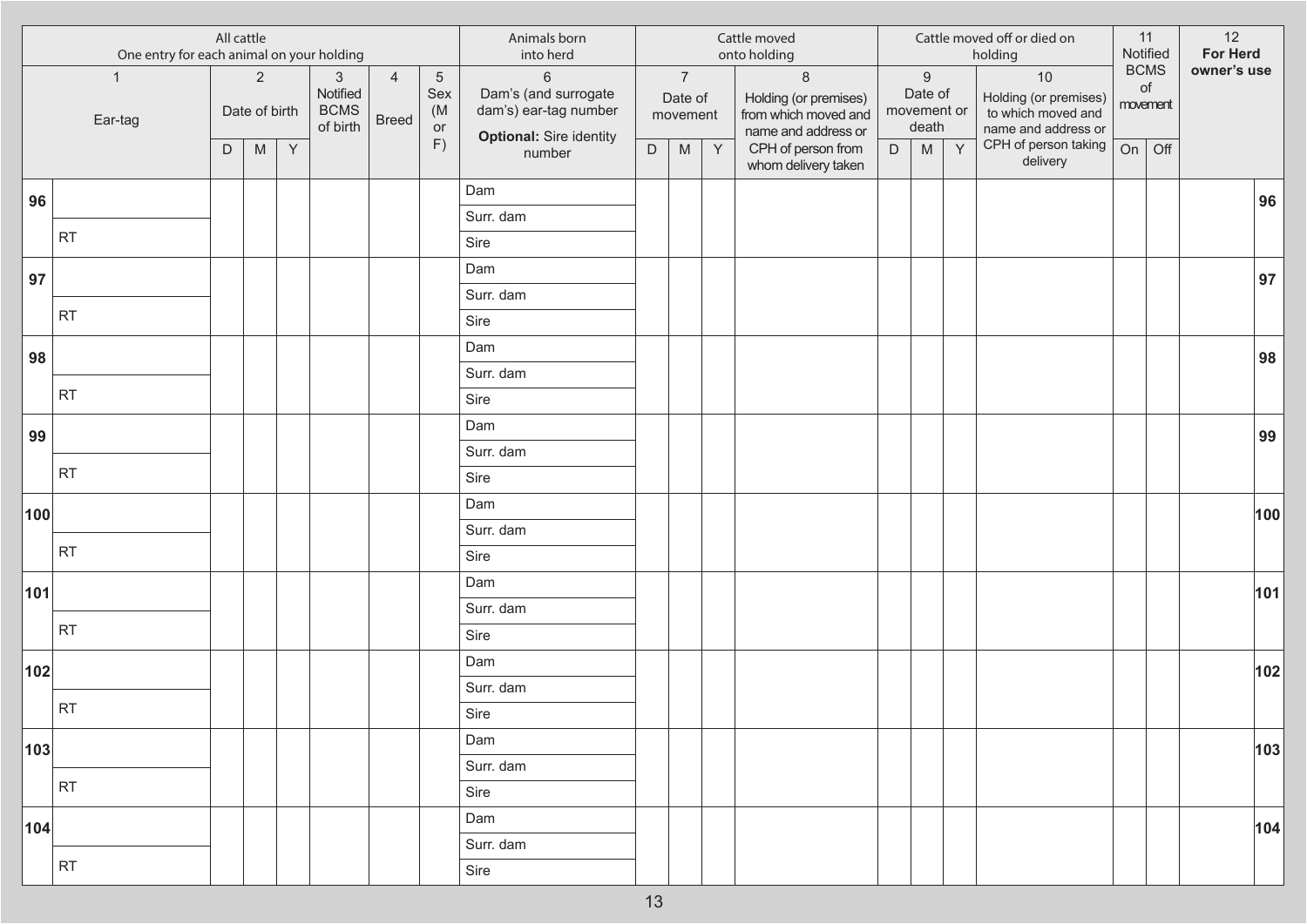|     | All cattle<br>One entry for each animal on your holding |   |                                 |              |                                                     |                                | Animals born<br>into herd      |                                                                                                   |             |                                       | Cattle moved<br>onto holding |                                                                                 |   |                                                     | Cattle moved off or died on<br>holding |                                                                            | 11<br>Notified | 12<br>For Herd    |             |
|-----|---------------------------------------------------------|---|---------------------------------|--------------|-----------------------------------------------------|--------------------------------|--------------------------------|---------------------------------------------------------------------------------------------------|-------------|---------------------------------------|------------------------------|---------------------------------------------------------------------------------|---|-----------------------------------------------------|----------------------------------------|----------------------------------------------------------------------------|----------------|-------------------|-------------|
|     | $\mathbf{1}$<br>Ear-tag                                 |   | $\overline{2}$<br>Date of birth |              | $\mathbf{3}$<br>Notified<br><b>BCMS</b><br>of birth | $\overline{4}$<br><b>Breed</b> | $\sqrt{5}$<br>Sex<br>(M)<br>or | $6\phantom{a}$<br>Dam's (and surrogate<br>dam's) ear-tag number<br><b>Optional: Sire identity</b> |             | $\overline{7}$<br>Date of<br>movement |                              | $\,8\,$<br>Holding (or premises)<br>from which moved and<br>name and address or |   | $\boldsymbol{9}$<br>Date of<br>movement or<br>death |                                        | $10$<br>Holding (or premises)<br>to which moved and<br>name and address or | movement       | <b>BCMS</b><br>of | owner's use |
|     |                                                         | D | M                               | $\mathsf{Y}$ |                                                     |                                | F)                             | number                                                                                            | $\mathsf D$ | ${\sf M}$                             | $\mathsf{Y}$                 | CPH of person from<br>whom delivery taken                                       | D | ${\sf M}$                                           | Y                                      | CPH of person taking<br>delivery                                           | On             | Off               |             |
| 105 |                                                         |   |                                 |              |                                                     |                                |                                | Dam                                                                                               |             |                                       |                              |                                                                                 |   |                                                     |                                        |                                                                            |                |                   | 105         |
|     |                                                         |   |                                 |              |                                                     |                                |                                | Surr. dam                                                                                         |             |                                       |                              |                                                                                 |   |                                                     |                                        |                                                                            |                |                   |             |
|     | <b>RT</b>                                               |   |                                 |              |                                                     |                                |                                | Sire                                                                                              |             |                                       |                              |                                                                                 |   |                                                     |                                        |                                                                            |                |                   |             |
| 106 |                                                         |   |                                 |              |                                                     |                                |                                | Dam                                                                                               |             |                                       |                              |                                                                                 |   |                                                     |                                        |                                                                            |                |                   | 106         |
|     |                                                         |   |                                 |              |                                                     |                                |                                | Surr. dam                                                                                         |             |                                       |                              |                                                                                 |   |                                                     |                                        |                                                                            |                |                   |             |
|     | RT                                                      |   |                                 |              |                                                     |                                |                                | Sire                                                                                              |             |                                       |                              |                                                                                 |   |                                                     |                                        |                                                                            |                |                   |             |
| 107 |                                                         |   |                                 |              |                                                     |                                |                                | Dam                                                                                               |             |                                       |                              |                                                                                 |   |                                                     |                                        |                                                                            |                |                   | 107         |
|     |                                                         |   |                                 |              |                                                     |                                |                                | Surr. dam                                                                                         |             |                                       |                              |                                                                                 |   |                                                     |                                        |                                                                            |                |                   |             |
|     | RT                                                      |   |                                 |              |                                                     |                                |                                | Sire                                                                                              |             |                                       |                              |                                                                                 |   |                                                     |                                        |                                                                            |                |                   |             |
| 108 |                                                         |   |                                 |              |                                                     |                                |                                | Dam                                                                                               |             |                                       |                              |                                                                                 |   |                                                     |                                        |                                                                            |                |                   | 108         |
|     |                                                         |   |                                 |              |                                                     |                                |                                | Surr. dam                                                                                         |             |                                       |                              |                                                                                 |   |                                                     |                                        |                                                                            |                |                   |             |
|     | <b>RT</b>                                               |   |                                 |              |                                                     |                                |                                | Sire                                                                                              |             |                                       |                              |                                                                                 |   |                                                     |                                        |                                                                            |                |                   |             |
| 109 |                                                         |   |                                 |              |                                                     |                                |                                | Dam                                                                                               |             |                                       |                              |                                                                                 |   |                                                     |                                        |                                                                            |                |                   | 109         |
|     |                                                         |   |                                 |              |                                                     |                                |                                | Surr. dam                                                                                         |             |                                       |                              |                                                                                 |   |                                                     |                                        |                                                                            |                |                   |             |
|     | RT                                                      |   |                                 |              |                                                     |                                |                                | Sire                                                                                              |             |                                       |                              |                                                                                 |   |                                                     |                                        |                                                                            |                |                   |             |
| 110 |                                                         |   |                                 |              |                                                     |                                |                                | Dam                                                                                               |             |                                       |                              |                                                                                 |   |                                                     |                                        |                                                                            |                |                   | 110         |
|     |                                                         |   |                                 |              |                                                     |                                |                                | Surr. dam                                                                                         |             |                                       |                              |                                                                                 |   |                                                     |                                        |                                                                            |                |                   |             |
|     | <b>RT</b>                                               |   |                                 |              |                                                     |                                |                                | Sire                                                                                              |             |                                       |                              |                                                                                 |   |                                                     |                                        |                                                                            |                |                   |             |
| 111 |                                                         |   |                                 |              |                                                     |                                |                                | Dam                                                                                               |             |                                       |                              |                                                                                 |   |                                                     |                                        |                                                                            |                |                   | 111         |
|     |                                                         |   |                                 |              |                                                     |                                |                                | Surr. dam                                                                                         |             |                                       |                              |                                                                                 |   |                                                     |                                        |                                                                            |                |                   |             |
|     | RT                                                      |   |                                 |              |                                                     |                                |                                | Sire                                                                                              |             |                                       |                              |                                                                                 |   |                                                     |                                        |                                                                            |                |                   |             |
| 112 |                                                         |   |                                 |              |                                                     |                                |                                | Dam                                                                                               |             |                                       |                              |                                                                                 |   |                                                     |                                        |                                                                            |                |                   | $ 112 $     |
|     |                                                         |   |                                 |              |                                                     |                                |                                | Surr. dam                                                                                         |             |                                       |                              |                                                                                 |   |                                                     |                                        |                                                                            |                |                   |             |
|     | RT                                                      |   |                                 |              |                                                     |                                |                                | Sire                                                                                              |             |                                       |                              |                                                                                 |   |                                                     |                                        |                                                                            |                |                   |             |
| 113 |                                                         |   |                                 |              |                                                     |                                |                                | Dam                                                                                               |             |                                       |                              |                                                                                 |   |                                                     |                                        |                                                                            |                |                   | 113         |
|     |                                                         |   |                                 |              |                                                     |                                |                                | Surr. dam                                                                                         |             |                                       |                              |                                                                                 |   |                                                     |                                        |                                                                            |                |                   |             |
|     | RT                                                      |   |                                 |              |                                                     |                                |                                | Sire                                                                                              |             |                                       |                              |                                                                                 |   |                                                     |                                        |                                                                            |                |                   |             |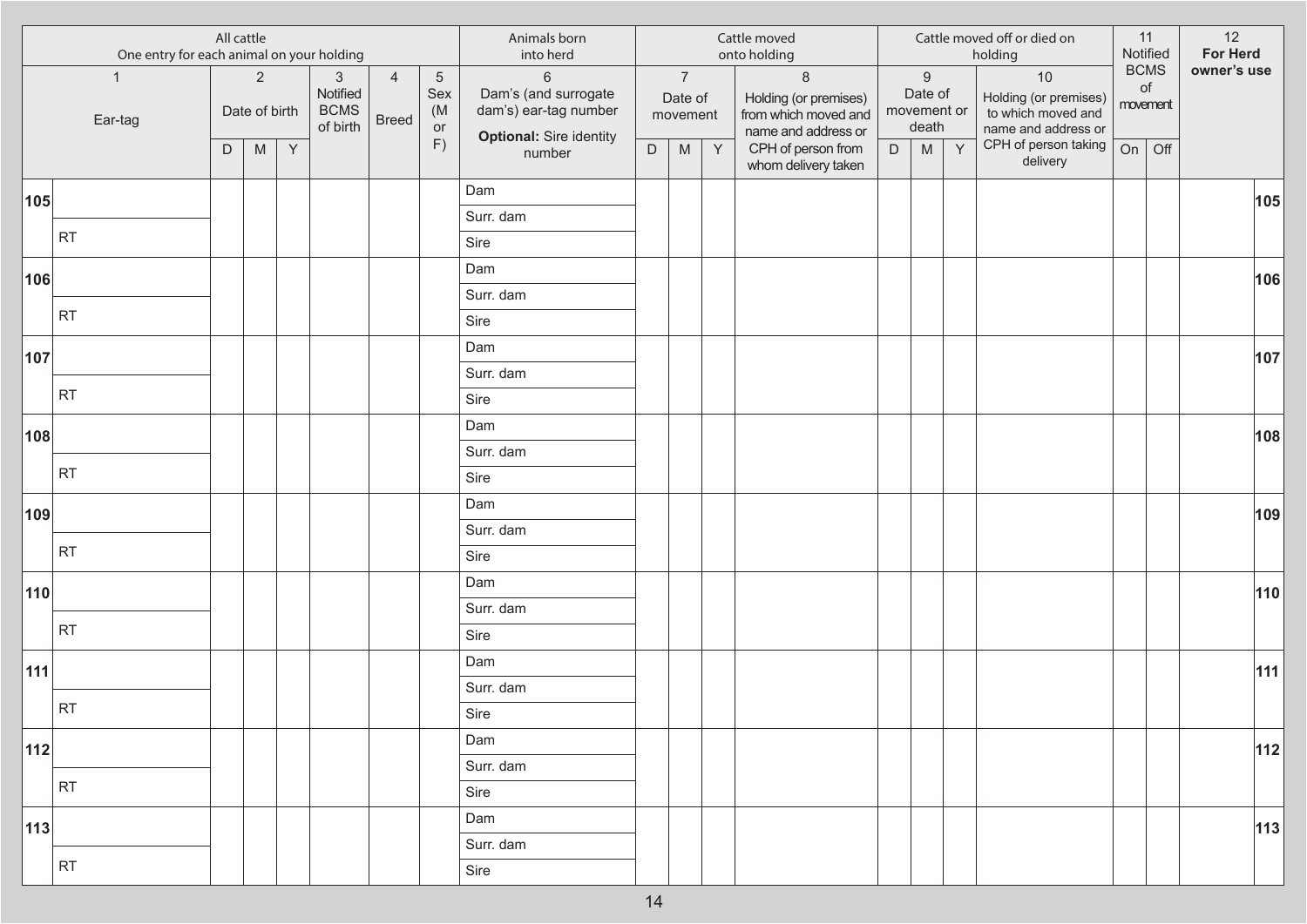| <b>BCMS</b><br>$\overline{7}$<br>$\,8\,$<br>$\boldsymbol{9}$<br>$10$<br>$\overline{2}$<br>$\mathbf{3}$<br>$\overline{4}$<br>$6\,$<br>$\overline{5}$<br>$\mathbf{1}$<br>of<br>Dam's (and surrogate<br>Notified<br>Sex<br>Date of<br>Holding (or premises)<br>Date of<br>Holding (or premises)<br>movement<br>dam's) ear-tag number<br><b>BCMS</b><br>(M)<br>Date of birth<br>movement or<br>to which moved and<br>from which moved and<br>movement<br><b>Breed</b><br>Ear-tag<br>of birth<br>death<br>or<br>name and address or<br>name and address or<br><b>Optional: Sire identity</b><br>F)<br>CPH of person taking<br>Y<br>CPH of person from<br>${\sf M}$<br>Y<br>On<br>$\mathsf D$<br>${\sf M}$<br>Off<br>$\mathsf{Y}$<br>${\sf M}$<br>D<br>D<br>number<br>delivery<br>whom delivery taken<br>Dam<br> 114 <br>Surr. dam<br><b>RT</b><br>Sire<br>Dam<br> 115 <br>Surr. dam<br><b>RT</b><br>Sire<br>Dam<br>116<br>Surr. dam<br><b>RT</b><br>Sire<br>Dam<br> 117 <br>Surr. dam | 12<br>For Herd |
|----------------------------------------------------------------------------------------------------------------------------------------------------------------------------------------------------------------------------------------------------------------------------------------------------------------------------------------------------------------------------------------------------------------------------------------------------------------------------------------------------------------------------------------------------------------------------------------------------------------------------------------------------------------------------------------------------------------------------------------------------------------------------------------------------------------------------------------------------------------------------------------------------------------------------------------------------------------------------------|----------------|
|                                                                                                                                                                                                                                                                                                                                                                                                                                                                                                                                                                                                                                                                                                                                                                                                                                                                                                                                                                                  | owner's use    |
|                                                                                                                                                                                                                                                                                                                                                                                                                                                                                                                                                                                                                                                                                                                                                                                                                                                                                                                                                                                  |                |
|                                                                                                                                                                                                                                                                                                                                                                                                                                                                                                                                                                                                                                                                                                                                                                                                                                                                                                                                                                                  | 114            |
|                                                                                                                                                                                                                                                                                                                                                                                                                                                                                                                                                                                                                                                                                                                                                                                                                                                                                                                                                                                  |                |
|                                                                                                                                                                                                                                                                                                                                                                                                                                                                                                                                                                                                                                                                                                                                                                                                                                                                                                                                                                                  |                |
|                                                                                                                                                                                                                                                                                                                                                                                                                                                                                                                                                                                                                                                                                                                                                                                                                                                                                                                                                                                  | 115            |
|                                                                                                                                                                                                                                                                                                                                                                                                                                                                                                                                                                                                                                                                                                                                                                                                                                                                                                                                                                                  |                |
|                                                                                                                                                                                                                                                                                                                                                                                                                                                                                                                                                                                                                                                                                                                                                                                                                                                                                                                                                                                  |                |
|                                                                                                                                                                                                                                                                                                                                                                                                                                                                                                                                                                                                                                                                                                                                                                                                                                                                                                                                                                                  | 116            |
|                                                                                                                                                                                                                                                                                                                                                                                                                                                                                                                                                                                                                                                                                                                                                                                                                                                                                                                                                                                  |                |
|                                                                                                                                                                                                                                                                                                                                                                                                                                                                                                                                                                                                                                                                                                                                                                                                                                                                                                                                                                                  |                |
|                                                                                                                                                                                                                                                                                                                                                                                                                                                                                                                                                                                                                                                                                                                                                                                                                                                                                                                                                                                  | 117            |
| <b>RT</b>                                                                                                                                                                                                                                                                                                                                                                                                                                                                                                                                                                                                                                                                                                                                                                                                                                                                                                                                                                        |                |
| Sire                                                                                                                                                                                                                                                                                                                                                                                                                                                                                                                                                                                                                                                                                                                                                                                                                                                                                                                                                                             |                |
| Dam<br>118                                                                                                                                                                                                                                                                                                                                                                                                                                                                                                                                                                                                                                                                                                                                                                                                                                                                                                                                                                       | 118            |
| Surr. dam<br><b>RT</b>                                                                                                                                                                                                                                                                                                                                                                                                                                                                                                                                                                                                                                                                                                                                                                                                                                                                                                                                                           |                |
| Sire                                                                                                                                                                                                                                                                                                                                                                                                                                                                                                                                                                                                                                                                                                                                                                                                                                                                                                                                                                             |                |
| Dam<br>119                                                                                                                                                                                                                                                                                                                                                                                                                                                                                                                                                                                                                                                                                                                                                                                                                                                                                                                                                                       | 119            |
| Surr. dam<br><b>RT</b>                                                                                                                                                                                                                                                                                                                                                                                                                                                                                                                                                                                                                                                                                                                                                                                                                                                                                                                                                           |                |
| Sire                                                                                                                                                                                                                                                                                                                                                                                                                                                                                                                                                                                                                                                                                                                                                                                                                                                                                                                                                                             |                |
| Dam<br>120                                                                                                                                                                                                                                                                                                                                                                                                                                                                                                                                                                                                                                                                                                                                                                                                                                                                                                                                                                       | 120            |
| Surr. dam<br><b>RT</b><br>Sire                                                                                                                                                                                                                                                                                                                                                                                                                                                                                                                                                                                                                                                                                                                                                                                                                                                                                                                                                   |                |
|                                                                                                                                                                                                                                                                                                                                                                                                                                                                                                                                                                                                                                                                                                                                                                                                                                                                                                                                                                                  |                |
| Dam<br> 121 <br>Surr. dam                                                                                                                                                                                                                                                                                                                                                                                                                                                                                                                                                                                                                                                                                                                                                                                                                                                                                                                                                        | 121            |
| <b>RT</b><br>Sire                                                                                                                                                                                                                                                                                                                                                                                                                                                                                                                                                                                                                                                                                                                                                                                                                                                                                                                                                                |                |
| Dam                                                                                                                                                                                                                                                                                                                                                                                                                                                                                                                                                                                                                                                                                                                                                                                                                                                                                                                                                                              |                |
| $122$<br>Surr. dam                                                                                                                                                                                                                                                                                                                                                                                                                                                                                                                                                                                                                                                                                                                                                                                                                                                                                                                                                               | $ 122 $        |
| <b>RT</b><br>Sire                                                                                                                                                                                                                                                                                                                                                                                                                                                                                                                                                                                                                                                                                                                                                                                                                                                                                                                                                                |                |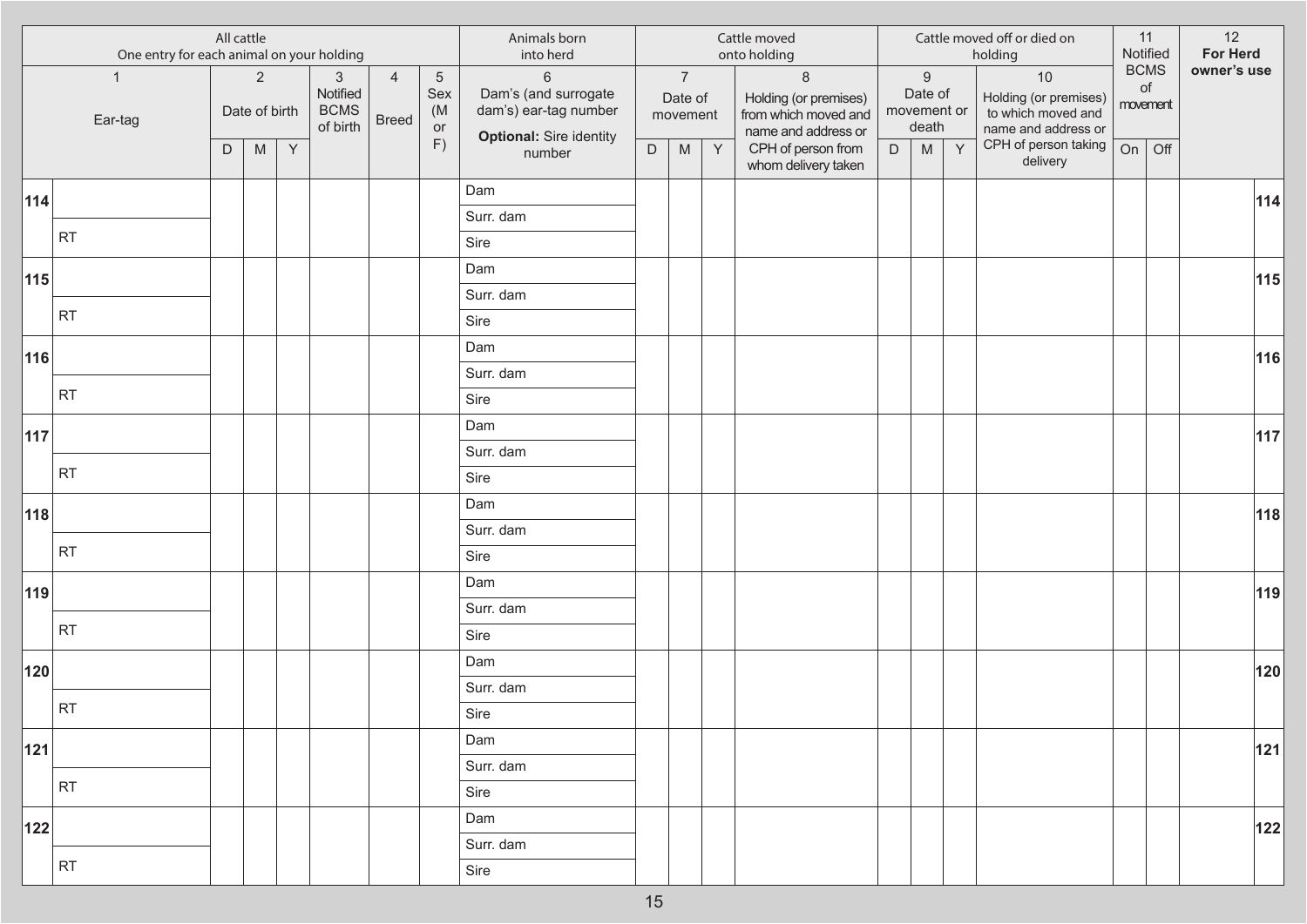|     | All cattle<br>One entry for each animal on your holding |   |                                 |   |                                                     |                                |                                | Animals born<br>into herd                                                                  |             |                                       |              | Cattle moved<br>onto holding                                                     |   |                                                     |   | Cattle moved off or died on<br>holding                                     |    | 11<br>Notified                       | 12<br>For Herd |
|-----|---------------------------------------------------------|---|---------------------------------|---|-----------------------------------------------------|--------------------------------|--------------------------------|--------------------------------------------------------------------------------------------|-------------|---------------------------------------|--------------|----------------------------------------------------------------------------------|---|-----------------------------------------------------|---|----------------------------------------------------------------------------|----|--------------------------------------|----------------|
|     | $\mathbf{1}$<br>Ear-tag                                 |   | $\overline{2}$<br>Date of birth |   | $\mathbf{3}$<br>Notified<br><b>BCMS</b><br>of birth | $\overline{4}$<br><b>Breed</b> | $\sqrt{5}$<br>Sex<br>(M)<br>or | $\,6\,$<br>Dam's (and surrogate<br>dam's) ear-tag number<br><b>Optional: Sire identity</b> |             | $\overline{7}$<br>Date of<br>movement |              | $\delta$<br>Holding (or premises)<br>from which moved and<br>name and address or |   | $\boldsymbol{9}$<br>Date of<br>movement or<br>death |   | $10$<br>Holding (or premises)<br>to which moved and<br>name and address or |    | <b>BCMS</b><br>$\circ$ f<br>movement | owner's use    |
|     |                                                         | D | ${\sf M}$                       | Y |                                                     |                                | F)                             | number                                                                                     | $\mathsf D$ | M                                     | $\mathsf{Y}$ | CPH of person from<br>whom delivery taken                                        | D | M                                                   | Y | CPH of person taking<br>delivery                                           | On | Off                                  |                |
| 123 |                                                         |   |                                 |   |                                                     |                                |                                | Dam                                                                                        |             |                                       |              |                                                                                  |   |                                                     |   |                                                                            |    |                                      | 123            |
|     |                                                         |   |                                 |   |                                                     |                                |                                | Surr. dam                                                                                  |             |                                       |              |                                                                                  |   |                                                     |   |                                                                            |    |                                      |                |
|     | <b>RT</b>                                               |   |                                 |   |                                                     |                                |                                | Sire                                                                                       |             |                                       |              |                                                                                  |   |                                                     |   |                                                                            |    |                                      |                |
| 124 |                                                         |   |                                 |   |                                                     |                                |                                | Dam                                                                                        |             |                                       |              |                                                                                  |   |                                                     |   |                                                                            |    |                                      | $124$          |
|     |                                                         |   |                                 |   |                                                     |                                |                                | Surr. dam                                                                                  |             |                                       |              |                                                                                  |   |                                                     |   |                                                                            |    |                                      |                |
|     | <b>RT</b>                                               |   |                                 |   |                                                     |                                |                                | Sire                                                                                       |             |                                       |              |                                                                                  |   |                                                     |   |                                                                            |    |                                      |                |
| 125 |                                                         |   |                                 |   |                                                     |                                |                                | Dam                                                                                        |             |                                       |              |                                                                                  |   |                                                     |   |                                                                            |    |                                      | 125            |
|     |                                                         |   |                                 |   |                                                     |                                |                                | Surr. dam                                                                                  |             |                                       |              |                                                                                  |   |                                                     |   |                                                                            |    |                                      |                |
|     | <b>RT</b>                                               |   |                                 |   |                                                     |                                |                                | Sire                                                                                       |             |                                       |              |                                                                                  |   |                                                     |   |                                                                            |    |                                      |                |
| 126 |                                                         |   |                                 |   |                                                     |                                |                                | Dam                                                                                        |             |                                       |              |                                                                                  |   |                                                     |   |                                                                            |    |                                      | 126            |
|     | <b>RT</b>                                               |   |                                 |   |                                                     |                                |                                | Surr. dam                                                                                  |             |                                       |              |                                                                                  |   |                                                     |   |                                                                            |    |                                      |                |
|     |                                                         |   |                                 |   |                                                     |                                |                                | Sire                                                                                       |             |                                       |              |                                                                                  |   |                                                     |   |                                                                            |    |                                      |                |
| 127 |                                                         |   |                                 |   |                                                     |                                |                                | Dam                                                                                        |             |                                       |              |                                                                                  |   |                                                     |   |                                                                            |    |                                      | $127$          |
|     | <b>RT</b>                                               |   |                                 |   |                                                     |                                |                                | Surr. dam                                                                                  |             |                                       |              |                                                                                  |   |                                                     |   |                                                                            |    |                                      |                |
|     |                                                         |   |                                 |   |                                                     |                                |                                | Sire                                                                                       |             |                                       |              |                                                                                  |   |                                                     |   |                                                                            |    |                                      |                |
| 128 |                                                         |   |                                 |   |                                                     |                                |                                | Dam                                                                                        |             |                                       |              |                                                                                  |   |                                                     |   |                                                                            |    |                                      | 128            |
|     | <b>RT</b>                                               |   |                                 |   |                                                     |                                |                                | Surr. dam                                                                                  |             |                                       |              |                                                                                  |   |                                                     |   |                                                                            |    |                                      |                |
|     |                                                         |   |                                 |   |                                                     |                                |                                | Sire                                                                                       |             |                                       |              |                                                                                  |   |                                                     |   |                                                                            |    |                                      |                |
| 129 |                                                         |   |                                 |   |                                                     |                                |                                | Dam                                                                                        |             |                                       |              |                                                                                  |   |                                                     |   |                                                                            |    |                                      | 129            |
|     | <b>RT</b>                                               |   |                                 |   |                                                     |                                |                                | Surr. dam                                                                                  |             |                                       |              |                                                                                  |   |                                                     |   |                                                                            |    |                                      |                |
|     |                                                         |   |                                 |   |                                                     |                                |                                | Sire                                                                                       |             |                                       |              |                                                                                  |   |                                                     |   |                                                                            |    |                                      |                |
| 130 |                                                         |   |                                 |   |                                                     |                                |                                | Dam                                                                                        |             |                                       |              |                                                                                  |   |                                                     |   |                                                                            |    |                                      | 130            |
|     | <b>RT</b>                                               |   |                                 |   |                                                     |                                |                                | Surr. dam                                                                                  |             |                                       |              |                                                                                  |   |                                                     |   |                                                                            |    |                                      |                |
|     |                                                         |   |                                 |   |                                                     |                                |                                | Sire                                                                                       |             |                                       |              |                                                                                  |   |                                                     |   |                                                                            |    |                                      |                |
| 131 |                                                         |   |                                 |   |                                                     |                                |                                | Dam                                                                                        |             |                                       |              |                                                                                  |   |                                                     |   |                                                                            |    |                                      | 131            |
|     | <b>RT</b>                                               |   |                                 |   |                                                     |                                |                                | Surr. dam                                                                                  |             |                                       |              |                                                                                  |   |                                                     |   |                                                                            |    |                                      |                |
|     |                                                         |   |                                 |   |                                                     |                                |                                | Sire                                                                                       |             |                                       |              |                                                                                  |   |                                                     |   |                                                                            |    |                                      |                |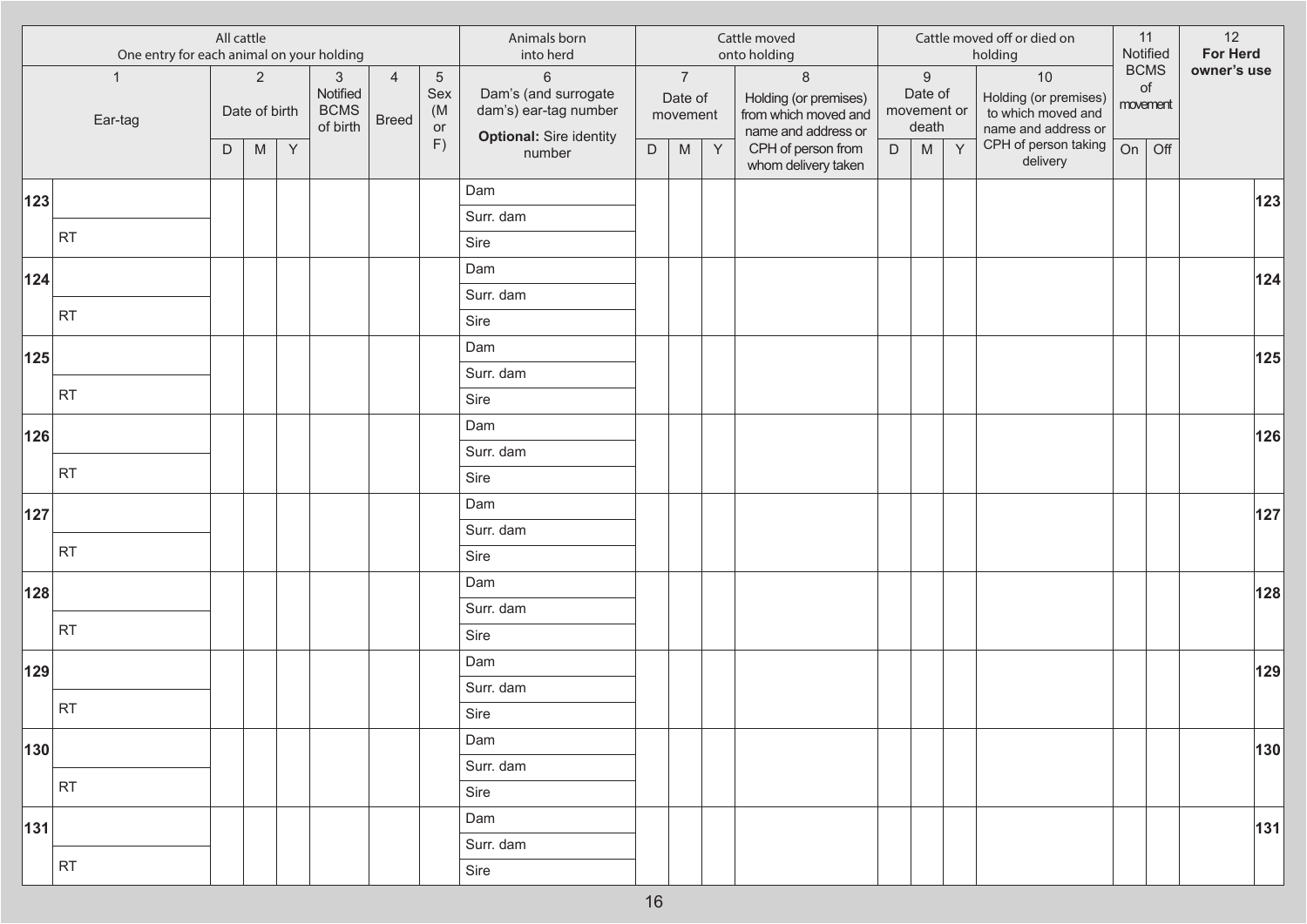|     | All cattle<br>One entry for each animal on your holding |   |                                 |              |                                                     |                                |                                | Animals born<br>into herd                                                                         |             |                                       |              | Cattle moved<br>onto holding                                                    |   |                                                     |   | Cattle moved off or died on<br>holding                                     |          | 11<br>Notified    | 12<br>For Herd |
|-----|---------------------------------------------------------|---|---------------------------------|--------------|-----------------------------------------------------|--------------------------------|--------------------------------|---------------------------------------------------------------------------------------------------|-------------|---------------------------------------|--------------|---------------------------------------------------------------------------------|---|-----------------------------------------------------|---|----------------------------------------------------------------------------|----------|-------------------|----------------|
|     | $\mathbf{1}$<br>Ear-tag                                 |   | $\overline{2}$<br>Date of birth |              | $\mathbf{3}$<br>Notified<br><b>BCMS</b><br>of birth | $\overline{4}$<br><b>Breed</b> | $\sqrt{5}$<br>Sex<br>(M)<br>or | $6\phantom{a}$<br>Dam's (and surrogate<br>dam's) ear-tag number<br><b>Optional: Sire identity</b> |             | $\overline{7}$<br>Date of<br>movement |              | $\,8\,$<br>Holding (or premises)<br>from which moved and<br>name and address or |   | $\boldsymbol{9}$<br>Date of<br>movement or<br>death |   | $10$<br>Holding (or premises)<br>to which moved and<br>name and address or | movement | <b>BCMS</b><br>of | owner's use    |
|     |                                                         | D | M                               | $\mathsf{Y}$ |                                                     |                                | F)                             | number                                                                                            | $\mathsf D$ | ${\sf M}$                             | $\mathsf{Y}$ | CPH of person from<br>whom delivery taken                                       | D | ${\sf M}$                                           | Y | CPH of person taking<br>delivery                                           | On       | Off               |                |
| 132 |                                                         |   |                                 |              |                                                     |                                |                                | Dam                                                                                               |             |                                       |              |                                                                                 |   |                                                     |   |                                                                            |          |                   | 132            |
|     |                                                         |   |                                 |              |                                                     |                                |                                | Surr. dam                                                                                         |             |                                       |              |                                                                                 |   |                                                     |   |                                                                            |          |                   |                |
|     | <b>RT</b>                                               |   |                                 |              |                                                     |                                |                                | Sire                                                                                              |             |                                       |              |                                                                                 |   |                                                     |   |                                                                            |          |                   |                |
| 133 |                                                         |   |                                 |              |                                                     |                                |                                | Dam                                                                                               |             |                                       |              |                                                                                 |   |                                                     |   |                                                                            |          |                   | 133            |
|     |                                                         |   |                                 |              |                                                     |                                |                                | Surr. dam                                                                                         |             |                                       |              |                                                                                 |   |                                                     |   |                                                                            |          |                   |                |
|     | RT                                                      |   |                                 |              |                                                     |                                |                                | Sire                                                                                              |             |                                       |              |                                                                                 |   |                                                     |   |                                                                            |          |                   |                |
| 134 |                                                         |   |                                 |              |                                                     |                                |                                | Dam                                                                                               |             |                                       |              |                                                                                 |   |                                                     |   |                                                                            |          |                   | 134            |
|     |                                                         |   |                                 |              |                                                     |                                |                                | Surr. dam                                                                                         |             |                                       |              |                                                                                 |   |                                                     |   |                                                                            |          |                   |                |
|     | RT                                                      |   |                                 |              |                                                     |                                |                                | Sire                                                                                              |             |                                       |              |                                                                                 |   |                                                     |   |                                                                            |          |                   |                |
| 135 |                                                         |   |                                 |              |                                                     |                                |                                | Dam                                                                                               |             |                                       |              |                                                                                 |   |                                                     |   |                                                                            |          |                   | 135            |
|     |                                                         |   |                                 |              |                                                     |                                |                                | Surr. dam                                                                                         |             |                                       |              |                                                                                 |   |                                                     |   |                                                                            |          |                   |                |
|     | RT                                                      |   |                                 |              |                                                     |                                |                                | Sire                                                                                              |             |                                       |              |                                                                                 |   |                                                     |   |                                                                            |          |                   |                |
| 136 |                                                         |   |                                 |              |                                                     |                                |                                | Dam                                                                                               |             |                                       |              |                                                                                 |   |                                                     |   |                                                                            |          |                   | 136            |
|     |                                                         |   |                                 |              |                                                     |                                |                                | Surr. dam                                                                                         |             |                                       |              |                                                                                 |   |                                                     |   |                                                                            |          |                   |                |
|     | RT                                                      |   |                                 |              |                                                     |                                |                                | Sire                                                                                              |             |                                       |              |                                                                                 |   |                                                     |   |                                                                            |          |                   |                |
| 137 |                                                         |   |                                 |              |                                                     |                                |                                | Dam                                                                                               |             |                                       |              |                                                                                 |   |                                                     |   |                                                                            |          |                   | 137            |
|     |                                                         |   |                                 |              |                                                     |                                |                                | Surr. dam                                                                                         |             |                                       |              |                                                                                 |   |                                                     |   |                                                                            |          |                   |                |
|     | <b>RT</b>                                               |   |                                 |              |                                                     |                                |                                | Sire                                                                                              |             |                                       |              |                                                                                 |   |                                                     |   |                                                                            |          |                   |                |
| 138 |                                                         |   |                                 |              |                                                     |                                |                                | Dam                                                                                               |             |                                       |              |                                                                                 |   |                                                     |   |                                                                            |          |                   | 138            |
|     |                                                         |   |                                 |              |                                                     |                                |                                | Surr. dam                                                                                         |             |                                       |              |                                                                                 |   |                                                     |   |                                                                            |          |                   |                |
|     | RT                                                      |   |                                 |              |                                                     |                                |                                | Sire                                                                                              |             |                                       |              |                                                                                 |   |                                                     |   |                                                                            |          |                   |                |
| 139 |                                                         |   |                                 |              |                                                     |                                |                                | Dam                                                                                               |             |                                       |              |                                                                                 |   |                                                     |   |                                                                            |          |                   | 139            |
|     |                                                         |   |                                 |              |                                                     |                                |                                | Surr. dam                                                                                         |             |                                       |              |                                                                                 |   |                                                     |   |                                                                            |          |                   |                |
|     | RT                                                      |   |                                 |              |                                                     |                                |                                | Sire                                                                                              |             |                                       |              |                                                                                 |   |                                                     |   |                                                                            |          |                   |                |
| 140 |                                                         |   |                                 |              |                                                     |                                |                                | Dam                                                                                               |             |                                       |              |                                                                                 |   |                                                     |   |                                                                            |          |                   | 140            |
|     |                                                         |   |                                 |              |                                                     |                                |                                | Surr. dam                                                                                         |             |                                       |              |                                                                                 |   |                                                     |   |                                                                            |          |                   |                |
|     | RT                                                      |   |                                 |              |                                                     |                                |                                | Sire                                                                                              |             |                                       |              |                                                                                 |   |                                                     |   |                                                                            |          |                   |                |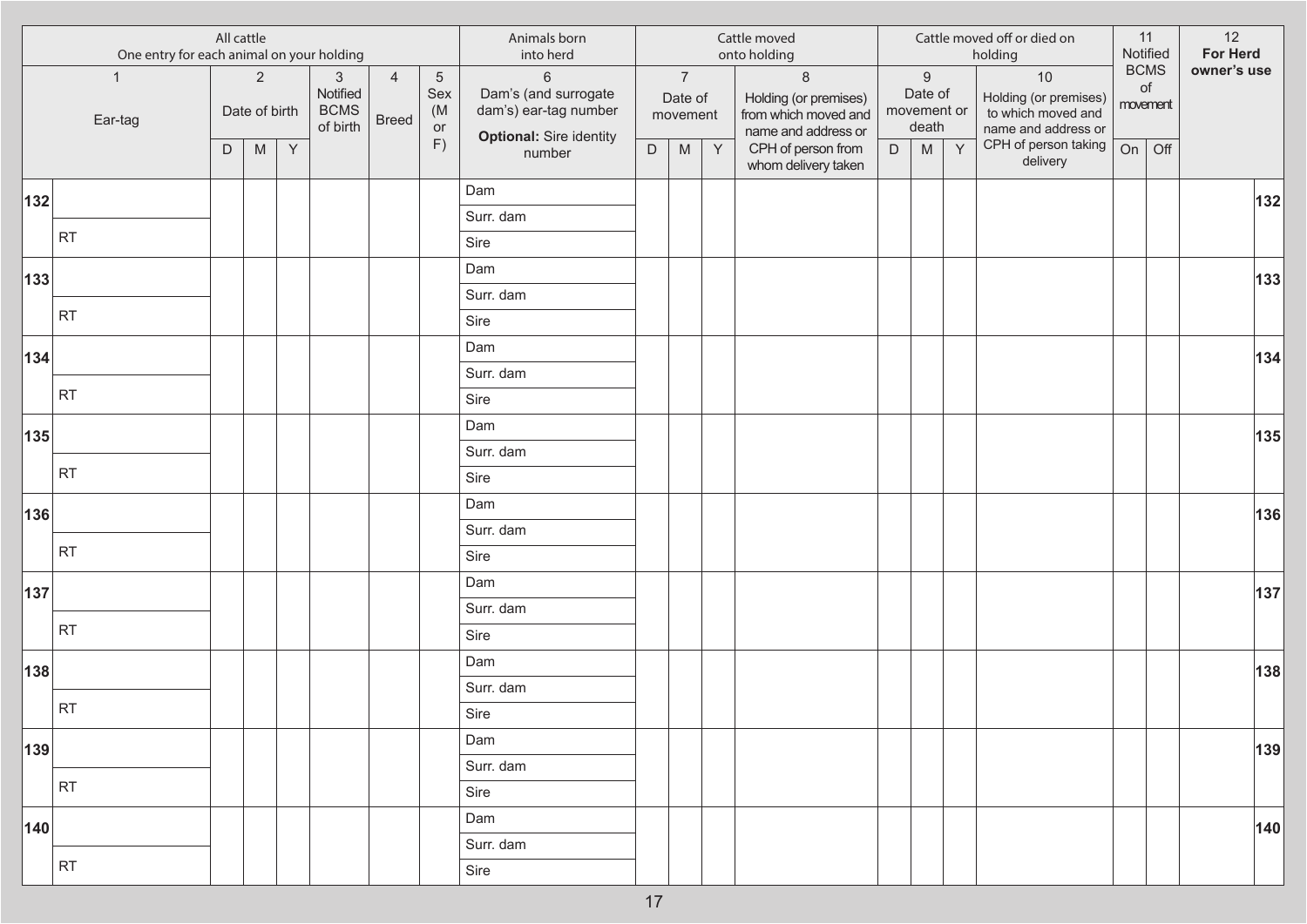| All cattle<br>One entry for each animal on your holding |                         |   |                                 |   |                                                     |                                | Animals born<br>into herd          |                                                                                          |             |                                       | Cattle moved<br>onto holding |                                                                                 |   |                                                     | Cattle moved off or died on<br>holding | Notified                                                                   | 11                      | 12<br>For Herd |             |
|---------------------------------------------------------|-------------------------|---|---------------------------------|---|-----------------------------------------------------|--------------------------------|------------------------------------|------------------------------------------------------------------------------------------|-------------|---------------------------------------|------------------------------|---------------------------------------------------------------------------------|---|-----------------------------------------------------|----------------------------------------|----------------------------------------------------------------------------|-------------------------|----------------|-------------|
|                                                         | $\mathbf{1}$<br>Ear-tag |   | $\overline{2}$<br>Date of birth |   | $\mathbf{3}$<br>Notified<br><b>BCMS</b><br>of birth | $\overline{4}$<br><b>Breed</b> | $\overline{5}$<br>Sex<br>(M)<br>or | $6\,$<br>Dam's (and surrogate<br>dam's) ear-tag number<br><b>Optional: Sire identity</b> |             | $\overline{7}$<br>Date of<br>movement |                              | $\,8\,$<br>Holding (or premises)<br>from which moved and<br>name and address or |   | $\boldsymbol{9}$<br>Date of<br>movement or<br>death |                                        | $10$<br>Holding (or premises)<br>to which moved and<br>name and address or | <b>BCMS</b><br>movement | of             | owner's use |
|                                                         |                         | D | ${\sf M}$                       | Y |                                                     |                                | F)                                 | number                                                                                   | $\mathsf D$ | ${\sf M}$                             | Y                            | CPH of person from<br>whom delivery taken                                       | D | ${\sf M}$                                           | Y                                      | CPH of person taking<br>delivery                                           | On                      | Off            |             |
| 141                                                     |                         |   |                                 |   |                                                     |                                |                                    | Dam                                                                                      |             |                                       |                              |                                                                                 |   |                                                     |                                        |                                                                            |                         |                | 141         |
|                                                         |                         |   |                                 |   |                                                     |                                |                                    | Surr. dam                                                                                |             |                                       |                              |                                                                                 |   |                                                     |                                        |                                                                            |                         |                |             |
|                                                         | <b>RT</b>               |   |                                 |   |                                                     |                                |                                    | Sire                                                                                     |             |                                       |                              |                                                                                 |   |                                                     |                                        |                                                                            |                         |                |             |
| 142                                                     |                         |   |                                 |   |                                                     |                                |                                    | Dam                                                                                      |             |                                       |                              |                                                                                 |   |                                                     |                                        |                                                                            |                         |                | 142         |
|                                                         |                         |   |                                 |   |                                                     |                                |                                    | Surr. dam                                                                                |             |                                       |                              |                                                                                 |   |                                                     |                                        |                                                                            |                         |                |             |
|                                                         | <b>RT</b>               |   |                                 |   |                                                     |                                |                                    | Sire                                                                                     |             |                                       |                              |                                                                                 |   |                                                     |                                        |                                                                            |                         |                |             |
| 143                                                     |                         |   |                                 |   |                                                     |                                |                                    | Dam                                                                                      |             |                                       |                              |                                                                                 |   |                                                     |                                        |                                                                            |                         |                | 143         |
|                                                         |                         |   |                                 |   |                                                     |                                |                                    | Surr. dam                                                                                |             |                                       |                              |                                                                                 |   |                                                     |                                        |                                                                            |                         |                |             |
|                                                         | <b>RT</b>               |   |                                 |   |                                                     |                                |                                    | Sire                                                                                     |             |                                       |                              |                                                                                 |   |                                                     |                                        |                                                                            |                         |                |             |
| 144                                                     |                         |   |                                 |   |                                                     |                                |                                    | Dam                                                                                      |             |                                       |                              |                                                                                 |   |                                                     |                                        |                                                                            |                         |                | 144         |
|                                                         |                         |   |                                 |   |                                                     |                                |                                    | Surr. dam                                                                                |             |                                       |                              |                                                                                 |   |                                                     |                                        |                                                                            |                         |                |             |
|                                                         | <b>RT</b>               |   |                                 |   |                                                     |                                |                                    | Sire                                                                                     |             |                                       |                              |                                                                                 |   |                                                     |                                        |                                                                            |                         |                |             |
| 145                                                     |                         |   |                                 |   |                                                     |                                |                                    | Dam                                                                                      |             |                                       |                              |                                                                                 |   |                                                     |                                        |                                                                            |                         |                | 145         |
|                                                         |                         |   |                                 |   |                                                     |                                |                                    | Surr. dam                                                                                |             |                                       |                              |                                                                                 |   |                                                     |                                        |                                                                            |                         |                |             |
|                                                         | <b>RT</b>               |   |                                 |   |                                                     |                                |                                    | Sire                                                                                     |             |                                       |                              |                                                                                 |   |                                                     |                                        |                                                                            |                         |                |             |
| 146                                                     |                         |   |                                 |   |                                                     |                                |                                    | Dam                                                                                      |             |                                       |                              |                                                                                 |   |                                                     |                                        |                                                                            |                         |                | 146         |
|                                                         |                         |   |                                 |   |                                                     |                                |                                    | Surr. dam                                                                                |             |                                       |                              |                                                                                 |   |                                                     |                                        |                                                                            |                         |                |             |
|                                                         | <b>RT</b>               |   |                                 |   |                                                     |                                |                                    | Sire                                                                                     |             |                                       |                              |                                                                                 |   |                                                     |                                        |                                                                            |                         |                |             |
| 147                                                     |                         |   |                                 |   |                                                     |                                |                                    | Dam                                                                                      |             |                                       |                              |                                                                                 |   |                                                     |                                        |                                                                            |                         |                | 147         |
|                                                         |                         |   |                                 |   |                                                     |                                |                                    | Surr. dam                                                                                |             |                                       |                              |                                                                                 |   |                                                     |                                        |                                                                            |                         |                |             |
|                                                         | <b>RT</b>               |   |                                 |   |                                                     |                                |                                    | Sire                                                                                     |             |                                       |                              |                                                                                 |   |                                                     |                                        |                                                                            |                         |                |             |
| 148                                                     |                         |   |                                 |   |                                                     |                                |                                    | Dam                                                                                      |             |                                       |                              |                                                                                 |   |                                                     |                                        |                                                                            |                         |                | 148         |
|                                                         |                         |   |                                 |   |                                                     |                                |                                    | Surr. dam                                                                                |             |                                       |                              |                                                                                 |   |                                                     |                                        |                                                                            |                         |                |             |
|                                                         | <b>RT</b>               |   |                                 |   |                                                     |                                |                                    | Sire                                                                                     |             |                                       |                              |                                                                                 |   |                                                     |                                        |                                                                            |                         |                |             |
| 149                                                     |                         |   |                                 |   |                                                     |                                |                                    | Dam                                                                                      |             |                                       |                              |                                                                                 |   |                                                     |                                        |                                                                            |                         |                | 149         |
|                                                         |                         |   |                                 |   |                                                     |                                |                                    | Surr. dam                                                                                |             |                                       |                              |                                                                                 |   |                                                     |                                        |                                                                            |                         |                |             |
|                                                         | <b>RT</b>               |   |                                 |   |                                                     |                                |                                    | Sire                                                                                     |             |                                       |                              |                                                                                 |   |                                                     |                                        |                                                                            |                         |                |             |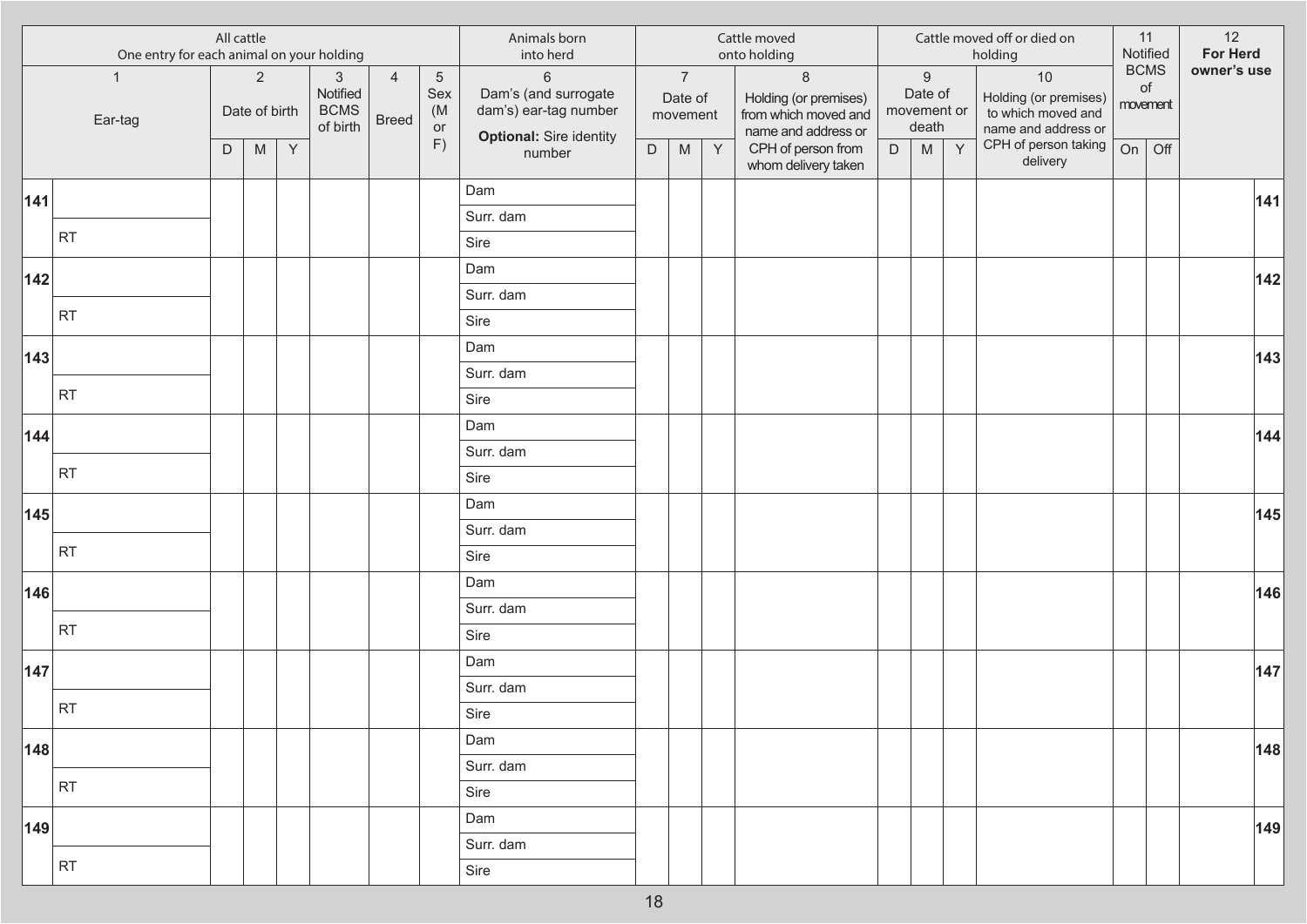| All cattle<br>One entry for each animal on your holding |                         |   |                                 |              |                                                     | Animals born<br>into herd      |                                    |                                                                                          |             | Cattle moved<br>onto holding          |   |                                                                                 |   | Cattle moved off or died on<br>holding              |   | 11<br>Notified                                                             | 12<br>For Herd |                               |             |
|---------------------------------------------------------|-------------------------|---|---------------------------------|--------------|-----------------------------------------------------|--------------------------------|------------------------------------|------------------------------------------------------------------------------------------|-------------|---------------------------------------|---|---------------------------------------------------------------------------------|---|-----------------------------------------------------|---|----------------------------------------------------------------------------|----------------|-------------------------------|-------------|
|                                                         | $\mathbf{1}$<br>Ear-tag |   | $\overline{2}$<br>Date of birth |              | $\mathbf{3}$<br>Notified<br><b>BCMS</b><br>of birth | $\overline{4}$<br><b>Breed</b> | $\overline{5}$<br>Sex<br>(M)<br>or | $6\,$<br>Dam's (and surrogate<br>dam's) ear-tag number<br><b>Optional: Sire identity</b> |             | $\overline{7}$<br>Date of<br>movement |   | $\,8\,$<br>Holding (or premises)<br>from which moved and<br>name and address or |   | $\boldsymbol{9}$<br>Date of<br>movement or<br>death |   | $10$<br>Holding (or premises)<br>to which moved and<br>name and address or |                | <b>BCMS</b><br>of<br>movement | owner's use |
|                                                         |                         | D | ${\sf M}$                       | $\mathsf{Y}$ |                                                     |                                | F)                                 | number                                                                                   | $\mathsf D$ | ${\sf M}$                             | Y | CPH of person from<br>whom delivery taken                                       | D | ${\sf M}$                                           | Y | CPH of person taking<br>delivery                                           | On             | Off                           |             |
| 150                                                     |                         |   |                                 |              |                                                     |                                |                                    | Dam                                                                                      |             |                                       |   |                                                                                 |   |                                                     |   |                                                                            |                |                               | 150         |
|                                                         |                         |   |                                 |              |                                                     |                                |                                    | Surr. dam                                                                                |             |                                       |   |                                                                                 |   |                                                     |   |                                                                            |                |                               |             |
|                                                         | <b>RT</b>               |   |                                 |              |                                                     |                                |                                    | Sire                                                                                     |             |                                       |   |                                                                                 |   |                                                     |   |                                                                            |                |                               |             |
| 151                                                     |                         |   |                                 |              |                                                     |                                |                                    | Dam                                                                                      |             |                                       |   |                                                                                 |   |                                                     |   |                                                                            |                |                               | 151         |
|                                                         |                         |   |                                 |              |                                                     |                                |                                    | Surr. dam                                                                                |             |                                       |   |                                                                                 |   |                                                     |   |                                                                            |                |                               |             |
|                                                         | <b>RT</b>               |   |                                 |              |                                                     |                                |                                    | Sire                                                                                     |             |                                       |   |                                                                                 |   |                                                     |   |                                                                            |                |                               |             |
| 152                                                     |                         |   |                                 |              |                                                     |                                |                                    | Dam                                                                                      |             |                                       |   |                                                                                 |   |                                                     |   |                                                                            |                |                               | 152         |
|                                                         |                         |   |                                 |              |                                                     |                                |                                    | Surr. dam                                                                                |             |                                       |   |                                                                                 |   |                                                     |   |                                                                            |                |                               |             |
|                                                         | <b>RT</b>               |   |                                 |              |                                                     |                                |                                    | Sire                                                                                     |             |                                       |   |                                                                                 |   |                                                     |   |                                                                            |                |                               |             |
| 153                                                     |                         |   |                                 |              |                                                     |                                |                                    | Dam                                                                                      |             |                                       |   |                                                                                 |   |                                                     |   |                                                                            |                |                               | 153         |
|                                                         | <b>RT</b>               |   |                                 |              |                                                     |                                |                                    | Surr. dam                                                                                |             |                                       |   |                                                                                 |   |                                                     |   |                                                                            |                |                               |             |
|                                                         |                         |   |                                 |              |                                                     |                                |                                    | Sire                                                                                     |             |                                       |   |                                                                                 |   |                                                     |   |                                                                            |                |                               |             |
| 154                                                     |                         |   |                                 |              |                                                     |                                |                                    | Dam                                                                                      |             |                                       |   |                                                                                 |   |                                                     |   |                                                                            |                |                               | 154         |
|                                                         | <b>RT</b>               |   |                                 |              |                                                     |                                |                                    | Surr. dam                                                                                |             |                                       |   |                                                                                 |   |                                                     |   |                                                                            |                |                               |             |
|                                                         |                         |   |                                 |              |                                                     |                                |                                    | Sire                                                                                     |             |                                       |   |                                                                                 |   |                                                     |   |                                                                            |                |                               |             |
| 155                                                     |                         |   |                                 |              |                                                     |                                |                                    | Dam                                                                                      |             |                                       |   |                                                                                 |   |                                                     |   |                                                                            |                |                               | 155         |
|                                                         | <b>RT</b>               |   |                                 |              |                                                     |                                |                                    | Surr. dam                                                                                |             |                                       |   |                                                                                 |   |                                                     |   |                                                                            |                |                               |             |
|                                                         |                         |   |                                 |              |                                                     |                                |                                    | Sire                                                                                     |             |                                       |   |                                                                                 |   |                                                     |   |                                                                            |                |                               |             |
| 156                                                     |                         |   |                                 |              |                                                     |                                |                                    | Dam                                                                                      |             |                                       |   |                                                                                 |   |                                                     |   |                                                                            |                |                               | 156         |
|                                                         | <b>RT</b>               |   |                                 |              |                                                     |                                |                                    | Surr. dam                                                                                |             |                                       |   |                                                                                 |   |                                                     |   |                                                                            |                |                               |             |
|                                                         |                         |   |                                 |              |                                                     |                                |                                    | Sire                                                                                     |             |                                       |   |                                                                                 |   |                                                     |   |                                                                            |                |                               |             |
| 157                                                     |                         |   |                                 |              |                                                     |                                |                                    | Dam                                                                                      |             |                                       |   |                                                                                 |   |                                                     |   |                                                                            |                |                               | 157         |
|                                                         | <b>RT</b>               |   |                                 |              |                                                     |                                |                                    | Surr. dam                                                                                |             |                                       |   |                                                                                 |   |                                                     |   |                                                                            |                |                               |             |
|                                                         |                         |   |                                 |              |                                                     |                                |                                    | Sire                                                                                     |             |                                       |   |                                                                                 |   |                                                     |   |                                                                            |                |                               |             |
| 158                                                     |                         |   |                                 |              |                                                     |                                |                                    | Dam                                                                                      |             |                                       |   |                                                                                 |   |                                                     |   |                                                                            |                |                               | 158         |
|                                                         | <b>RT</b>               |   |                                 |              |                                                     |                                |                                    | Surr. dam                                                                                |             |                                       |   |                                                                                 |   |                                                     |   |                                                                            |                |                               |             |
|                                                         |                         |   |                                 |              |                                                     |                                |                                    | Sire                                                                                     |             |                                       |   |                                                                                 |   |                                                     |   |                                                                            |                |                               |             |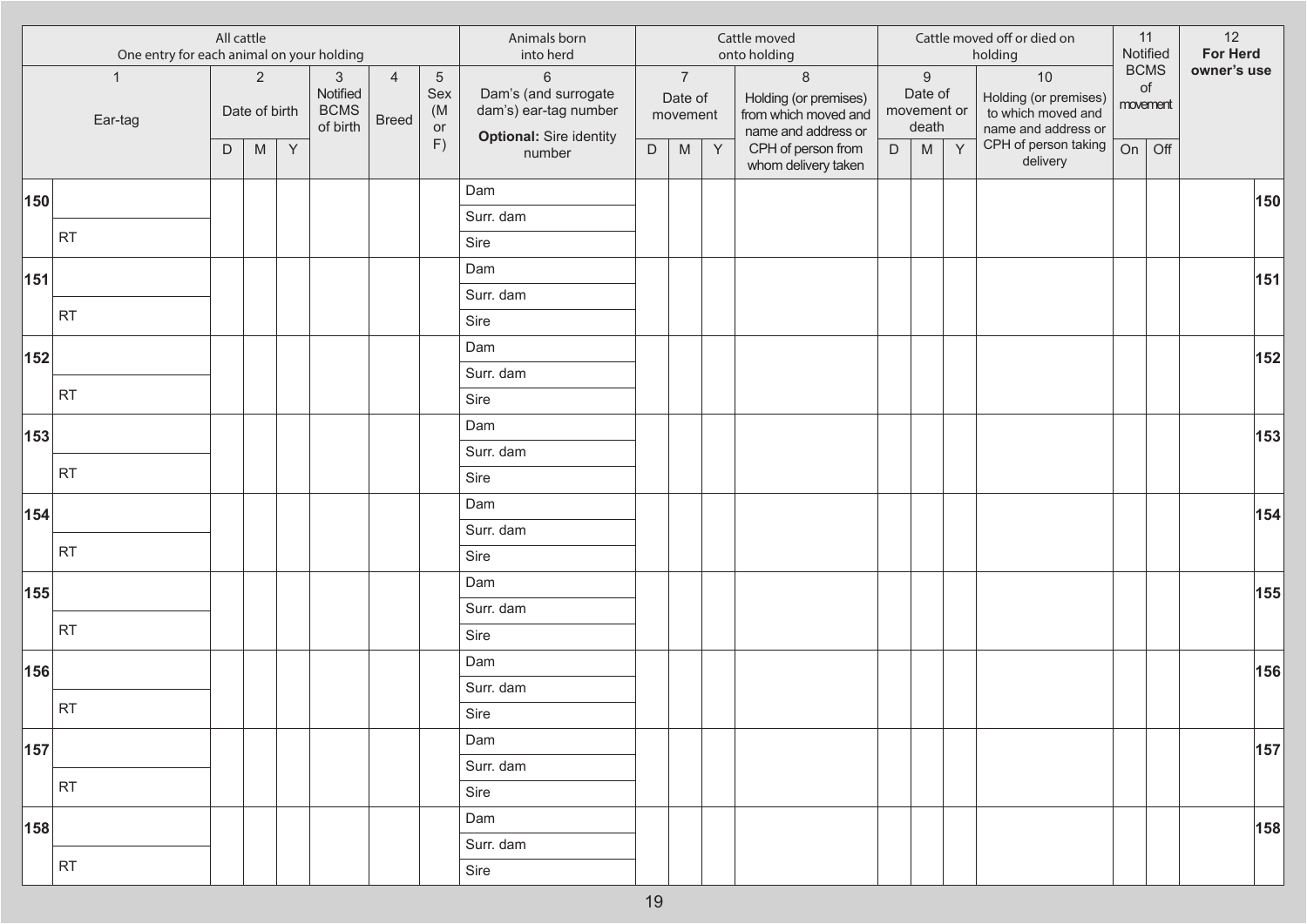| All cattle<br>One entry for each animal on your holding |                         |   |                                 |   |                                                     | Animals born<br>into herd      |                                    |                                                                                          |             | Cattle moved<br>onto holding          |   |                                                                                 |   | Cattle moved off or died on<br>holding              | Notified | 11                                                                         | 12<br>For Herd          |     |             |
|---------------------------------------------------------|-------------------------|---|---------------------------------|---|-----------------------------------------------------|--------------------------------|------------------------------------|------------------------------------------------------------------------------------------|-------------|---------------------------------------|---|---------------------------------------------------------------------------------|---|-----------------------------------------------------|----------|----------------------------------------------------------------------------|-------------------------|-----|-------------|
|                                                         | $\mathbf{1}$<br>Ear-tag |   | $\overline{2}$<br>Date of birth |   | $\mathbf{3}$<br>Notified<br><b>BCMS</b><br>of birth | $\overline{4}$<br><b>Breed</b> | $\overline{5}$<br>Sex<br>(M)<br>or | $6\,$<br>Dam's (and surrogate<br>dam's) ear-tag number<br><b>Optional: Sire identity</b> |             | $\overline{7}$<br>Date of<br>movement |   | $\,8\,$<br>Holding (or premises)<br>from which moved and<br>name and address or |   | $\boldsymbol{9}$<br>Date of<br>movement or<br>death |          | $10$<br>Holding (or premises)<br>to which moved and<br>name and address or | <b>BCMS</b><br>movement | of  | owner's use |
|                                                         |                         | D | ${\sf M}$                       | Y |                                                     |                                | F)                                 | number                                                                                   | $\mathsf D$ | ${\sf M}$                             | Y | CPH of person from<br>whom delivery taken                                       | D | ${\sf M}$                                           | Y        | CPH of person taking<br>delivery                                           | On                      | Off |             |
| 159                                                     |                         |   |                                 |   |                                                     |                                |                                    | Dam                                                                                      |             |                                       |   |                                                                                 |   |                                                     |          |                                                                            |                         |     | 159         |
|                                                         |                         |   |                                 |   |                                                     |                                |                                    | Surr. dam                                                                                |             |                                       |   |                                                                                 |   |                                                     |          |                                                                            |                         |     |             |
|                                                         | <b>RT</b>               |   |                                 |   |                                                     |                                |                                    | Sire                                                                                     |             |                                       |   |                                                                                 |   |                                                     |          |                                                                            |                         |     |             |
| 160                                                     |                         |   |                                 |   |                                                     |                                |                                    | Dam                                                                                      |             |                                       |   |                                                                                 |   |                                                     |          |                                                                            |                         |     | 160         |
|                                                         |                         |   |                                 |   |                                                     |                                |                                    | Surr. dam                                                                                |             |                                       |   |                                                                                 |   |                                                     |          |                                                                            |                         |     |             |
|                                                         | <b>RT</b>               |   |                                 |   |                                                     |                                |                                    | Sire                                                                                     |             |                                       |   |                                                                                 |   |                                                     |          |                                                                            |                         |     |             |
| 161                                                     |                         |   |                                 |   |                                                     |                                |                                    | Dam                                                                                      |             |                                       |   |                                                                                 |   |                                                     |          |                                                                            |                         |     | 161         |
|                                                         | <b>RT</b>               |   |                                 |   |                                                     |                                |                                    | Surr. dam                                                                                |             |                                       |   |                                                                                 |   |                                                     |          |                                                                            |                         |     |             |
|                                                         |                         |   |                                 |   |                                                     |                                |                                    | Sire                                                                                     |             |                                       |   |                                                                                 |   |                                                     |          |                                                                            |                         |     |             |
| 162                                                     |                         |   |                                 |   |                                                     |                                |                                    | Dam                                                                                      |             |                                       |   |                                                                                 |   |                                                     |          |                                                                            |                         |     | 162         |
|                                                         | <b>RT</b>               |   |                                 |   |                                                     |                                |                                    | Surr. dam                                                                                |             |                                       |   |                                                                                 |   |                                                     |          |                                                                            |                         |     |             |
|                                                         |                         |   |                                 |   |                                                     |                                |                                    | Sire                                                                                     |             |                                       |   |                                                                                 |   |                                                     |          |                                                                            |                         |     |             |
| 163                                                     |                         |   |                                 |   |                                                     |                                |                                    | Dam                                                                                      |             |                                       |   |                                                                                 |   |                                                     |          |                                                                            |                         |     | 163         |
|                                                         | <b>RT</b>               |   |                                 |   |                                                     |                                |                                    | Surr. dam                                                                                |             |                                       |   |                                                                                 |   |                                                     |          |                                                                            |                         |     |             |
|                                                         |                         |   |                                 |   |                                                     |                                |                                    | Sire                                                                                     |             |                                       |   |                                                                                 |   |                                                     |          |                                                                            |                         |     |             |
| 164                                                     |                         |   |                                 |   |                                                     |                                |                                    | Dam                                                                                      |             |                                       |   |                                                                                 |   |                                                     |          |                                                                            |                         |     | 164         |
|                                                         | <b>RT</b>               |   |                                 |   |                                                     |                                |                                    | Surr. dam                                                                                |             |                                       |   |                                                                                 |   |                                                     |          |                                                                            |                         |     |             |
|                                                         |                         |   |                                 |   |                                                     |                                |                                    | Sire                                                                                     |             |                                       |   |                                                                                 |   |                                                     |          |                                                                            |                         |     |             |
| 165                                                     |                         |   |                                 |   |                                                     |                                |                                    | Dam                                                                                      |             |                                       |   |                                                                                 |   |                                                     |          |                                                                            |                         |     | 165         |
|                                                         | <b>RT</b>               |   |                                 |   |                                                     |                                |                                    | Surr. dam<br>Sire                                                                        |             |                                       |   |                                                                                 |   |                                                     |          |                                                                            |                         |     |             |
|                                                         |                         |   |                                 |   |                                                     |                                |                                    | Dam                                                                                      |             |                                       |   |                                                                                 |   |                                                     |          |                                                                            |                         |     |             |
| 166                                                     |                         |   |                                 |   |                                                     |                                |                                    | Surr. dam                                                                                |             |                                       |   |                                                                                 |   |                                                     |          |                                                                            |                         |     | 166         |
|                                                         | <b>RT</b>               |   |                                 |   |                                                     |                                |                                    | Sire                                                                                     |             |                                       |   |                                                                                 |   |                                                     |          |                                                                            |                         |     |             |
|                                                         |                         |   |                                 |   |                                                     |                                |                                    | Dam                                                                                      |             |                                       |   |                                                                                 |   |                                                     |          |                                                                            |                         |     |             |
| 167                                                     |                         |   |                                 |   |                                                     |                                |                                    | Surr. dam                                                                                |             |                                       |   |                                                                                 |   |                                                     |          |                                                                            |                         |     | 167         |
|                                                         | <b>RT</b>               |   |                                 |   |                                                     |                                |                                    | Sire                                                                                     |             |                                       |   |                                                                                 |   |                                                     |          |                                                                            |                         |     |             |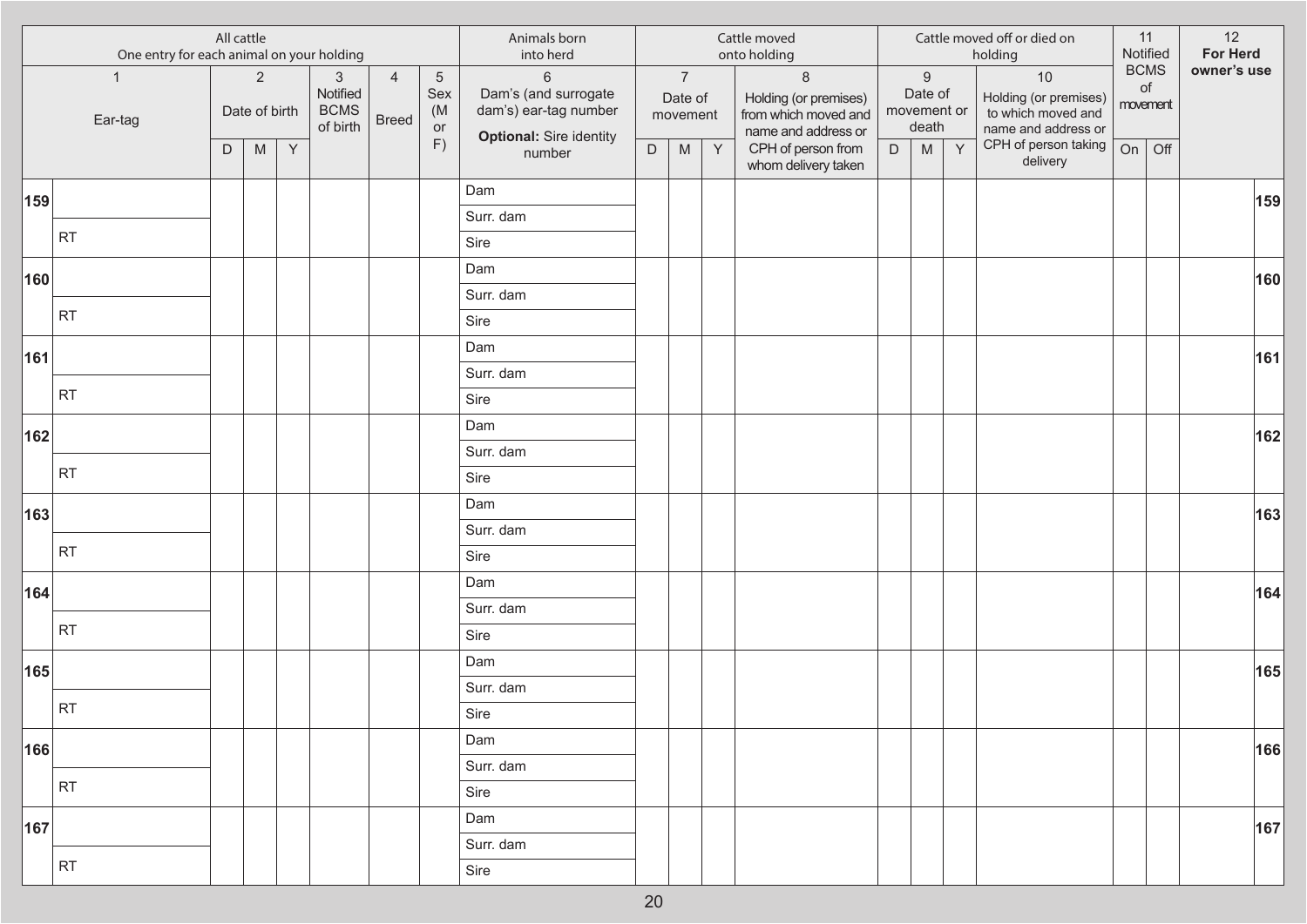| All cattle<br>One entry for each animal on your holding |                         |   |                                 |              |                                                     |                                | Animals born<br>into herd                |                                                                                          |             |                                       | Cattle moved<br>onto holding |                                                                                 |   |                                                     | Cattle moved off or died on<br>holding |                                                                            | 11<br>Notified | 12<br>For Herd                |             |
|---------------------------------------------------------|-------------------------|---|---------------------------------|--------------|-----------------------------------------------------|--------------------------------|------------------------------------------|------------------------------------------------------------------------------------------|-------------|---------------------------------------|------------------------------|---------------------------------------------------------------------------------|---|-----------------------------------------------------|----------------------------------------|----------------------------------------------------------------------------|----------------|-------------------------------|-------------|
|                                                         | $\mathbf{1}$<br>Ear-tag |   | $\overline{2}$<br>Date of birth |              | $\mathbf{3}$<br>Notified<br><b>BCMS</b><br>of birth | $\overline{4}$<br><b>Breed</b> | $\overline{5}$<br>Sex<br>(M)<br>or<br>F) | $6\,$<br>Dam's (and surrogate<br>dam's) ear-tag number<br><b>Optional: Sire identity</b> |             | $\overline{7}$<br>Date of<br>movement |                              | $\,8\,$<br>Holding (or premises)<br>from which moved and<br>name and address or |   | $\boldsymbol{9}$<br>Date of<br>movement or<br>death |                                        | $10$<br>Holding (or premises)<br>to which moved and<br>name and address or |                | <b>BCMS</b><br>of<br>movement | owner's use |
|                                                         |                         | D | ${\sf M}$                       | $\mathsf{Y}$ |                                                     |                                |                                          | number                                                                                   | $\mathsf D$ | ${\sf M}$                             | Y                            | CPH of person from<br>whom delivery taken                                       | D | ${\sf M}$                                           | Y                                      | CPH of person taking<br>delivery                                           | On             | Off                           |             |
| 168                                                     |                         |   |                                 |              |                                                     |                                |                                          | Dam                                                                                      |             |                                       |                              |                                                                                 |   |                                                     |                                        |                                                                            |                |                               | 168         |
|                                                         |                         |   |                                 |              |                                                     |                                |                                          | Surr. dam                                                                                |             |                                       |                              |                                                                                 |   |                                                     |                                        |                                                                            |                |                               |             |
|                                                         | <b>RT</b>               |   |                                 |              |                                                     |                                |                                          | Sire                                                                                     |             |                                       |                              |                                                                                 |   |                                                     |                                        |                                                                            |                |                               |             |
| 169                                                     |                         |   |                                 |              |                                                     |                                |                                          | Dam                                                                                      |             |                                       |                              |                                                                                 |   |                                                     |                                        |                                                                            |                |                               | 169         |
|                                                         |                         |   |                                 |              |                                                     |                                |                                          | Surr. dam                                                                                |             |                                       |                              |                                                                                 |   |                                                     |                                        |                                                                            |                |                               |             |
|                                                         | <b>RT</b>               |   |                                 |              |                                                     |                                |                                          | Sire                                                                                     |             |                                       |                              |                                                                                 |   |                                                     |                                        |                                                                            |                |                               |             |
| 170                                                     |                         |   |                                 |              |                                                     |                                |                                          | Dam                                                                                      |             |                                       |                              |                                                                                 |   |                                                     |                                        |                                                                            |                |                               | 170         |
|                                                         | <b>RT</b>               |   |                                 |              |                                                     |                                |                                          | Surr. dam                                                                                |             |                                       |                              |                                                                                 |   |                                                     |                                        |                                                                            |                |                               |             |
|                                                         |                         |   |                                 |              |                                                     |                                |                                          | Sire                                                                                     |             |                                       |                              |                                                                                 |   |                                                     |                                        |                                                                            |                |                               |             |
| 171                                                     |                         |   |                                 |              |                                                     |                                |                                          | Dam                                                                                      |             |                                       |                              |                                                                                 |   |                                                     |                                        |                                                                            |                |                               | $ 171 $     |
|                                                         | <b>RT</b>               |   |                                 |              |                                                     |                                |                                          | Surr. dam                                                                                |             |                                       |                              |                                                                                 |   |                                                     |                                        |                                                                            |                |                               |             |
|                                                         |                         |   |                                 |              |                                                     |                                |                                          | Sire                                                                                     |             |                                       |                              |                                                                                 |   |                                                     |                                        |                                                                            |                |                               |             |
| 172                                                     |                         |   |                                 |              |                                                     |                                |                                          | Dam                                                                                      |             |                                       |                              |                                                                                 |   |                                                     |                                        |                                                                            |                |                               | $ 172 $     |
|                                                         | <b>RT</b>               |   |                                 |              |                                                     |                                |                                          | Surr. dam                                                                                |             |                                       |                              |                                                                                 |   |                                                     |                                        |                                                                            |                |                               |             |
|                                                         |                         |   |                                 |              |                                                     |                                |                                          | Sire                                                                                     |             |                                       |                              |                                                                                 |   |                                                     |                                        |                                                                            |                |                               |             |
| 173                                                     |                         |   |                                 |              |                                                     |                                |                                          | Dam                                                                                      |             |                                       |                              |                                                                                 |   |                                                     |                                        |                                                                            |                |                               | 173         |
|                                                         | <b>RT</b>               |   |                                 |              |                                                     |                                |                                          | Surr. dam                                                                                |             |                                       |                              |                                                                                 |   |                                                     |                                        |                                                                            |                |                               |             |
|                                                         |                         |   |                                 |              |                                                     |                                |                                          | Sire                                                                                     |             |                                       |                              |                                                                                 |   |                                                     |                                        |                                                                            |                |                               |             |
| 174                                                     |                         |   |                                 |              |                                                     |                                |                                          | Dam                                                                                      |             |                                       |                              |                                                                                 |   |                                                     |                                        |                                                                            |                |                               | 174         |
|                                                         | <b>RT</b>               |   |                                 |              |                                                     |                                |                                          | Surr. dam<br>Sire                                                                        |             |                                       |                              |                                                                                 |   |                                                     |                                        |                                                                            |                |                               |             |
|                                                         |                         |   |                                 |              |                                                     |                                |                                          | Dam                                                                                      |             |                                       |                              |                                                                                 |   |                                                     |                                        |                                                                            |                |                               |             |
| 175                                                     |                         |   |                                 |              |                                                     |                                |                                          | Surr. dam                                                                                |             |                                       |                              |                                                                                 |   |                                                     |                                        |                                                                            |                |                               | 175         |
|                                                         | <b>RT</b>               |   |                                 |              |                                                     |                                |                                          | Sire                                                                                     |             |                                       |                              |                                                                                 |   |                                                     |                                        |                                                                            |                |                               |             |
|                                                         |                         |   |                                 |              |                                                     |                                |                                          | Dam                                                                                      |             |                                       |                              |                                                                                 |   |                                                     |                                        |                                                                            |                |                               |             |
| 176                                                     |                         |   |                                 |              |                                                     |                                |                                          | Surr. dam                                                                                |             |                                       |                              |                                                                                 |   |                                                     |                                        |                                                                            |                |                               | 176         |
|                                                         | <b>RT</b>               |   |                                 |              |                                                     |                                |                                          | Sire                                                                                     |             |                                       |                              |                                                                                 |   |                                                     |                                        |                                                                            |                |                               |             |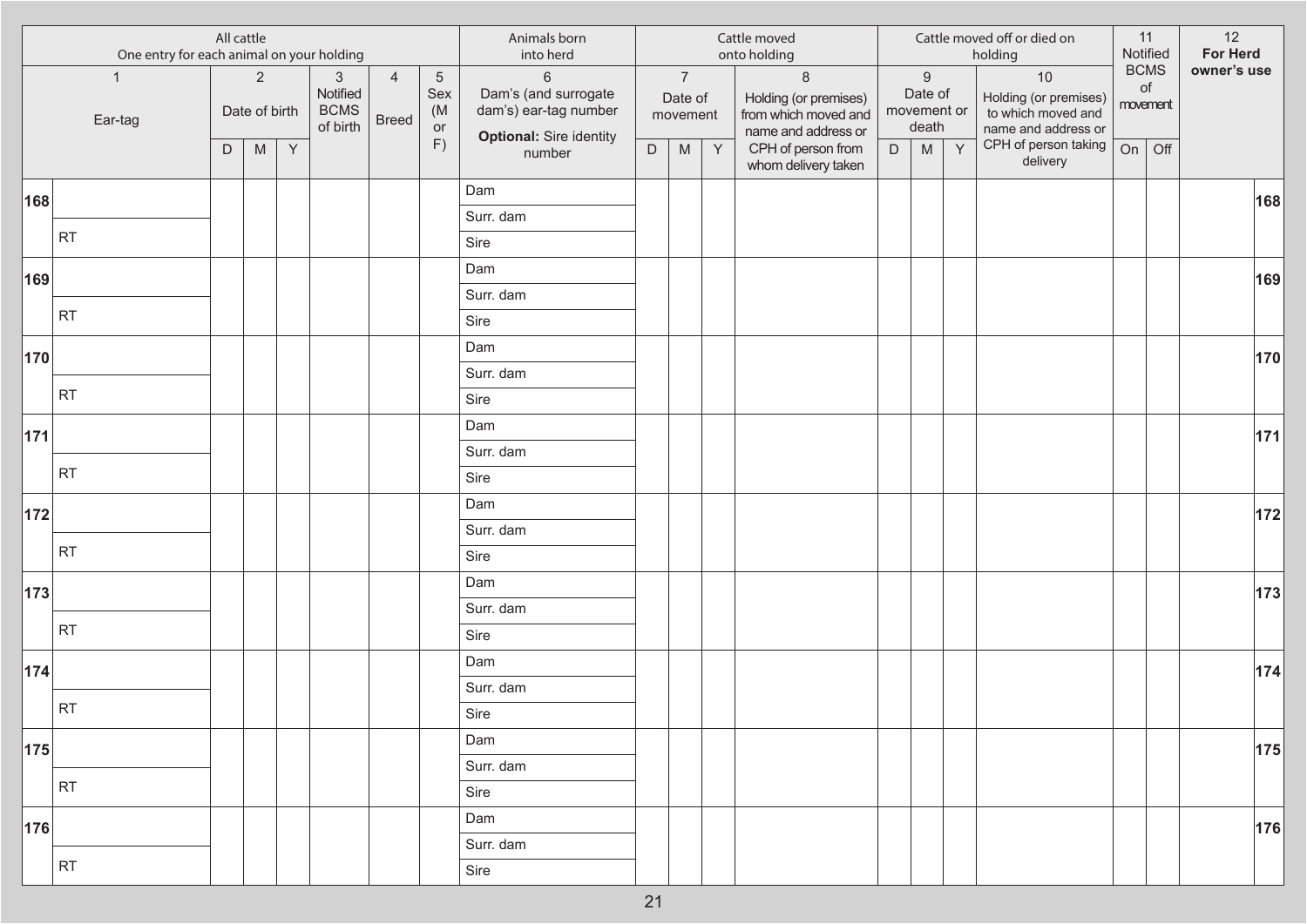| All cattle<br>One entry for each animal on your holding |                         |   |                                 |              |                                                     |                                | Animals born<br>into herd          |                                                                                          |             |                                       | Cattle moved<br>onto holding |                                                                                 |   |                                                     | Cattle moved off or died on<br>holding | Notified                                                                   | 11                      | 12<br>For Herd |             |
|---------------------------------------------------------|-------------------------|---|---------------------------------|--------------|-----------------------------------------------------|--------------------------------|------------------------------------|------------------------------------------------------------------------------------------|-------------|---------------------------------------|------------------------------|---------------------------------------------------------------------------------|---|-----------------------------------------------------|----------------------------------------|----------------------------------------------------------------------------|-------------------------|----------------|-------------|
|                                                         | $\mathbf{1}$<br>Ear-tag |   | $\overline{2}$<br>Date of birth |              | $\mathbf{3}$<br>Notified<br><b>BCMS</b><br>of birth | $\overline{4}$<br><b>Breed</b> | $\overline{5}$<br>Sex<br>(M)<br>or | $6\,$<br>Dam's (and surrogate<br>dam's) ear-tag number<br><b>Optional: Sire identity</b> |             | $\overline{7}$<br>Date of<br>movement |                              | $\,8\,$<br>Holding (or premises)<br>from which moved and<br>name and address or |   | $\boldsymbol{9}$<br>Date of<br>movement or<br>death |                                        | $10$<br>Holding (or premises)<br>to which moved and<br>name and address or | <b>BCMS</b><br>movement | of             | owner's use |
|                                                         |                         | D | ${\sf M}$                       | $\mathsf{Y}$ |                                                     |                                | F)                                 | number                                                                                   | $\mathsf D$ | ${\sf M}$                             | Y                            | CPH of person from<br>whom delivery taken                                       | D | ${\sf M}$                                           | Y                                      | CPH of person taking<br>delivery                                           | On                      | Off            |             |
| 177                                                     |                         |   |                                 |              |                                                     |                                |                                    | Dam                                                                                      |             |                                       |                              |                                                                                 |   |                                                     |                                        |                                                                            |                         |                | 177         |
|                                                         |                         |   |                                 |              |                                                     |                                |                                    | Surr. dam                                                                                |             |                                       |                              |                                                                                 |   |                                                     |                                        |                                                                            |                         |                |             |
|                                                         | <b>RT</b>               |   |                                 |              |                                                     |                                |                                    | Sire                                                                                     |             |                                       |                              |                                                                                 |   |                                                     |                                        |                                                                            |                         |                |             |
| 178                                                     |                         |   |                                 |              |                                                     |                                |                                    | Dam                                                                                      |             |                                       |                              |                                                                                 |   |                                                     |                                        |                                                                            |                         |                | 178         |
|                                                         |                         |   |                                 |              |                                                     |                                |                                    | Surr. dam                                                                                |             |                                       |                              |                                                                                 |   |                                                     |                                        |                                                                            |                         |                |             |
|                                                         | <b>RT</b>               |   |                                 |              |                                                     |                                |                                    | Sire                                                                                     |             |                                       |                              |                                                                                 |   |                                                     |                                        |                                                                            |                         |                |             |
| 179                                                     |                         |   |                                 |              |                                                     |                                |                                    | Dam                                                                                      |             |                                       |                              |                                                                                 |   |                                                     |                                        |                                                                            |                         |                | 179         |
|                                                         |                         |   |                                 |              |                                                     |                                |                                    | Surr. dam                                                                                |             |                                       |                              |                                                                                 |   |                                                     |                                        |                                                                            |                         |                |             |
|                                                         | <b>RT</b>               |   |                                 |              |                                                     |                                |                                    | Sire                                                                                     |             |                                       |                              |                                                                                 |   |                                                     |                                        |                                                                            |                         |                |             |
| 180                                                     |                         |   |                                 |              |                                                     |                                |                                    | Dam                                                                                      |             |                                       |                              |                                                                                 |   |                                                     |                                        |                                                                            |                         |                | 180         |
|                                                         |                         |   |                                 |              |                                                     |                                |                                    | Surr. dam                                                                                |             |                                       |                              |                                                                                 |   |                                                     |                                        |                                                                            |                         |                |             |
|                                                         | <b>RT</b>               |   |                                 |              |                                                     |                                |                                    | Sire                                                                                     |             |                                       |                              |                                                                                 |   |                                                     |                                        |                                                                            |                         |                |             |
| 181                                                     |                         |   |                                 |              |                                                     |                                |                                    | Dam                                                                                      |             |                                       |                              |                                                                                 |   |                                                     |                                        |                                                                            |                         |                | 181         |
|                                                         |                         |   |                                 |              |                                                     |                                |                                    | Surr. dam                                                                                |             |                                       |                              |                                                                                 |   |                                                     |                                        |                                                                            |                         |                |             |
|                                                         | <b>RT</b>               |   |                                 |              |                                                     |                                |                                    | Sire                                                                                     |             |                                       |                              |                                                                                 |   |                                                     |                                        |                                                                            |                         |                |             |
| 182                                                     |                         |   |                                 |              |                                                     |                                |                                    | Dam                                                                                      |             |                                       |                              |                                                                                 |   |                                                     |                                        |                                                                            |                         |                | 182         |
|                                                         |                         |   |                                 |              |                                                     |                                |                                    | Surr. dam                                                                                |             |                                       |                              |                                                                                 |   |                                                     |                                        |                                                                            |                         |                |             |
|                                                         | <b>RT</b>               |   |                                 |              |                                                     |                                |                                    | Sire                                                                                     |             |                                       |                              |                                                                                 |   |                                                     |                                        |                                                                            |                         |                |             |
| 183                                                     |                         |   |                                 |              |                                                     |                                |                                    | Dam                                                                                      |             |                                       |                              |                                                                                 |   |                                                     |                                        |                                                                            |                         |                | 183         |
|                                                         |                         |   |                                 |              |                                                     |                                |                                    | Surr. dam                                                                                |             |                                       |                              |                                                                                 |   |                                                     |                                        |                                                                            |                         |                |             |
|                                                         | <b>RT</b>               |   |                                 |              |                                                     |                                |                                    | Sire                                                                                     |             |                                       |                              |                                                                                 |   |                                                     |                                        |                                                                            |                         |                |             |
| 184                                                     |                         |   |                                 |              |                                                     |                                |                                    | Dam                                                                                      |             |                                       |                              |                                                                                 |   |                                                     |                                        |                                                                            |                         |                | 184         |
|                                                         | <b>RT</b>               |   |                                 |              |                                                     |                                |                                    | Surr. dam                                                                                |             |                                       |                              |                                                                                 |   |                                                     |                                        |                                                                            |                         |                |             |
|                                                         |                         |   |                                 |              |                                                     |                                |                                    | Sire                                                                                     |             |                                       |                              |                                                                                 |   |                                                     |                                        |                                                                            |                         |                |             |
| 185                                                     |                         |   |                                 |              |                                                     |                                |                                    | Dam                                                                                      |             |                                       |                              |                                                                                 |   |                                                     |                                        |                                                                            |                         |                | 185         |
|                                                         |                         |   |                                 |              |                                                     |                                |                                    | Surr. dam                                                                                |             |                                       |                              |                                                                                 |   |                                                     |                                        |                                                                            |                         |                |             |
|                                                         | <b>RT</b>               |   |                                 |              |                                                     |                                |                                    | Sire                                                                                     |             |                                       |                              |                                                                                 |   |                                                     |                                        |                                                                            |                         |                |             |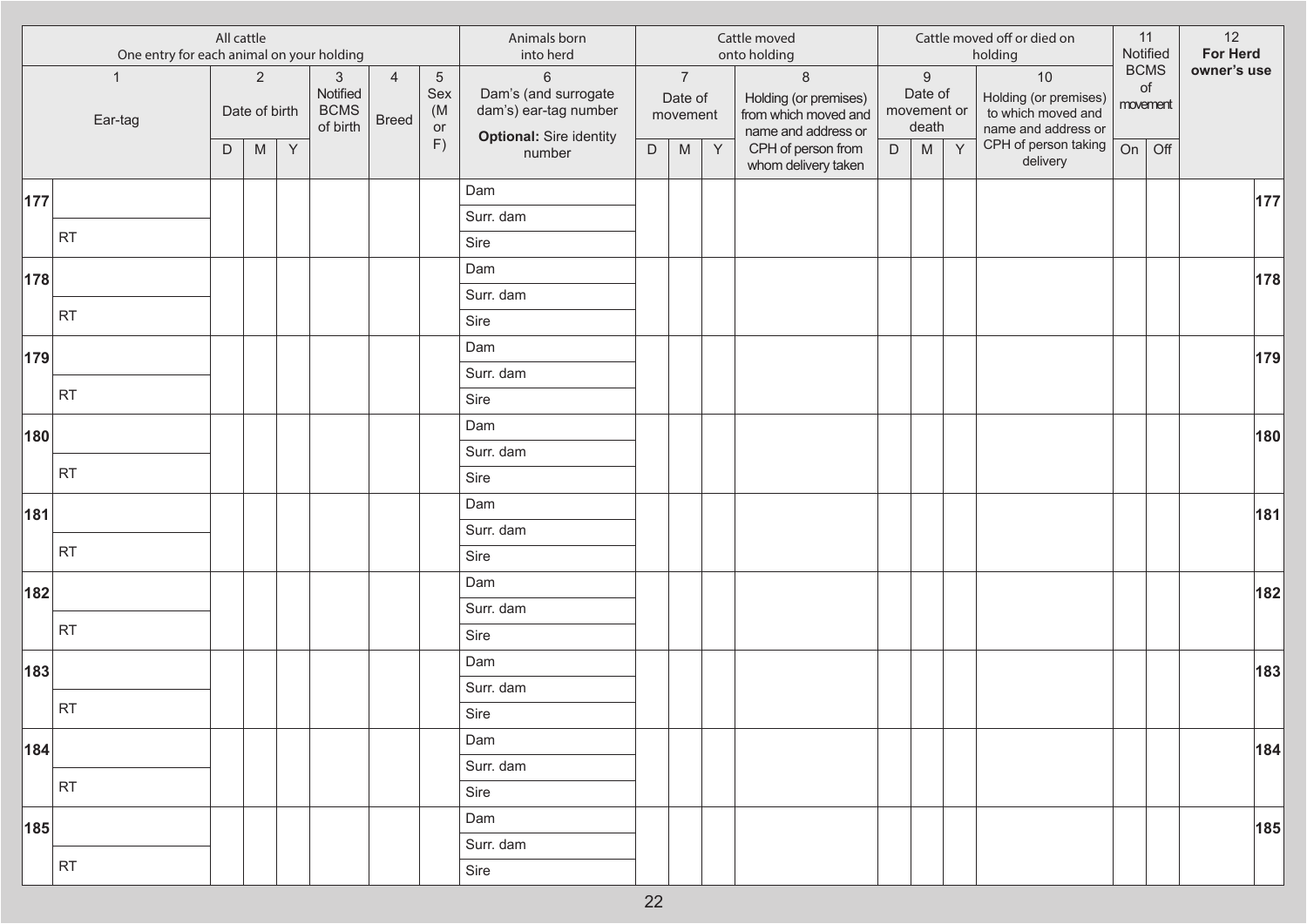|     | All cattle<br>One entry for each animal on your holding |   |                                 |              |                                                     |                                |                                | Animals born<br>into herd                                                                         |             |                                       |              | Cattle moved<br>onto holding                                                    |   |                                                     |   | Cattle moved off or died on<br>holding                                     |          | 11<br>Notified    | 12<br>For Herd |
|-----|---------------------------------------------------------|---|---------------------------------|--------------|-----------------------------------------------------|--------------------------------|--------------------------------|---------------------------------------------------------------------------------------------------|-------------|---------------------------------------|--------------|---------------------------------------------------------------------------------|---|-----------------------------------------------------|---|----------------------------------------------------------------------------|----------|-------------------|----------------|
|     | $\mathbf{1}$<br>Ear-tag                                 |   | $\overline{2}$<br>Date of birth |              | $\mathbf{3}$<br>Notified<br><b>BCMS</b><br>of birth | $\overline{4}$<br><b>Breed</b> | $\sqrt{5}$<br>Sex<br>(M)<br>or | $6\phantom{a}$<br>Dam's (and surrogate<br>dam's) ear-tag number<br><b>Optional: Sire identity</b> |             | $\overline{7}$<br>Date of<br>movement |              | $\,8\,$<br>Holding (or premises)<br>from which moved and<br>name and address or |   | $\boldsymbol{9}$<br>Date of<br>movement or<br>death |   | $10$<br>Holding (or premises)<br>to which moved and<br>name and address or | movement | <b>BCMS</b><br>of | owner's use    |
|     |                                                         | D | M                               | $\mathsf{Y}$ |                                                     |                                | F)                             | number                                                                                            | $\mathsf D$ | ${\sf M}$                             | $\mathsf{Y}$ | CPH of person from<br>whom delivery taken                                       | D | ${\sf M}$                                           | Y | CPH of person taking<br>delivery                                           | On       | Off               |                |
| 186 |                                                         |   |                                 |              |                                                     |                                |                                | Dam                                                                                               |             |                                       |              |                                                                                 |   |                                                     |   |                                                                            |          |                   | 186            |
|     |                                                         |   |                                 |              |                                                     |                                |                                | Surr. dam                                                                                         |             |                                       |              |                                                                                 |   |                                                     |   |                                                                            |          |                   |                |
|     | <b>RT</b>                                               |   |                                 |              |                                                     |                                |                                | Sire                                                                                              |             |                                       |              |                                                                                 |   |                                                     |   |                                                                            |          |                   |                |
| 187 |                                                         |   |                                 |              |                                                     |                                |                                | Dam                                                                                               |             |                                       |              |                                                                                 |   |                                                     |   |                                                                            |          |                   | 187            |
|     |                                                         |   |                                 |              |                                                     |                                |                                | Surr. dam                                                                                         |             |                                       |              |                                                                                 |   |                                                     |   |                                                                            |          |                   |                |
|     | RT                                                      |   |                                 |              |                                                     |                                |                                | Sire                                                                                              |             |                                       |              |                                                                                 |   |                                                     |   |                                                                            |          |                   |                |
| 188 |                                                         |   |                                 |              |                                                     |                                |                                | Dam                                                                                               |             |                                       |              |                                                                                 |   |                                                     |   |                                                                            |          |                   | 188            |
|     |                                                         |   |                                 |              |                                                     |                                |                                | Surr. dam                                                                                         |             |                                       |              |                                                                                 |   |                                                     |   |                                                                            |          |                   |                |
|     | RT                                                      |   |                                 |              |                                                     |                                |                                | Sire                                                                                              |             |                                       |              |                                                                                 |   |                                                     |   |                                                                            |          |                   |                |
| 189 |                                                         |   |                                 |              |                                                     |                                |                                | Dam                                                                                               |             |                                       |              |                                                                                 |   |                                                     |   |                                                                            |          |                   | 189            |
|     |                                                         |   |                                 |              |                                                     |                                |                                | Surr. dam                                                                                         |             |                                       |              |                                                                                 |   |                                                     |   |                                                                            |          |                   |                |
|     | <b>RT</b>                                               |   |                                 |              |                                                     |                                |                                | Sire                                                                                              |             |                                       |              |                                                                                 |   |                                                     |   |                                                                            |          |                   |                |
| 190 |                                                         |   |                                 |              |                                                     |                                |                                | Dam                                                                                               |             |                                       |              |                                                                                 |   |                                                     |   |                                                                            |          |                   | 190            |
|     |                                                         |   |                                 |              |                                                     |                                |                                | Surr. dam                                                                                         |             |                                       |              |                                                                                 |   |                                                     |   |                                                                            |          |                   |                |
|     | RT                                                      |   |                                 |              |                                                     |                                |                                | Sire                                                                                              |             |                                       |              |                                                                                 |   |                                                     |   |                                                                            |          |                   |                |
| 191 |                                                         |   |                                 |              |                                                     |                                |                                | Dam                                                                                               |             |                                       |              |                                                                                 |   |                                                     |   |                                                                            |          |                   | 191            |
|     |                                                         |   |                                 |              |                                                     |                                |                                | Surr. dam                                                                                         |             |                                       |              |                                                                                 |   |                                                     |   |                                                                            |          |                   |                |
|     | <b>RT</b>                                               |   |                                 |              |                                                     |                                |                                | Sire                                                                                              |             |                                       |              |                                                                                 |   |                                                     |   |                                                                            |          |                   |                |
| 192 |                                                         |   |                                 |              |                                                     |                                |                                | Dam                                                                                               |             |                                       |              |                                                                                 |   |                                                     |   |                                                                            |          |                   | 192            |
|     |                                                         |   |                                 |              |                                                     |                                |                                | Surr. dam                                                                                         |             |                                       |              |                                                                                 |   |                                                     |   |                                                                            |          |                   |                |
|     | RT                                                      |   |                                 |              |                                                     |                                |                                | Sire                                                                                              |             |                                       |              |                                                                                 |   |                                                     |   |                                                                            |          |                   |                |
| 193 |                                                         |   |                                 |              |                                                     |                                |                                | Dam                                                                                               |             |                                       |              |                                                                                 |   |                                                     |   |                                                                            |          |                   | 193            |
|     |                                                         |   |                                 |              |                                                     |                                |                                | Surr. dam                                                                                         |             |                                       |              |                                                                                 |   |                                                     |   |                                                                            |          |                   |                |
|     | RT                                                      |   |                                 |              |                                                     |                                |                                | Sire                                                                                              |             |                                       |              |                                                                                 |   |                                                     |   |                                                                            |          |                   |                |
| 194 |                                                         |   |                                 |              |                                                     |                                |                                | Dam                                                                                               |             |                                       |              |                                                                                 |   |                                                     |   |                                                                            |          |                   | 194            |
|     |                                                         |   |                                 |              |                                                     |                                |                                | Surr. dam                                                                                         |             |                                       |              |                                                                                 |   |                                                     |   |                                                                            |          |                   |                |
|     | RT                                                      |   |                                 |              |                                                     |                                |                                | Sire                                                                                              |             |                                       |              |                                                                                 |   |                                                     |   |                                                                            |          |                   |                |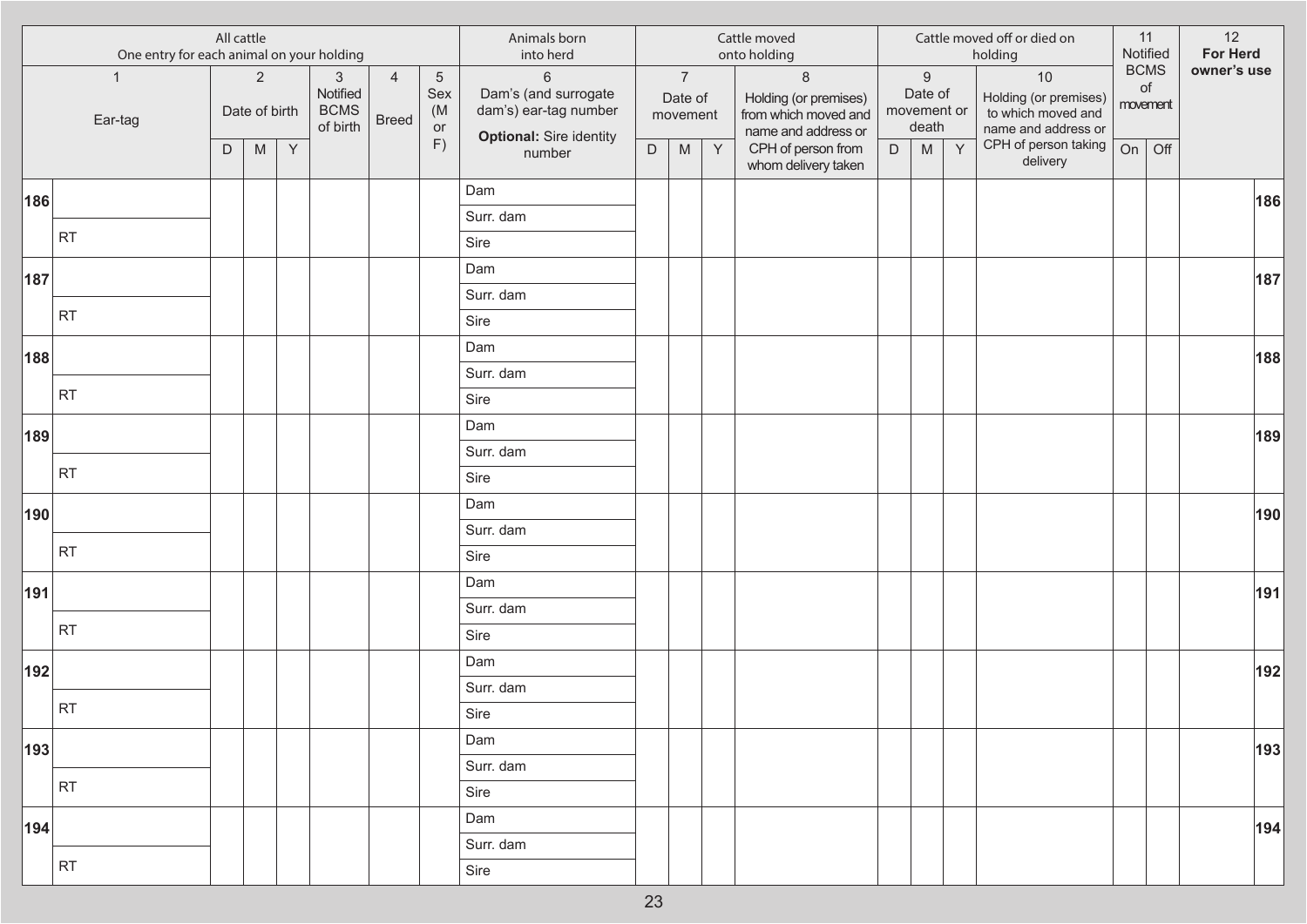| All cattle<br>One entry for each animal on your holding |                         |   |                                 |   |                                                     | Animals born<br>into herd      |                                    |                                                                                          |             | Cattle moved<br>onto holding          |   |                                                                                 |   | Cattle moved off or died on<br>holding              | Notified | 11                                                                         | 12<br>For Herd          |     |             |
|---------------------------------------------------------|-------------------------|---|---------------------------------|---|-----------------------------------------------------|--------------------------------|------------------------------------|------------------------------------------------------------------------------------------|-------------|---------------------------------------|---|---------------------------------------------------------------------------------|---|-----------------------------------------------------|----------|----------------------------------------------------------------------------|-------------------------|-----|-------------|
|                                                         | $\mathbf{1}$<br>Ear-tag |   | $\overline{2}$<br>Date of birth |   | $\mathbf{3}$<br>Notified<br><b>BCMS</b><br>of birth | $\overline{4}$<br><b>Breed</b> | $\overline{5}$<br>Sex<br>(M)<br>or | $6\,$<br>Dam's (and surrogate<br>dam's) ear-tag number<br><b>Optional: Sire identity</b> |             | $\overline{7}$<br>Date of<br>movement |   | $\,8\,$<br>Holding (or premises)<br>from which moved and<br>name and address or |   | $\boldsymbol{9}$<br>Date of<br>movement or<br>death |          | $10$<br>Holding (or premises)<br>to which moved and<br>name and address or | <b>BCMS</b><br>movement | of  | owner's use |
|                                                         |                         | D | ${\sf M}$                       | Y |                                                     |                                | F)                                 | number                                                                                   | $\mathsf D$ | ${\sf M}$                             | Y | CPH of person from<br>whom delivery taken                                       | D | ${\sf M}$                                           | Y        | CPH of person taking<br>delivery                                           | On                      | Off |             |
| 195                                                     |                         |   |                                 |   |                                                     |                                |                                    | Dam                                                                                      |             |                                       |   |                                                                                 |   |                                                     |          |                                                                            |                         |     | 195         |
|                                                         |                         |   |                                 |   |                                                     |                                |                                    | Surr. dam                                                                                |             |                                       |   |                                                                                 |   |                                                     |          |                                                                            |                         |     |             |
|                                                         | <b>RT</b>               |   |                                 |   |                                                     |                                |                                    | Sire                                                                                     |             |                                       |   |                                                                                 |   |                                                     |          |                                                                            |                         |     |             |
| 196                                                     |                         |   |                                 |   |                                                     |                                |                                    | Dam                                                                                      |             |                                       |   |                                                                                 |   |                                                     |          |                                                                            |                         |     | 196         |
|                                                         |                         |   |                                 |   |                                                     |                                |                                    | Surr. dam                                                                                |             |                                       |   |                                                                                 |   |                                                     |          |                                                                            |                         |     |             |
|                                                         | <b>RT</b>               |   |                                 |   |                                                     |                                |                                    | Sire                                                                                     |             |                                       |   |                                                                                 |   |                                                     |          |                                                                            |                         |     |             |
| 197                                                     |                         |   |                                 |   |                                                     |                                |                                    | Dam                                                                                      |             |                                       |   |                                                                                 |   |                                                     |          |                                                                            |                         |     | 197         |
|                                                         |                         |   |                                 |   |                                                     |                                |                                    | Surr. dam                                                                                |             |                                       |   |                                                                                 |   |                                                     |          |                                                                            |                         |     |             |
|                                                         | <b>RT</b>               |   |                                 |   |                                                     |                                |                                    | Sire                                                                                     |             |                                       |   |                                                                                 |   |                                                     |          |                                                                            |                         |     |             |
| 198                                                     |                         |   |                                 |   |                                                     |                                |                                    | Dam                                                                                      |             |                                       |   |                                                                                 |   |                                                     |          |                                                                            |                         |     | 198         |
|                                                         | <b>RT</b>               |   |                                 |   |                                                     |                                |                                    | Surr. dam                                                                                |             |                                       |   |                                                                                 |   |                                                     |          |                                                                            |                         |     |             |
|                                                         |                         |   |                                 |   |                                                     |                                |                                    | Sire                                                                                     |             |                                       |   |                                                                                 |   |                                                     |          |                                                                            |                         |     |             |
| 199                                                     |                         |   |                                 |   |                                                     |                                |                                    | Dam                                                                                      |             |                                       |   |                                                                                 |   |                                                     |          |                                                                            |                         |     | 199         |
|                                                         | <b>RT</b>               |   |                                 |   |                                                     |                                |                                    | Surr. dam                                                                                |             |                                       |   |                                                                                 |   |                                                     |          |                                                                            |                         |     |             |
|                                                         |                         |   |                                 |   |                                                     |                                |                                    | Sire                                                                                     |             |                                       |   |                                                                                 |   |                                                     |          |                                                                            |                         |     |             |
| 200                                                     |                         |   |                                 |   |                                                     |                                |                                    | Dam                                                                                      |             |                                       |   |                                                                                 |   |                                                     |          |                                                                            |                         |     | 200         |
|                                                         | <b>RT</b>               |   |                                 |   |                                                     |                                |                                    | Surr. dam                                                                                |             |                                       |   |                                                                                 |   |                                                     |          |                                                                            |                         |     |             |
|                                                         |                         |   |                                 |   |                                                     |                                |                                    | Sire                                                                                     |             |                                       |   |                                                                                 |   |                                                     |          |                                                                            |                         |     |             |
| 201                                                     |                         |   |                                 |   |                                                     |                                |                                    | Dam                                                                                      |             |                                       |   |                                                                                 |   |                                                     |          |                                                                            |                         |     | 201         |
|                                                         | <b>RT</b>               |   |                                 |   |                                                     |                                |                                    | Surr. dam                                                                                |             |                                       |   |                                                                                 |   |                                                     |          |                                                                            |                         |     |             |
|                                                         |                         |   |                                 |   |                                                     |                                |                                    | Sire                                                                                     |             |                                       |   |                                                                                 |   |                                                     |          |                                                                            |                         |     |             |
| 202                                                     |                         |   |                                 |   |                                                     |                                |                                    | Dam                                                                                      |             |                                       |   |                                                                                 |   |                                                     |          |                                                                            |                         |     | 202         |
|                                                         | <b>RT</b>               |   |                                 |   |                                                     |                                |                                    | Surr. dam                                                                                |             |                                       |   |                                                                                 |   |                                                     |          |                                                                            |                         |     |             |
|                                                         |                         |   |                                 |   |                                                     |                                |                                    | Sire                                                                                     |             |                                       |   |                                                                                 |   |                                                     |          |                                                                            |                         |     |             |
| 203                                                     |                         |   |                                 |   |                                                     |                                |                                    | Dam                                                                                      |             |                                       |   |                                                                                 |   |                                                     |          |                                                                            |                         |     | 203         |
|                                                         | <b>RT</b>               |   |                                 |   |                                                     |                                |                                    | Surr. dam<br>Sire                                                                        |             |                                       |   |                                                                                 |   |                                                     |          |                                                                            |                         |     |             |
|                                                         |                         |   |                                 |   |                                                     |                                |                                    |                                                                                          |             |                                       |   |                                                                                 |   |                                                     |          |                                                                            |                         |     |             |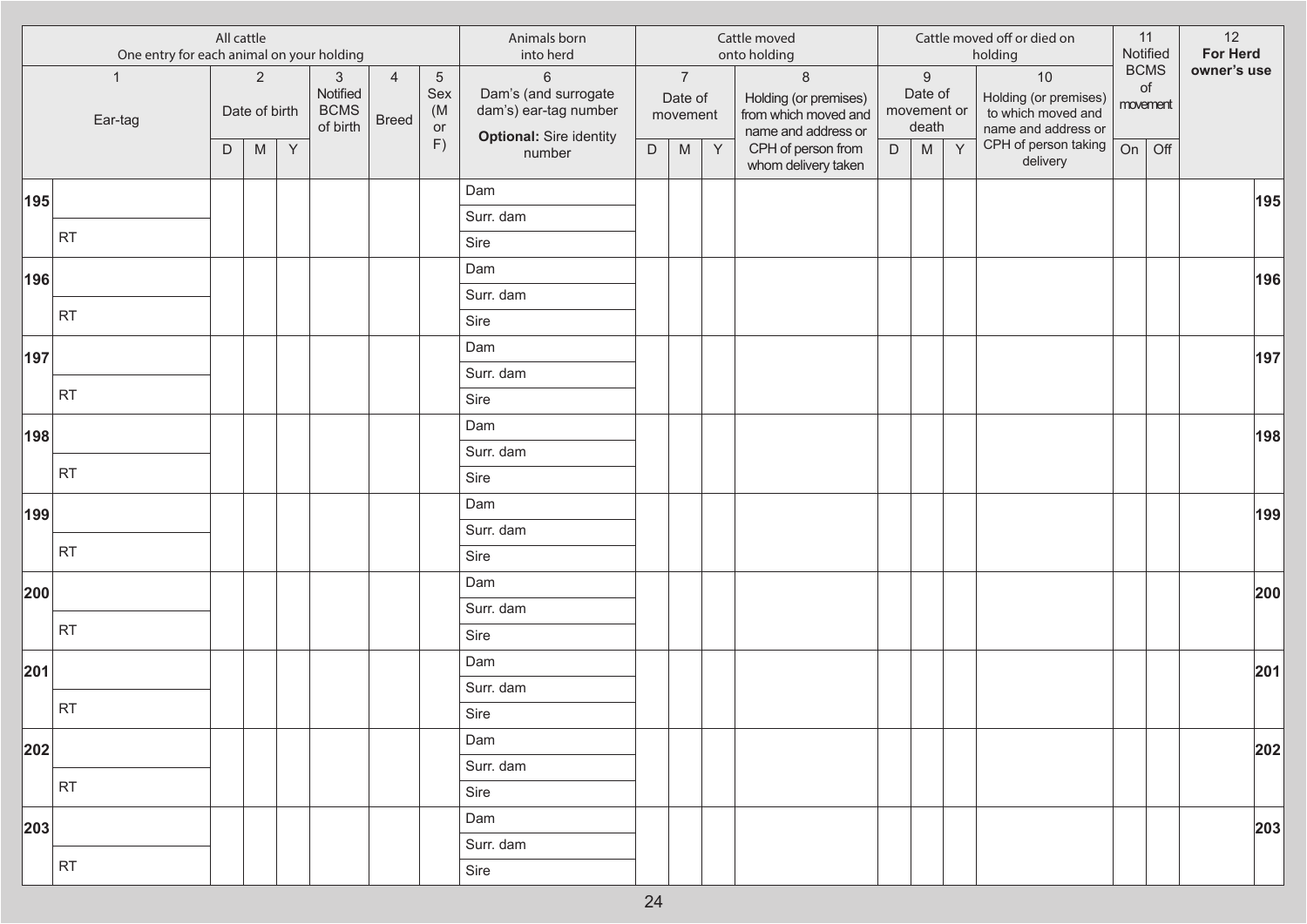| Date | <b>TOTAL CATTLE</b> |         | Calves under<br>six months |         | All male cattle and<br>months old but less<br>than 24 months old | heifers at least six | Suckler and dairy cows and all male<br>cattle and heifers at least 24 months old |         |          |       |
|------|---------------------|---------|----------------------------|---------|------------------------------------------------------------------|----------------------|----------------------------------------------------------------------------------|---------|----------|-------|
|      | Males               | Females | Males                      | Females | Males                                                            | Heifers              | Males                                                                            | Heifers | Sucklers | Dairy |
| (a)  | (b)                 | (c)     | (d)                        | (e)     | (f)                                                              | (g)                  | (h)                                                                              | (i)     | (j)      | (k)   |
|      |                     |         |                            |         |                                                                  |                      |                                                                                  |         |          |       |
|      |                     |         |                            |         |                                                                  |                      |                                                                                  |         |          |       |
|      |                     |         |                            |         |                                                                  |                      |                                                                                  |         |          |       |
|      |                     |         |                            |         |                                                                  |                      |                                                                                  |         |          |       |
|      |                     |         |                            |         |                                                                  |                      |                                                                                  |         |          |       |
|      |                     |         |                            |         |                                                                  |                      |                                                                                  |         |          |       |
|      |                     |         |                            |         |                                                                  |                      |                                                                                  |         |          |       |
|      |                     |         |                            |         |                                                                  |                      |                                                                                  |         |          |       |
|      |                     |         |                            |         |                                                                  |                      |                                                                                  |         |          |       |
|      |                     |         |                            |         |                                                                  |                      |                                                                                  |         |          |       |
|      |                     |         |                            |         |                                                                  |                      |                                                                                  |         |          |       |
|      |                     |         |                            |         |                                                                  |                      |                                                                                  |         |          |       |
|      |                     |         |                            |         |                                                                  |                      |                                                                                  |         |          |       |
|      |                     |         |                            |         |                                                                  |                      |                                                                                  |         |          |       |
|      |                     |         |                            |         |                                                                  |                      |                                                                                  |         |          |       |
|      |                     |         |                            |         |                                                                  |                      |                                                                                  |         |          |       |
|      |                     |         |                            |         |                                                                  |                      |                                                                                  |         |          |       |
|      |                     |         |                            |         |                                                                  |                      |                                                                                  |         |          |       |
|      |                     |         |                            |         |                                                                  |                      |                                                                                  |         |          |       |
|      |                     |         |                            |         |                                                                  |                      |                                                                                  |         |          |       |
|      |                     |         |                            |         |                                                                  |                      |                                                                                  |         |          |       |
|      |                     |         |                            |         |                                                                  |                      |                                                                                  |         |          |       |
|      |                     |         |                            |         |                                                                  |                      |                                                                                  |         |          |       |
|      |                     |         |                            |         |                                                                  |                      |                                                                                  |         |          |       |
|      |                     |         |                            |         |                                                                  |                      |                                                                                  |         |          |       |
|      |                     |         |                            |         |                                                                  |                      |                                                                                  |         |          |       |
|      |                     |         |                            |         |                                                                  |                      |                                                                                  |         |          |       |
|      |                     |         |                            |         |                                                                  |                      |                                                                                  |         |          |       |
|      |                     |         |                            |         |                                                                  |                      |                                                                                  |         |          |       |
|      |                     |         |                            |         |                                                                  |                      |                                                                                  |         |          |       |
|      |                     |         |                            |         |                                                                  |                      |                                                                                  |         |          |       |
|      |                     |         |                            |         |                                                                  |                      |                                                                                  |         |          |       |
|      |                     |         |                            |         |                                                                  |                      |                                                                                  |         |          |       |
|      |                     |         |                            |         |                                                                  |                      |                                                                                  |         |          |       |
|      |                     |         |                            |         |                                                                  |                      |                                                                                  |         |          |       |
|      |                     |         |                            |         |                                                                  |                      |                                                                                  |         |          |       |
|      |                     |         |                            |         |                                                                  |                      |                                                                                  |         |          |       |
|      |                     |         |                            |         |                                                                  |                      |                                                                                  |         |          |       |
|      |                     |         |                            |         |                                                                  |                      |                                                                                  |         |          |       |
|      |                     |         |                            |         |                                                                  |                      |                                                                                  |         |          |       |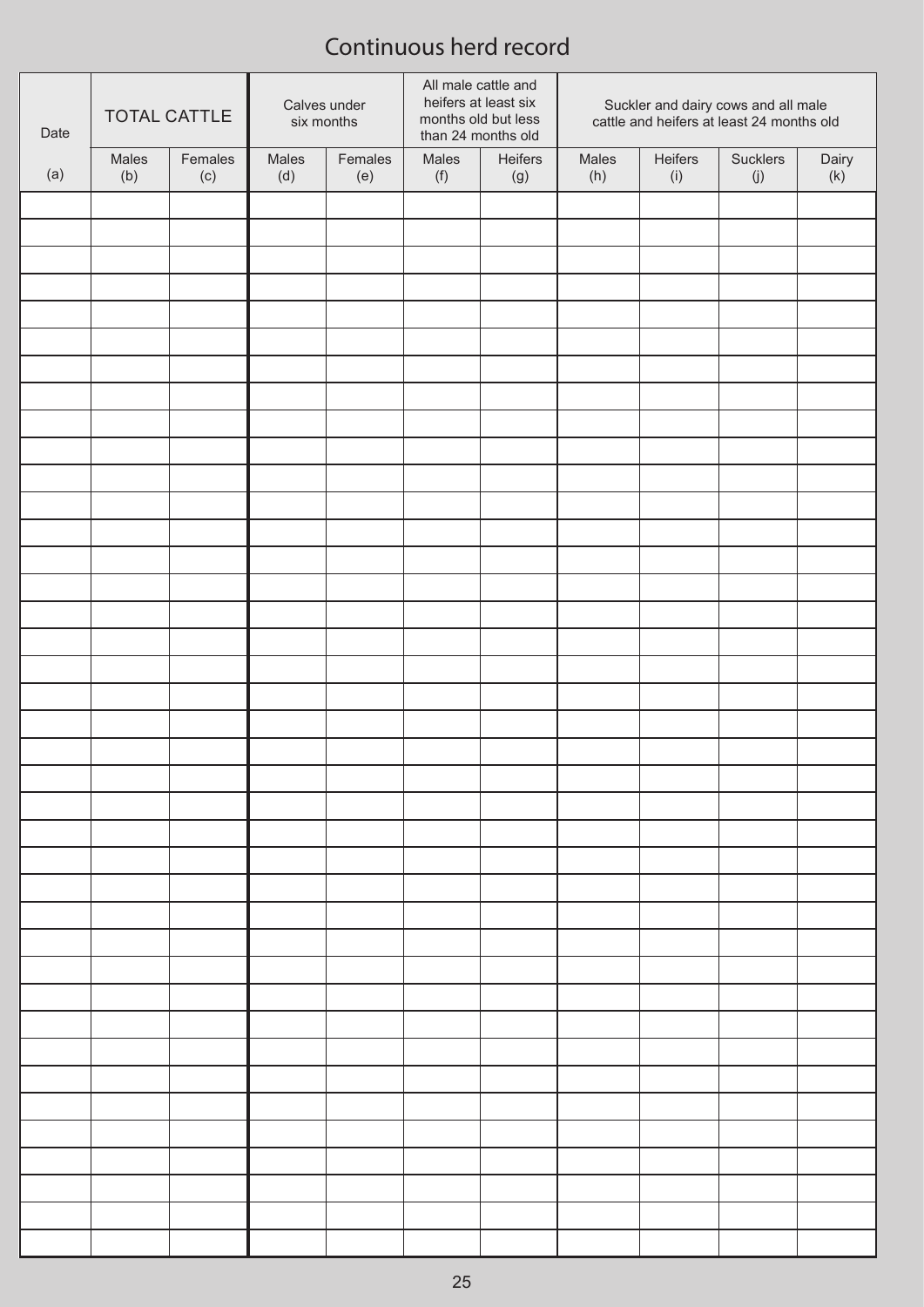| Date | <b>TOTAL CATTLE</b> |         |       | Calves under<br>six months |       | All male cattle and<br>heifers at least six<br>Suckler and dairy cows and all male<br>cattle and heifers at least 24 months old<br>months old but less<br>than 24 months old |       |         |          |       |  |  |
|------|---------------------|---------|-------|----------------------------|-------|------------------------------------------------------------------------------------------------------------------------------------------------------------------------------|-------|---------|----------|-------|--|--|
|      | Males               | Females | Males | Females                    | Males | Heifers                                                                                                                                                                      | Males | Heifers | Sucklers | Dairy |  |  |
| (a)  | (b)                 | (c)     | (d)   | (e)                        | (f)   | (g)                                                                                                                                                                          | (h)   | (i)     | (j)      | (k)   |  |  |
|      |                     |         |       |                            |       |                                                                                                                                                                              |       |         |          |       |  |  |
|      |                     |         |       |                            |       |                                                                                                                                                                              |       |         |          |       |  |  |
|      |                     |         |       |                            |       |                                                                                                                                                                              |       |         |          |       |  |  |
|      |                     |         |       |                            |       |                                                                                                                                                                              |       |         |          |       |  |  |
|      |                     |         |       |                            |       |                                                                                                                                                                              |       |         |          |       |  |  |
|      |                     |         |       |                            |       |                                                                                                                                                                              |       |         |          |       |  |  |
|      |                     |         |       |                            |       |                                                                                                                                                                              |       |         |          |       |  |  |
|      |                     |         |       |                            |       |                                                                                                                                                                              |       |         |          |       |  |  |
|      |                     |         |       |                            |       |                                                                                                                                                                              |       |         |          |       |  |  |
|      |                     |         |       |                            |       |                                                                                                                                                                              |       |         |          |       |  |  |
|      |                     |         |       |                            |       |                                                                                                                                                                              |       |         |          |       |  |  |
|      |                     |         |       |                            |       |                                                                                                                                                                              |       |         |          |       |  |  |
|      |                     |         |       |                            |       |                                                                                                                                                                              |       |         |          |       |  |  |
|      |                     |         |       |                            |       |                                                                                                                                                                              |       |         |          |       |  |  |
|      |                     |         |       |                            |       |                                                                                                                                                                              |       |         |          |       |  |  |
|      |                     |         |       |                            |       |                                                                                                                                                                              |       |         |          |       |  |  |
|      |                     |         |       |                            |       |                                                                                                                                                                              |       |         |          |       |  |  |
|      |                     |         |       |                            |       |                                                                                                                                                                              |       |         |          |       |  |  |
|      |                     |         |       |                            |       |                                                                                                                                                                              |       |         |          |       |  |  |
|      |                     |         |       |                            |       |                                                                                                                                                                              |       |         |          |       |  |  |
|      |                     |         |       |                            |       |                                                                                                                                                                              |       |         |          |       |  |  |
|      |                     |         |       |                            |       |                                                                                                                                                                              |       |         |          |       |  |  |
|      |                     |         |       |                            |       |                                                                                                                                                                              |       |         |          |       |  |  |
|      |                     |         |       |                            |       |                                                                                                                                                                              |       |         |          |       |  |  |
|      |                     |         |       |                            |       |                                                                                                                                                                              |       |         |          |       |  |  |
|      |                     |         |       |                            |       |                                                                                                                                                                              |       |         |          |       |  |  |
|      |                     |         |       |                            |       |                                                                                                                                                                              |       |         |          |       |  |  |
|      |                     |         |       |                            |       |                                                                                                                                                                              |       |         |          |       |  |  |
|      |                     |         |       |                            |       |                                                                                                                                                                              |       |         |          |       |  |  |
|      |                     |         |       |                            |       |                                                                                                                                                                              |       |         |          |       |  |  |
|      |                     |         |       |                            |       |                                                                                                                                                                              |       |         |          |       |  |  |
|      |                     |         |       |                            |       |                                                                                                                                                                              |       |         |          |       |  |  |
|      |                     |         |       |                            |       |                                                                                                                                                                              |       |         |          |       |  |  |
|      |                     |         |       |                            |       |                                                                                                                                                                              |       |         |          |       |  |  |
|      |                     |         |       |                            |       |                                                                                                                                                                              |       |         |          |       |  |  |
|      |                     |         |       |                            |       |                                                                                                                                                                              |       |         |          |       |  |  |
|      |                     |         |       |                            |       |                                                                                                                                                                              |       |         |          |       |  |  |
|      |                     |         |       |                            |       |                                                                                                                                                                              |       |         |          |       |  |  |
|      |                     |         |       |                            |       |                                                                                                                                                                              |       |         |          |       |  |  |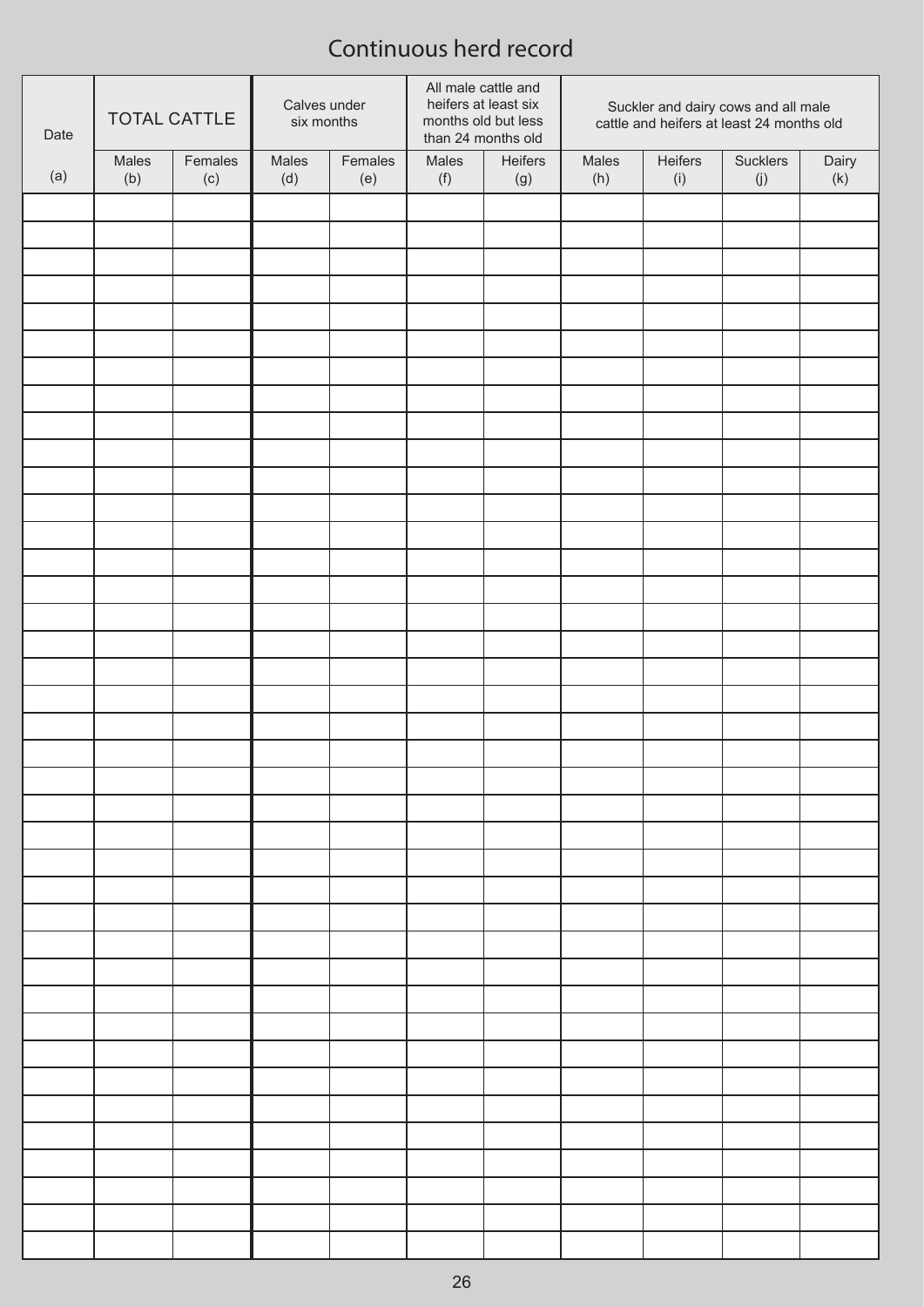| Date | <b>TOTAL CATTLE</b> |         | Calves under<br>six months |         | All male cattle and<br>heifers at least six<br>months old but less<br>than 24 months old |         | Suckler and dairy cows and all male<br>cattle and heifers at least 24 months old |         |                   |       |
|------|---------------------|---------|----------------------------|---------|------------------------------------------------------------------------------------------|---------|----------------------------------------------------------------------------------|---------|-------------------|-------|
|      | Males               | Females | Males                      | Females | Males                                                                                    | Heifers | Males                                                                            | Heifers | Sucklers          | Dairy |
| (a)  | (b)                 | (c)     | (d)                        | (e)     | (f)                                                                                      | (g)     | (h)                                                                              | (i)     | $\left( j\right)$ | (k)   |
|      |                     |         |                            |         |                                                                                          |         |                                                                                  |         |                   |       |
|      |                     |         |                            |         |                                                                                          |         |                                                                                  |         |                   |       |
|      |                     |         |                            |         |                                                                                          |         |                                                                                  |         |                   |       |
|      |                     |         |                            |         |                                                                                          |         |                                                                                  |         |                   |       |
|      |                     |         |                            |         |                                                                                          |         |                                                                                  |         |                   |       |
|      |                     |         |                            |         |                                                                                          |         |                                                                                  |         |                   |       |
|      |                     |         |                            |         |                                                                                          |         |                                                                                  |         |                   |       |
|      |                     |         |                            |         |                                                                                          |         |                                                                                  |         |                   |       |
|      |                     |         |                            |         |                                                                                          |         |                                                                                  |         |                   |       |
|      |                     |         |                            |         |                                                                                          |         |                                                                                  |         |                   |       |
|      |                     |         |                            |         |                                                                                          |         |                                                                                  |         |                   |       |
|      |                     |         |                            |         |                                                                                          |         |                                                                                  |         |                   |       |
|      |                     |         |                            |         |                                                                                          |         |                                                                                  |         |                   |       |
|      |                     |         |                            |         |                                                                                          |         |                                                                                  |         |                   |       |
|      |                     |         |                            |         |                                                                                          |         |                                                                                  |         |                   |       |
|      |                     |         |                            |         |                                                                                          |         |                                                                                  |         |                   |       |
|      |                     |         |                            |         |                                                                                          |         |                                                                                  |         |                   |       |
|      |                     |         |                            |         |                                                                                          |         |                                                                                  |         |                   |       |
|      |                     |         |                            |         |                                                                                          |         |                                                                                  |         |                   |       |
|      |                     |         |                            |         |                                                                                          |         |                                                                                  |         |                   |       |
|      |                     |         |                            |         |                                                                                          |         |                                                                                  |         |                   |       |
|      |                     |         |                            |         |                                                                                          |         |                                                                                  |         |                   |       |
|      |                     |         |                            |         |                                                                                          |         |                                                                                  |         |                   |       |
|      |                     |         |                            |         |                                                                                          |         |                                                                                  |         |                   |       |
|      |                     |         |                            |         |                                                                                          |         |                                                                                  |         |                   |       |
|      |                     |         |                            |         |                                                                                          |         |                                                                                  |         |                   |       |
|      |                     |         |                            |         |                                                                                          |         |                                                                                  |         |                   |       |
|      |                     |         |                            |         |                                                                                          |         |                                                                                  |         |                   |       |
|      |                     |         |                            |         |                                                                                          |         |                                                                                  |         |                   |       |
|      |                     |         |                            |         |                                                                                          |         |                                                                                  |         |                   |       |
|      |                     |         |                            |         |                                                                                          |         |                                                                                  |         |                   |       |
|      |                     |         |                            |         |                                                                                          |         |                                                                                  |         |                   |       |
|      |                     |         |                            |         |                                                                                          |         |                                                                                  |         |                   |       |
|      |                     |         |                            |         |                                                                                          |         |                                                                                  |         |                   |       |
|      |                     |         |                            |         |                                                                                          |         |                                                                                  |         |                   |       |
|      |                     |         |                            |         |                                                                                          |         |                                                                                  |         |                   |       |
|      |                     |         |                            |         |                                                                                          |         |                                                                                  |         |                   |       |
|      |                     |         |                            |         |                                                                                          |         |                                                                                  |         |                   |       |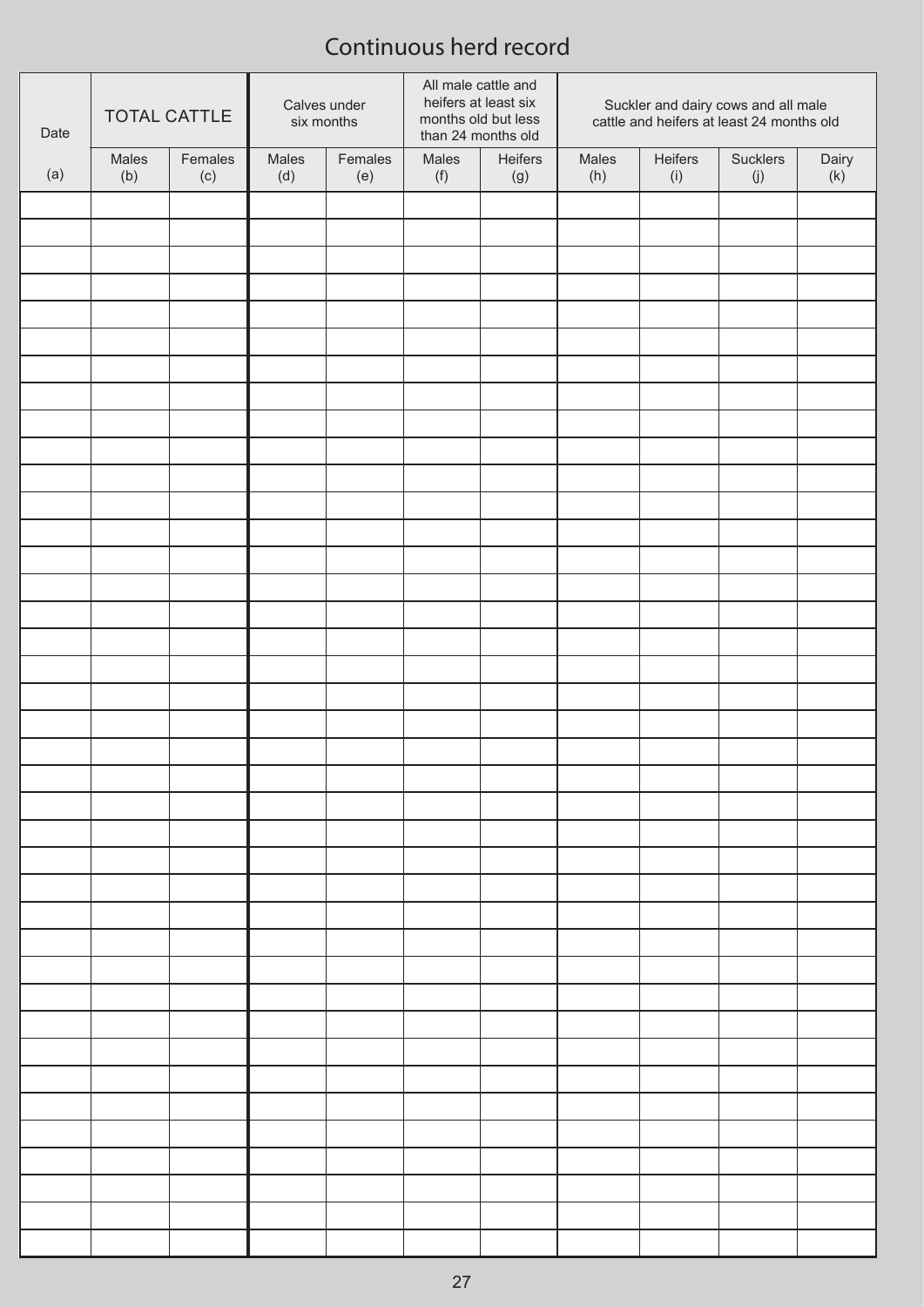| Date | <b>TOTAL CATTLE</b> |         | Calves under<br>six months |         | All male cattle and<br>heifers at least six<br>months old but less<br>than 24 months old |         | Suckler and dairy cows and all male<br>cattle and heifers at least 24 months old |         |          |       |
|------|---------------------|---------|----------------------------|---------|------------------------------------------------------------------------------------------|---------|----------------------------------------------------------------------------------|---------|----------|-------|
| (a)  | Males               | Females | Males                      | Females | Males                                                                                    | Heifers | Males                                                                            | Heifers | Sucklers | Dairy |
|      | (b)                 | (c)     | (d)                        | (e)     | (f)                                                                                      | (g)     | (h)                                                                              | (i)     | (j)      | (k)   |
|      |                     |         |                            |         |                                                                                          |         |                                                                                  |         |          |       |
|      |                     |         |                            |         |                                                                                          |         |                                                                                  |         |          |       |
|      |                     |         |                            |         |                                                                                          |         |                                                                                  |         |          |       |
|      |                     |         |                            |         |                                                                                          |         |                                                                                  |         |          |       |
|      |                     |         |                            |         |                                                                                          |         |                                                                                  |         |          |       |
|      |                     |         |                            |         |                                                                                          |         |                                                                                  |         |          |       |
|      |                     |         |                            |         |                                                                                          |         |                                                                                  |         |          |       |
|      |                     |         |                            |         |                                                                                          |         |                                                                                  |         |          |       |
|      |                     |         |                            |         |                                                                                          |         |                                                                                  |         |          |       |
|      |                     |         |                            |         |                                                                                          |         |                                                                                  |         |          |       |
|      |                     |         |                            |         |                                                                                          |         |                                                                                  |         |          |       |
|      |                     |         |                            |         |                                                                                          |         |                                                                                  |         |          |       |
|      |                     |         |                            |         |                                                                                          |         |                                                                                  |         |          |       |
|      |                     |         |                            |         |                                                                                          |         |                                                                                  |         |          |       |
|      |                     |         |                            |         |                                                                                          |         |                                                                                  |         |          |       |
|      |                     |         |                            |         |                                                                                          |         |                                                                                  |         |          |       |
|      |                     |         |                            |         |                                                                                          |         |                                                                                  |         |          |       |
|      |                     |         |                            |         |                                                                                          |         |                                                                                  |         |          |       |
|      |                     |         |                            |         |                                                                                          |         |                                                                                  |         |          |       |
|      |                     |         |                            |         |                                                                                          |         |                                                                                  |         |          |       |
|      |                     |         |                            |         |                                                                                          |         |                                                                                  |         |          |       |
|      |                     |         |                            |         |                                                                                          |         |                                                                                  |         |          |       |
|      |                     |         |                            |         |                                                                                          |         |                                                                                  |         |          |       |
|      |                     |         |                            |         |                                                                                          |         |                                                                                  |         |          |       |
|      |                     |         |                            |         |                                                                                          |         |                                                                                  |         |          |       |
|      |                     |         |                            |         |                                                                                          |         |                                                                                  |         |          |       |
|      |                     |         |                            |         |                                                                                          |         |                                                                                  |         |          |       |
|      |                     |         |                            |         |                                                                                          |         |                                                                                  |         |          |       |
|      |                     |         |                            |         |                                                                                          |         |                                                                                  |         |          |       |
|      |                     |         |                            |         |                                                                                          |         |                                                                                  |         |          |       |
|      |                     |         |                            |         |                                                                                          |         |                                                                                  |         |          |       |
|      |                     |         |                            |         |                                                                                          |         |                                                                                  |         |          |       |
|      |                     |         |                            |         |                                                                                          |         |                                                                                  |         |          |       |
|      |                     |         |                            |         |                                                                                          |         |                                                                                  |         |          |       |
|      |                     |         |                            |         |                                                                                          |         |                                                                                  |         |          |       |
|      |                     |         |                            |         |                                                                                          |         |                                                                                  |         |          |       |
|      |                     |         |                            |         |                                                                                          |         |                                                                                  |         |          |       |
|      |                     |         |                            |         |                                                                                          |         |                                                                                  |         |          |       |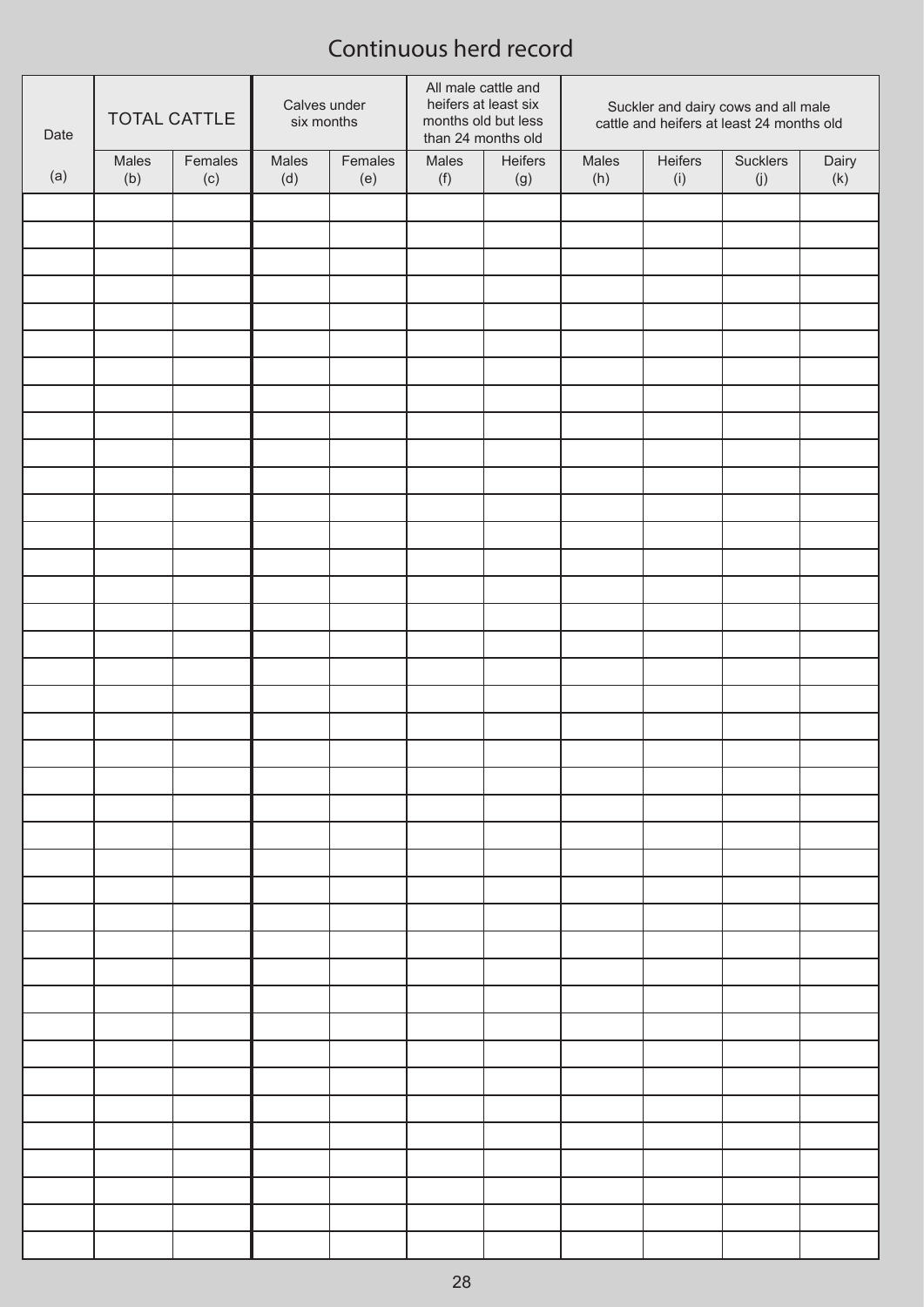| 1<br>Date of veterinary<br>medicines acquired | $\overline{2}$<br>Name of veterinary<br>medicine | $\mathfrak{S}$<br>Quantity<br>acquired | $\overline{4}$<br>Batch<br>number | $\sqrt{5}$<br>Expiry date* | $\,6$<br>Supplier details |
|-----------------------------------------------|--------------------------------------------------|----------------------------------------|-----------------------------------|----------------------------|---------------------------|
|                                               |                                                  |                                        |                                   |                            |                           |
|                                               |                                                  |                                        |                                   |                            |                           |
|                                               |                                                  |                                        |                                   |                            |                           |
|                                               |                                                  |                                        |                                   |                            |                           |
|                                               |                                                  |                                        |                                   |                            |                           |
|                                               |                                                  |                                        |                                   |                            |                           |
|                                               |                                                  |                                        |                                   |                            |                           |
|                                               |                                                  |                                        |                                   |                            |                           |
|                                               |                                                  |                                        |                                   |                            |                           |
|                                               |                                                  |                                        |                                   |                            |                           |
|                                               |                                                  |                                        |                                   |                            |                           |
|                                               |                                                  |                                        |                                   |                            |                           |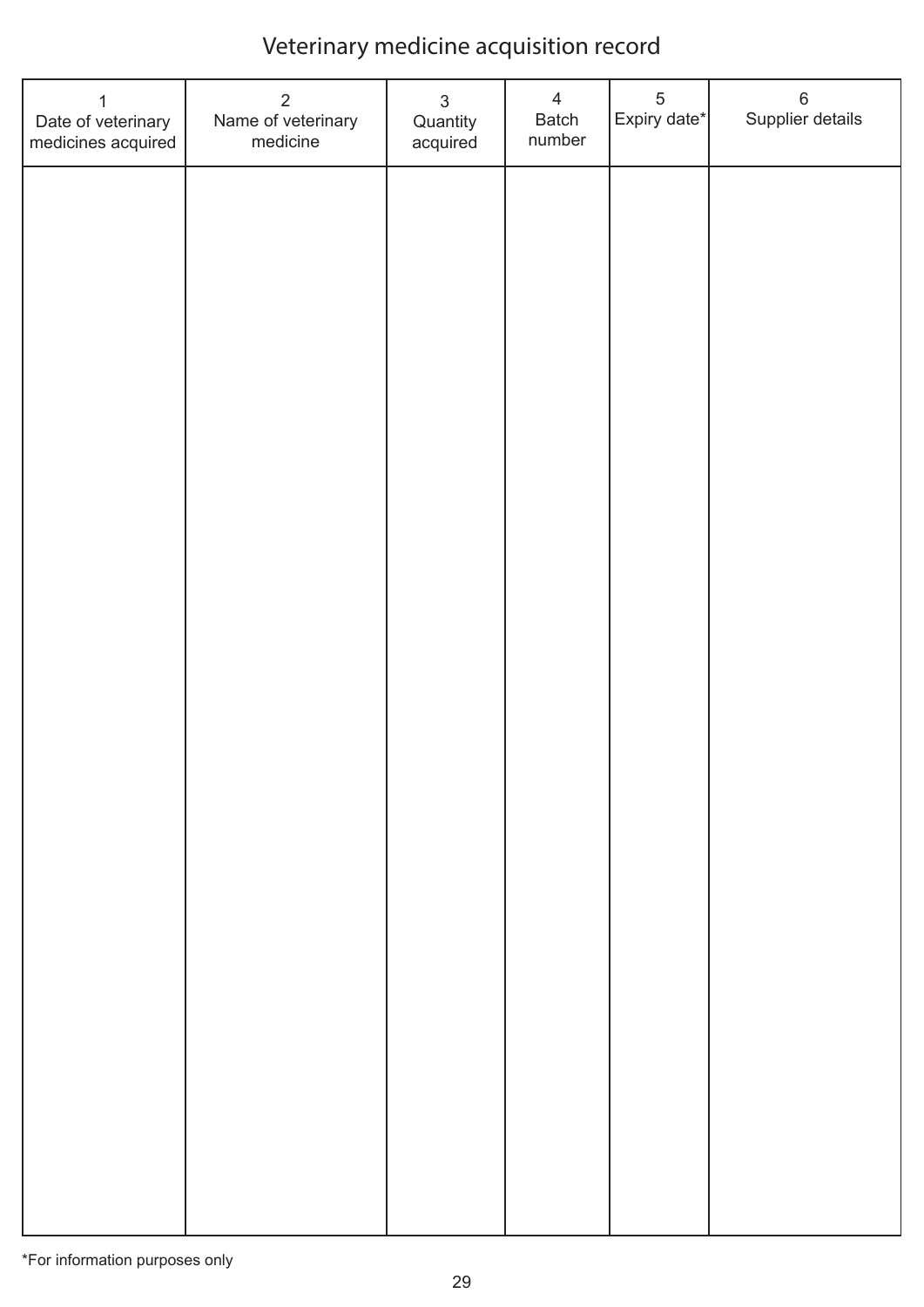| 1<br>Date of veterinary<br>medicines acquired | $\overline{2}$<br>Name of veterinary<br>medicine | $\mathfrak{S}$<br>Quantity<br>acquired | $\overline{4}$<br>Batch<br>number | $\,$ 5 $\,$<br>Expiry date* | $\,6$<br>Supplier details |
|-----------------------------------------------|--------------------------------------------------|----------------------------------------|-----------------------------------|-----------------------------|---------------------------|
|                                               |                                                  |                                        |                                   |                             |                           |
|                                               |                                                  |                                        |                                   |                             |                           |
|                                               |                                                  |                                        |                                   |                             |                           |
|                                               |                                                  |                                        |                                   |                             |                           |
|                                               |                                                  |                                        |                                   |                             |                           |
|                                               |                                                  |                                        |                                   |                             |                           |
|                                               |                                                  |                                        |                                   |                             |                           |
|                                               |                                                  |                                        |                                   |                             |                           |
|                                               |                                                  |                                        |                                   |                             |                           |
|                                               |                                                  |                                        |                                   |                             |                           |
|                                               |                                                  |                                        |                                   |                             |                           |
|                                               |                                                  |                                        |                                   |                             |                           |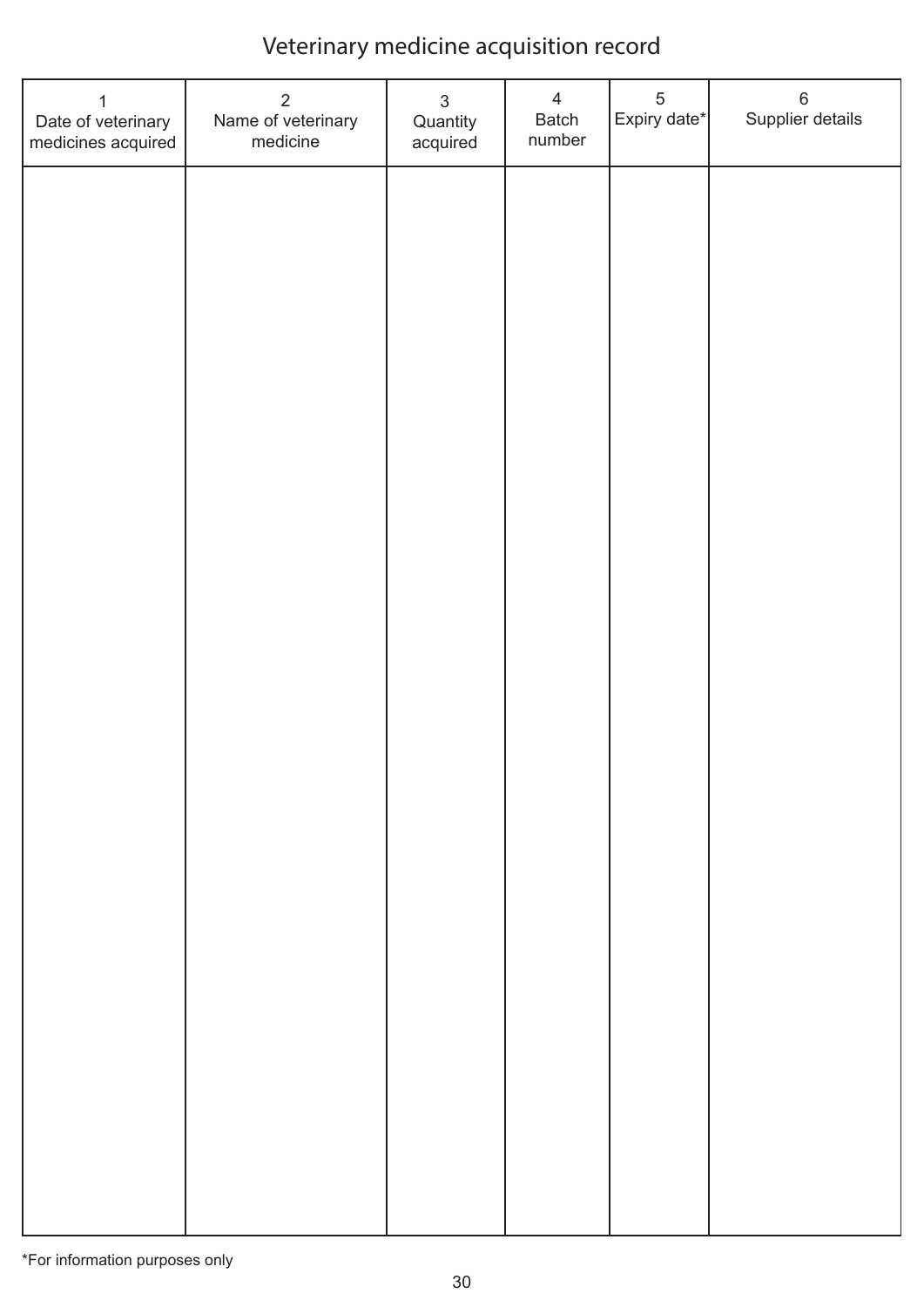| 1<br>Date of veterinary<br>medicines acquired | $\overline{2}$<br>Name of veterinary<br>medicine | $\mathfrak{S}$<br>Quantity<br>acquired | $\overline{4}$<br>Batch<br>number | $\,$ 5 $\,$<br>Expiry date* | $\,6$<br>Supplier details |
|-----------------------------------------------|--------------------------------------------------|----------------------------------------|-----------------------------------|-----------------------------|---------------------------|
|                                               |                                                  |                                        |                                   |                             |                           |
|                                               |                                                  |                                        |                                   |                             |                           |
|                                               |                                                  |                                        |                                   |                             |                           |
|                                               |                                                  |                                        |                                   |                             |                           |
|                                               |                                                  |                                        |                                   |                             |                           |
|                                               |                                                  |                                        |                                   |                             |                           |
|                                               |                                                  |                                        |                                   |                             |                           |
|                                               |                                                  |                                        |                                   |                             |                           |
|                                               |                                                  |                                        |                                   |                             |                           |
|                                               |                                                  |                                        |                                   |                             |                           |
|                                               |                                                  |                                        |                                   |                             |                           |
|                                               |                                                  |                                        |                                   |                             |                           |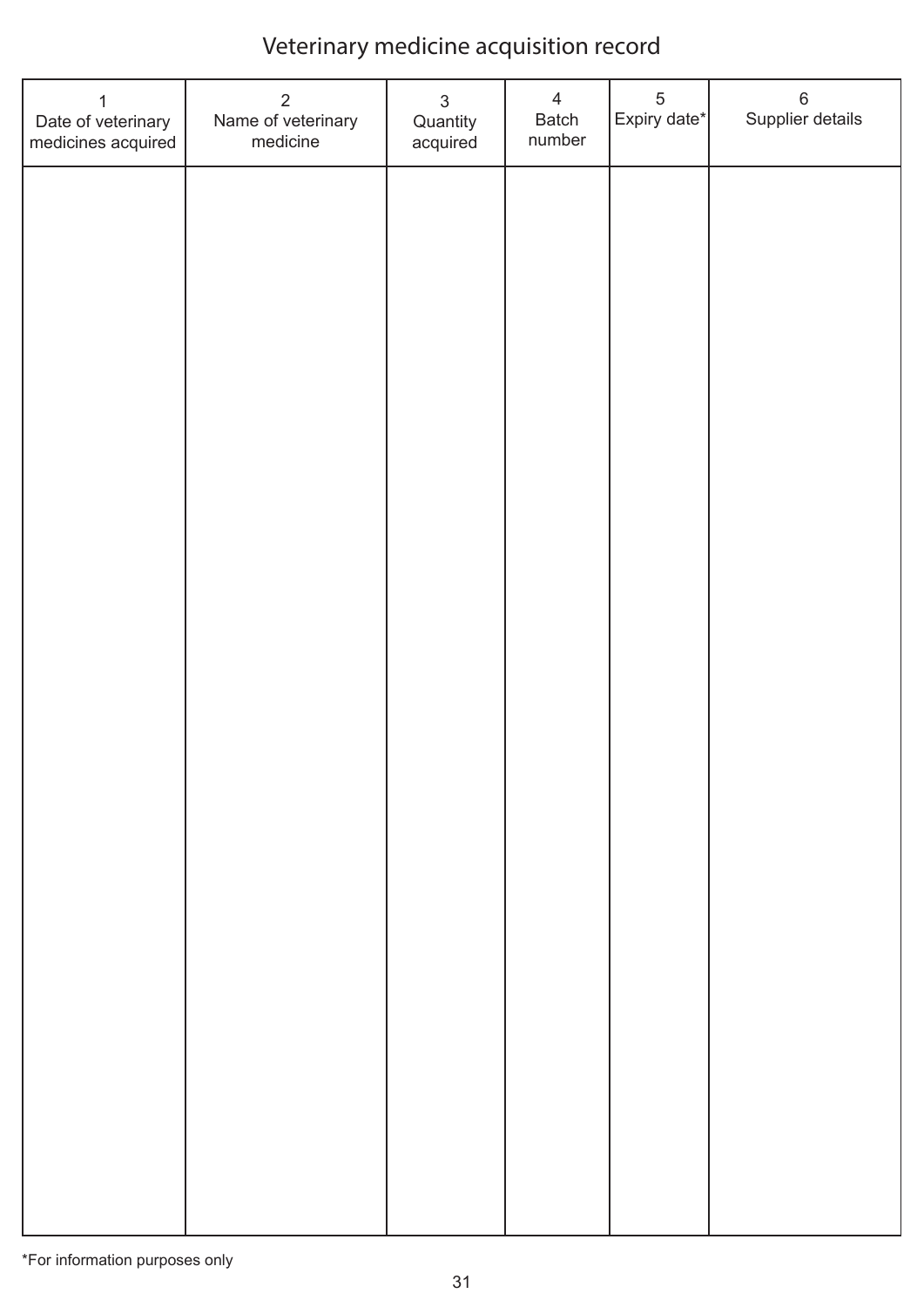| 1<br>Date of veterinary<br>medicines acquired | $\overline{2}$<br>Name of veterinary<br>medicine | $\mathfrak{S}$<br>Quantity<br>acquired | $\overline{4}$<br>Batch<br>number | $\sqrt{5}$<br>Expiry date* | $\,6$<br>Supplier details |
|-----------------------------------------------|--------------------------------------------------|----------------------------------------|-----------------------------------|----------------------------|---------------------------|
|                                               |                                                  |                                        |                                   |                            |                           |
|                                               |                                                  |                                        |                                   |                            |                           |
|                                               |                                                  |                                        |                                   |                            |                           |
|                                               |                                                  |                                        |                                   |                            |                           |
|                                               |                                                  |                                        |                                   |                            |                           |
|                                               |                                                  |                                        |                                   |                            |                           |
|                                               |                                                  |                                        |                                   |                            |                           |
|                                               |                                                  |                                        |                                   |                            |                           |
|                                               |                                                  |                                        |                                   |                            |                           |
|                                               |                                                  |                                        |                                   |                            |                           |
|                                               |                                                  |                                        |                                   |                            |                           |
|                                               |                                                  |                                        |                                   |                            |                           |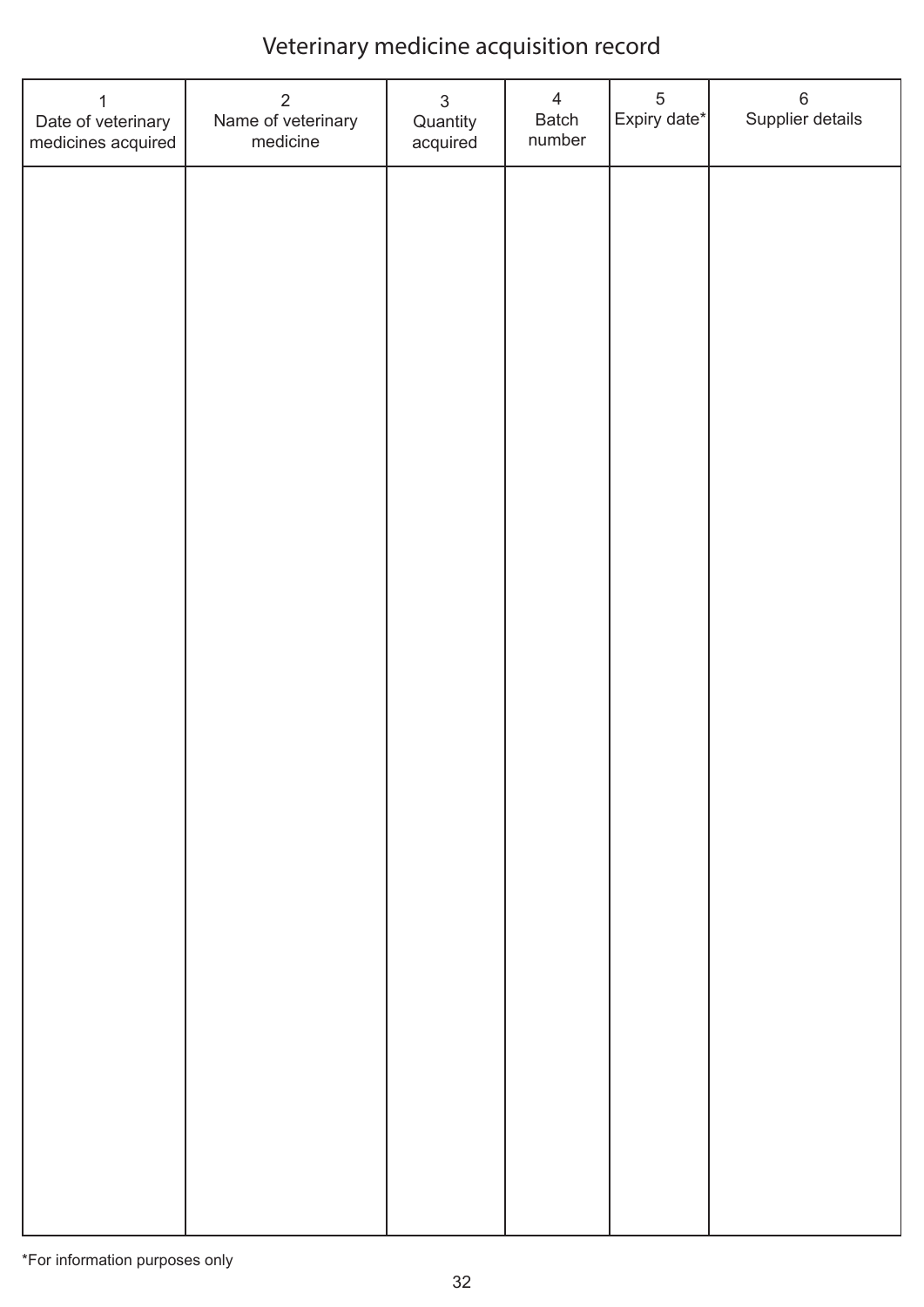| $\overline{1}$<br>Date of<br>administration | $\overline{2}$<br>Supplier of<br>veterinary medicine<br>(name and address)* | $\mathfrak{S}$<br>Name of medicine and<br>withdrawal period |  | $\overline{4}$<br>Batch number* |
|---------------------------------------------|-----------------------------------------------------------------------------|-------------------------------------------------------------|--|---------------------------------|
|                                             |                                                                             |                                                             |  |                                 |
|                                             |                                                                             |                                                             |  |                                 |
|                                             |                                                                             |                                                             |  |                                 |
|                                             |                                                                             |                                                             |  |                                 |
|                                             |                                                                             |                                                             |  |                                 |
|                                             |                                                                             |                                                             |  |                                 |
|                                             |                                                                             |                                                             |  |                                 |
|                                             |                                                                             |                                                             |  |                                 |
|                                             |                                                                             |                                                             |  |                                 |
|                                             |                                                                             |                                                             |  |                                 |
|                                             |                                                                             |                                                             |  |                                 |
|                                             |                                                                             |                                                             |  |                                 |
|                                             |                                                                             |                                                             |  |                                 |
|                                             |                                                                             |                                                             |  |                                 |
|                                             |                                                                             |                                                             |  |                                 |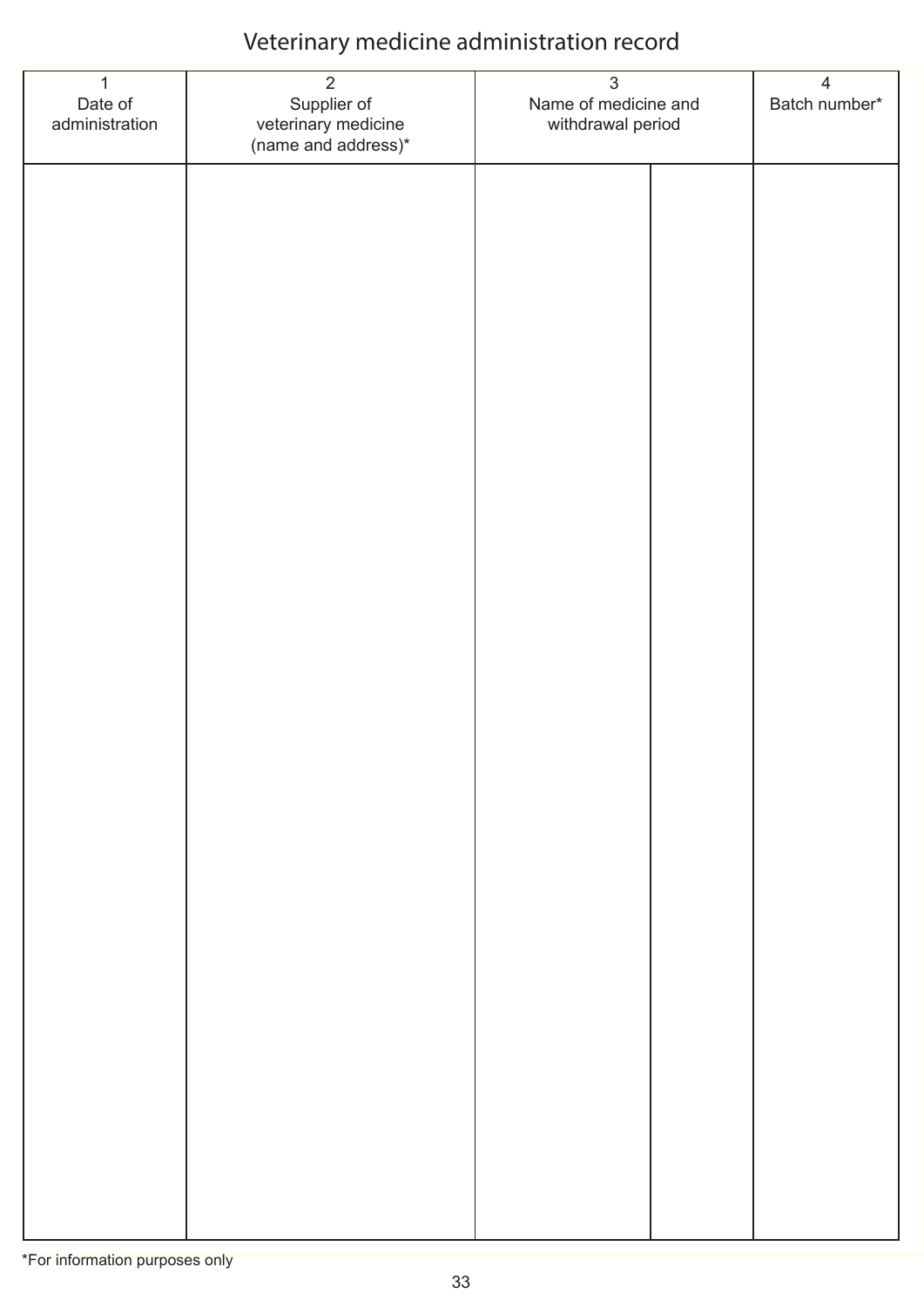| $\overline{1}$<br>Date of<br>administration | $\overline{2}$<br>Supplier of<br>veterinary medicine<br>(name and address)* | $\mathfrak{S}$<br>Name of medicine and<br>withdrawal period |  | $\overline{4}$<br>Batch number* |
|---------------------------------------------|-----------------------------------------------------------------------------|-------------------------------------------------------------|--|---------------------------------|
|                                             |                                                                             |                                                             |  |                                 |
|                                             |                                                                             |                                                             |  |                                 |
|                                             |                                                                             |                                                             |  |                                 |
|                                             |                                                                             |                                                             |  |                                 |
|                                             |                                                                             |                                                             |  |                                 |
|                                             |                                                                             |                                                             |  |                                 |
|                                             |                                                                             |                                                             |  |                                 |
|                                             |                                                                             |                                                             |  |                                 |
|                                             |                                                                             |                                                             |  |                                 |
|                                             |                                                                             |                                                             |  |                                 |
|                                             |                                                                             |                                                             |  |                                 |
|                                             |                                                                             |                                                             |  |                                 |
|                                             |                                                                             |                                                             |  |                                 |
|                                             |                                                                             |                                                             |  |                                 |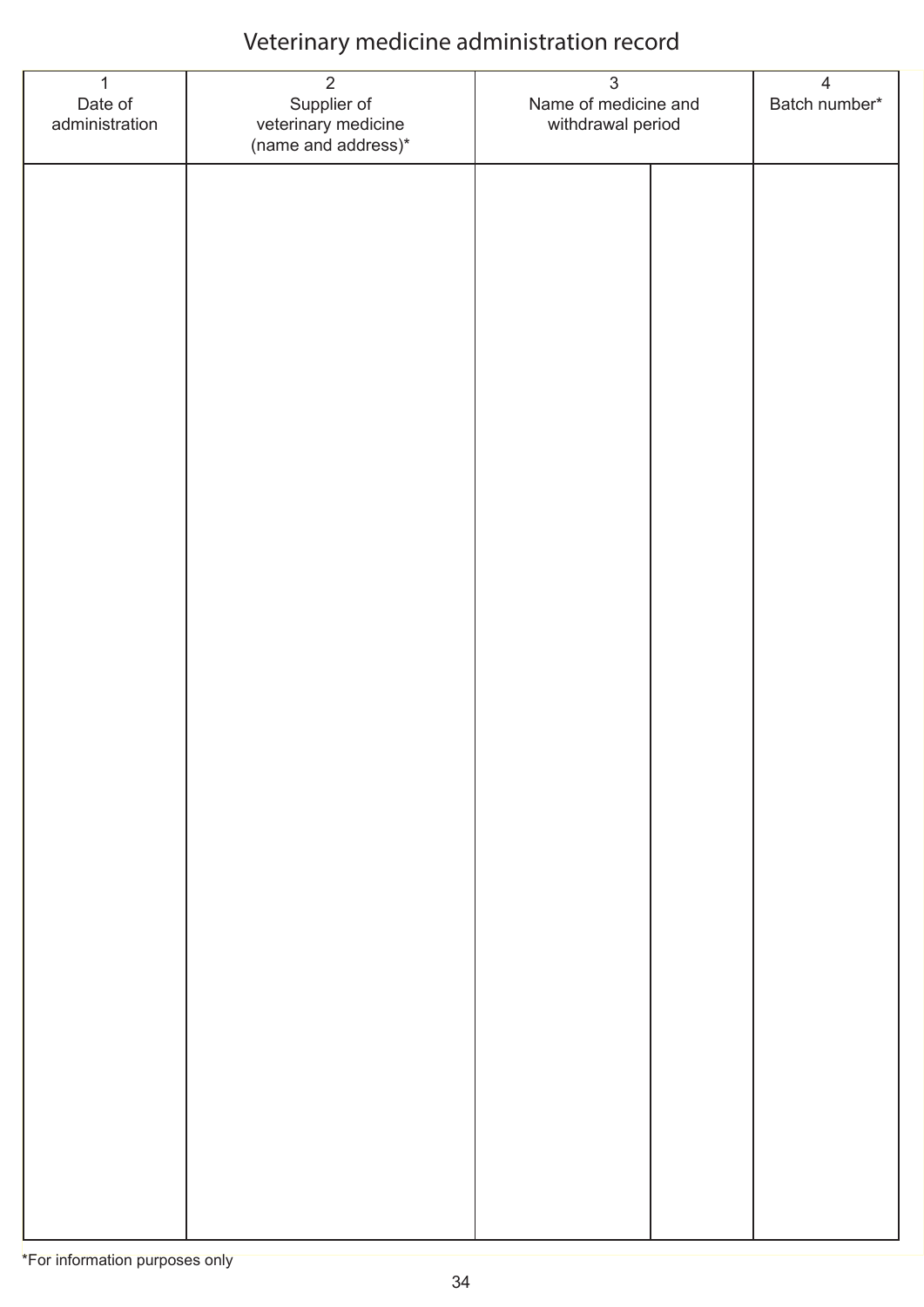| $\overline{1}$<br>Date of<br>administration | $\overline{2}$<br>Supplier of<br>veterinary medicine<br>(name and address)* | $\mathfrak{S}$<br>Name of medicine and<br>withdrawal period |  | $\overline{4}$<br>Batch number* |
|---------------------------------------------|-----------------------------------------------------------------------------|-------------------------------------------------------------|--|---------------------------------|
|                                             |                                                                             |                                                             |  |                                 |
|                                             |                                                                             |                                                             |  |                                 |
|                                             |                                                                             |                                                             |  |                                 |
|                                             |                                                                             |                                                             |  |                                 |
|                                             |                                                                             |                                                             |  |                                 |
|                                             |                                                                             |                                                             |  |                                 |
|                                             |                                                                             |                                                             |  |                                 |
|                                             |                                                                             |                                                             |  |                                 |
|                                             |                                                                             |                                                             |  |                                 |
|                                             |                                                                             |                                                             |  |                                 |
|                                             |                                                                             |                                                             |  |                                 |
|                                             |                                                                             |                                                             |  |                                 |
|                                             |                                                                             |                                                             |  |                                 |
|                                             |                                                                             |                                                             |  |                                 |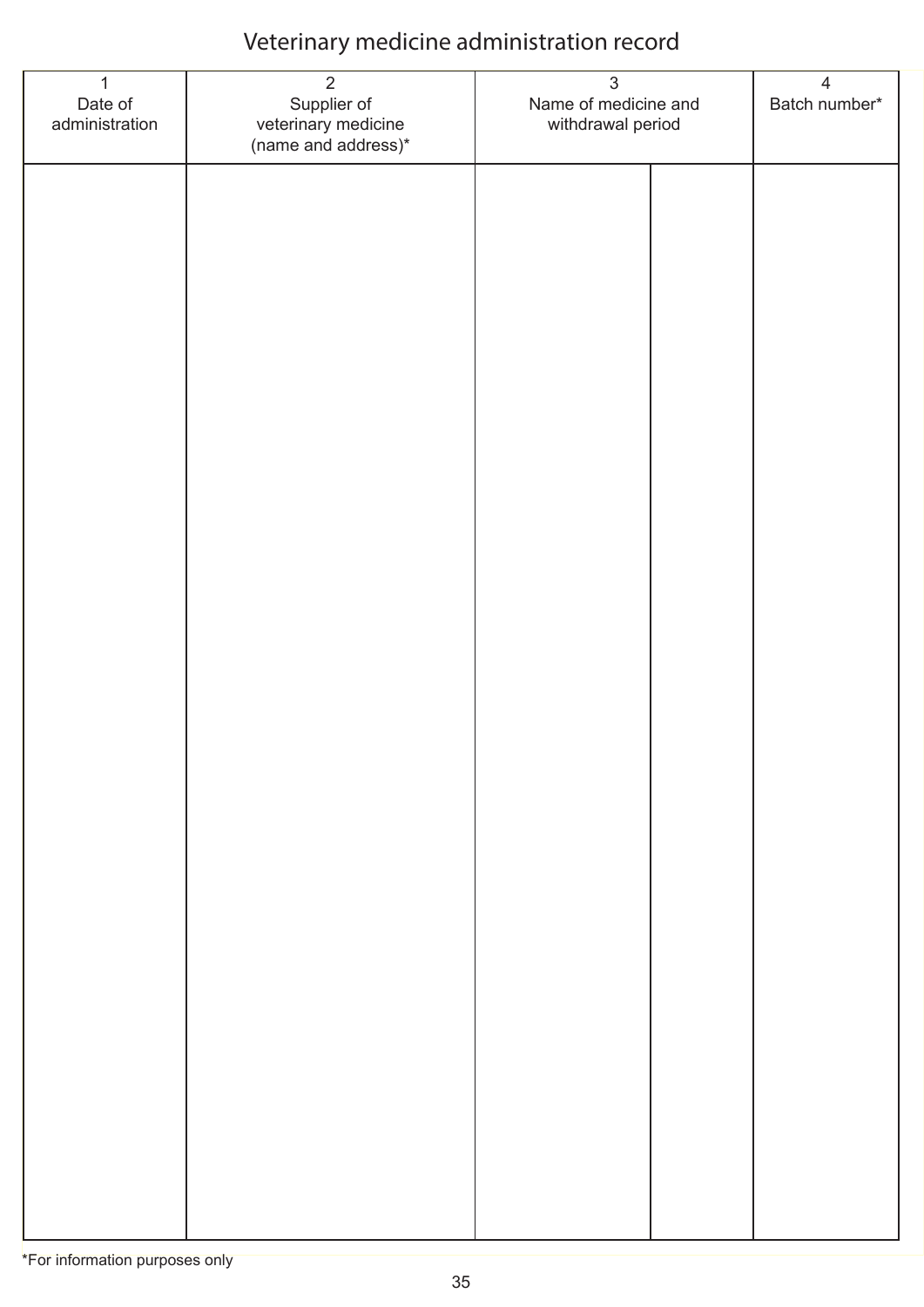| $\overline{1}$<br>Date of<br>administration | $\overline{2}$<br>Supplier of<br>veterinary medicine<br>(name and address)* | $\mathfrak{S}$<br>Name of medicine and<br>withdrawal period |  | $\overline{4}$<br>Batch number* |
|---------------------------------------------|-----------------------------------------------------------------------------|-------------------------------------------------------------|--|---------------------------------|
|                                             |                                                                             |                                                             |  |                                 |
|                                             |                                                                             |                                                             |  |                                 |
|                                             |                                                                             |                                                             |  |                                 |
|                                             |                                                                             |                                                             |  |                                 |
|                                             |                                                                             |                                                             |  |                                 |
|                                             |                                                                             |                                                             |  |                                 |
|                                             |                                                                             |                                                             |  |                                 |
|                                             |                                                                             |                                                             |  |                                 |
|                                             |                                                                             |                                                             |  |                                 |
|                                             |                                                                             |                                                             |  |                                 |
|                                             |                                                                             |                                                             |  |                                 |
|                                             |                                                                             |                                                             |  |                                 |
|                                             |                                                                             |                                                             |  |                                 |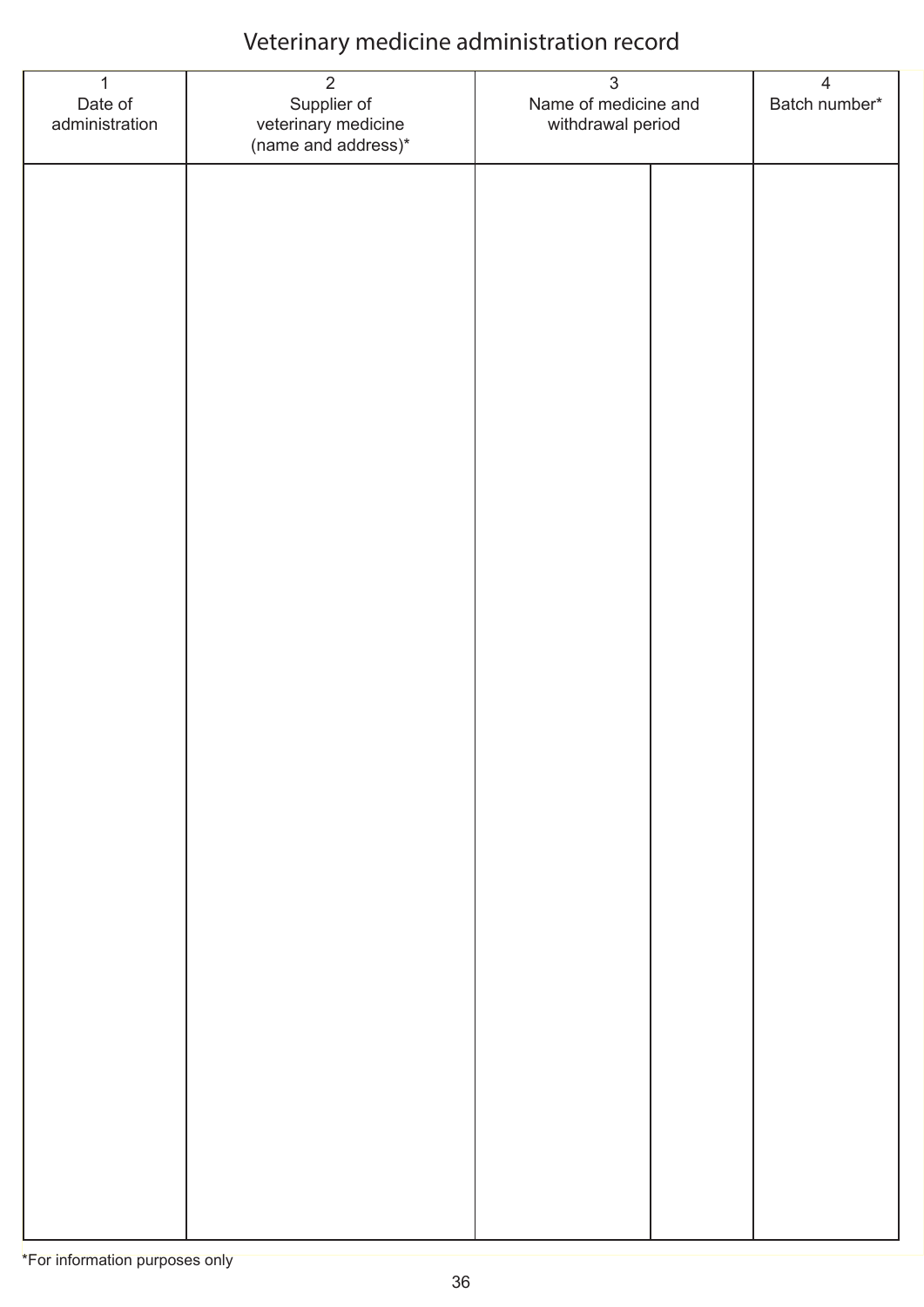| $\mathbf{1}$<br>Date of<br>administration | $\overline{2}$<br>Supplier of<br>veterinary medicine<br>(name and address)* | $\mathfrak{S}$<br>Name of medicine and<br>withdrawal period | $\overline{4}$<br>Batch number* |
|-------------------------------------------|-----------------------------------------------------------------------------|-------------------------------------------------------------|---------------------------------|
|                                           |                                                                             |                                                             |                                 |
|                                           |                                                                             |                                                             |                                 |
|                                           |                                                                             |                                                             |                                 |
|                                           |                                                                             |                                                             |                                 |
|                                           |                                                                             |                                                             |                                 |
|                                           |                                                                             |                                                             |                                 |
|                                           |                                                                             |                                                             |                                 |
|                                           |                                                                             |                                                             |                                 |
|                                           |                                                                             |                                                             |                                 |
|                                           |                                                                             |                                                             |                                 |
|                                           |                                                                             |                                                             |                                 |
|                                           |                                                                             |                                                             |                                 |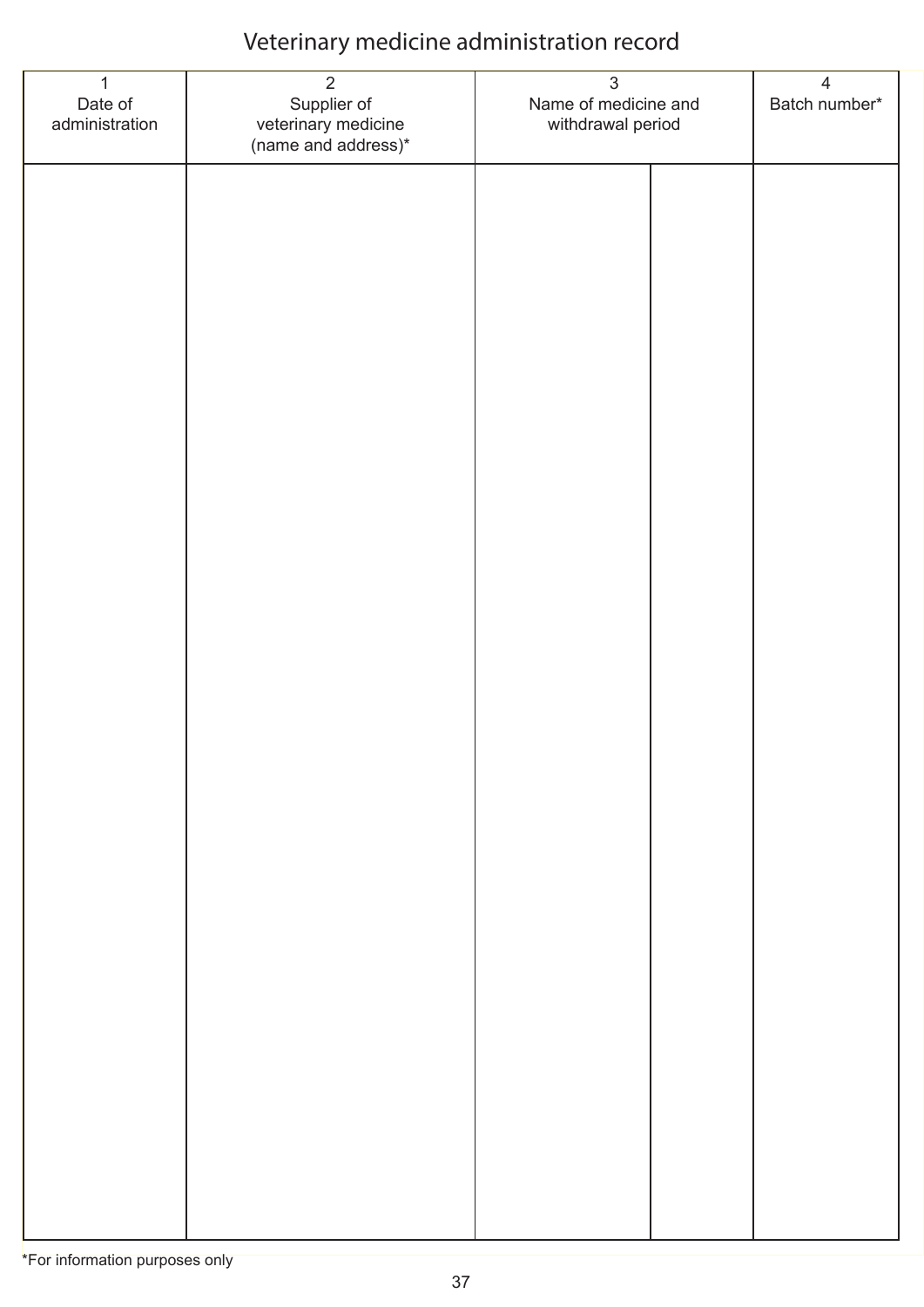| $\mathbf{1}$<br>Date of<br>administration | $\overline{2}$<br>Supplier of<br>veterinary medicine<br>(name and address)* | $\mathfrak{S}$<br>Name of medicine and<br>withdrawal period | $\overline{4}$<br>Batch number* |
|-------------------------------------------|-----------------------------------------------------------------------------|-------------------------------------------------------------|---------------------------------|
|                                           |                                                                             |                                                             |                                 |
|                                           |                                                                             |                                                             |                                 |
|                                           |                                                                             |                                                             |                                 |
|                                           |                                                                             |                                                             |                                 |
|                                           |                                                                             |                                                             |                                 |
|                                           |                                                                             |                                                             |                                 |
|                                           |                                                                             |                                                             |                                 |
|                                           |                                                                             |                                                             |                                 |
|                                           |                                                                             |                                                             |                                 |
|                                           |                                                                             |                                                             |                                 |
|                                           |                                                                             |                                                             |                                 |
|                                           |                                                                             |                                                             |                                 |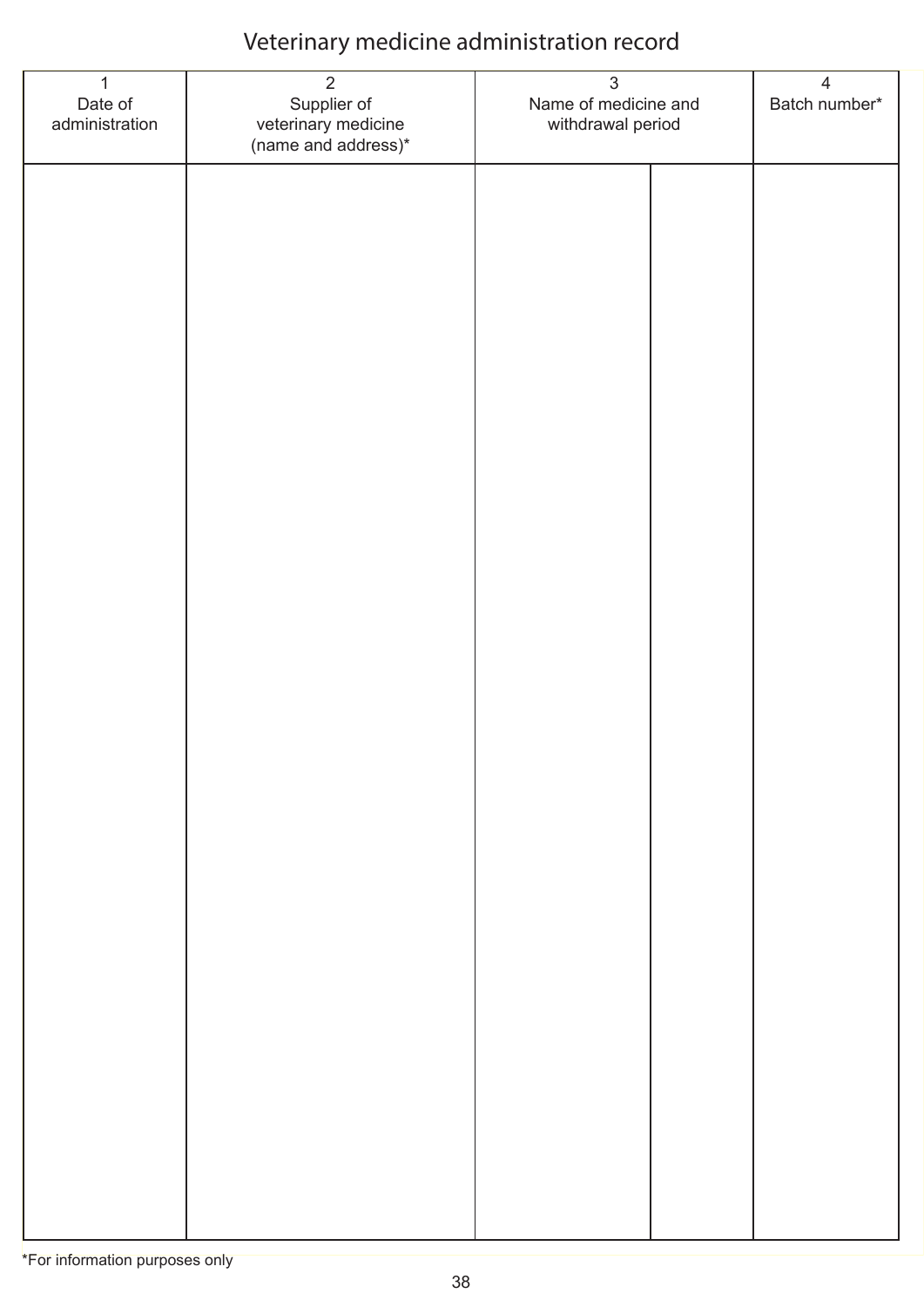| $\overline{1}$<br>Date of<br>administration | $\overline{2}$<br>Supplier of<br>veterinary medicine<br>(name and address)* | $\mathfrak{S}$<br>Name of medicine and<br>withdrawal period |  | $\overline{4}$<br>Batch number* |
|---------------------------------------------|-----------------------------------------------------------------------------|-------------------------------------------------------------|--|---------------------------------|
|                                             |                                                                             |                                                             |  |                                 |
|                                             |                                                                             |                                                             |  |                                 |
|                                             |                                                                             |                                                             |  |                                 |
|                                             |                                                                             |                                                             |  |                                 |
|                                             |                                                                             |                                                             |  |                                 |
|                                             |                                                                             |                                                             |  |                                 |
|                                             |                                                                             |                                                             |  |                                 |
|                                             |                                                                             |                                                             |  |                                 |
|                                             |                                                                             |                                                             |  |                                 |
|                                             |                                                                             |                                                             |  |                                 |
|                                             |                                                                             |                                                             |  |                                 |
|                                             |                                                                             |                                                             |  |                                 |
|                                             |                                                                             |                                                             |  |                                 |
|                                             |                                                                             |                                                             |  |                                 |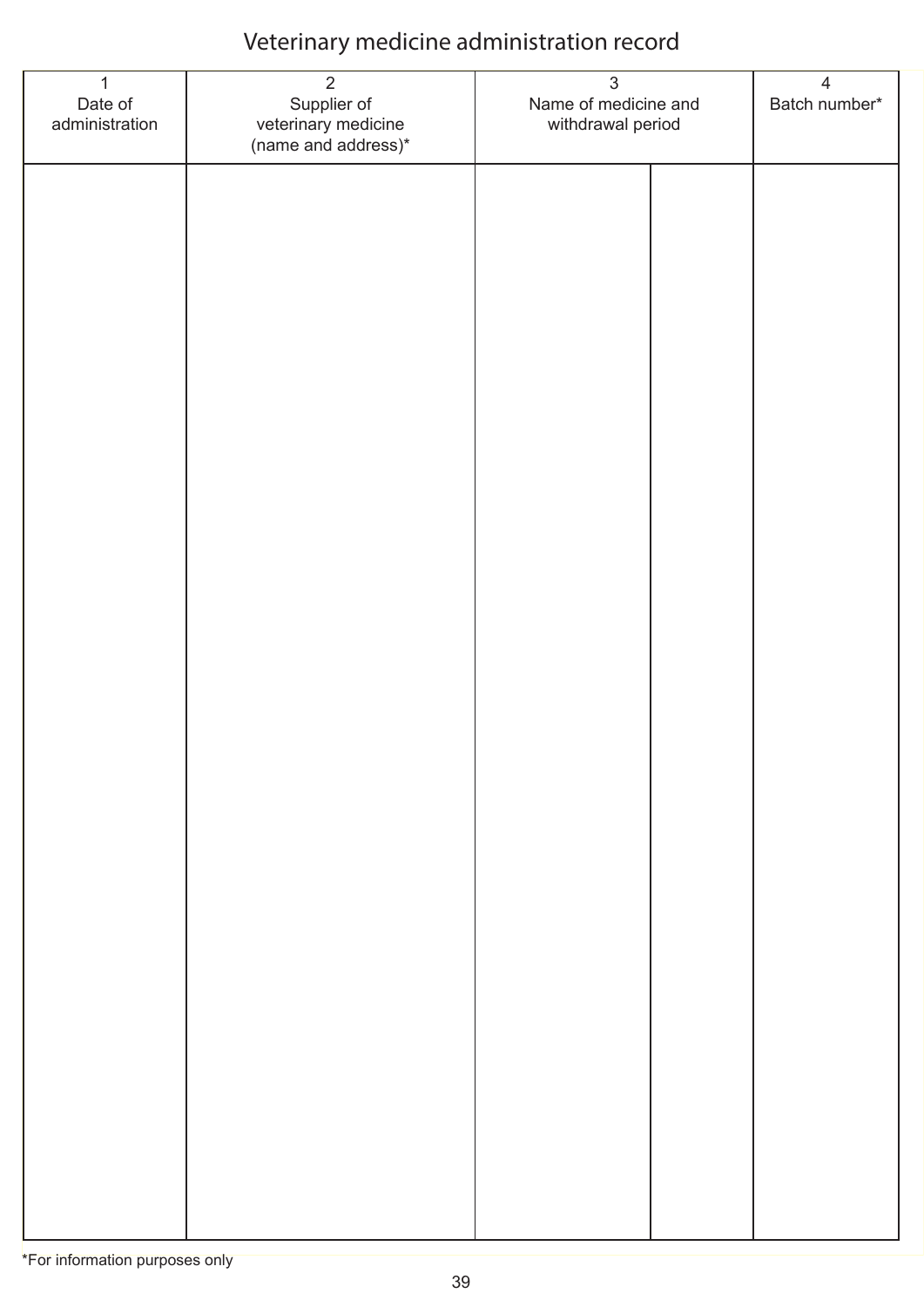| $\mathbf{1}$<br>Date of<br>administration | $\overline{2}$<br>Supplier of<br>veterinary medicine<br>(name and address)* | $\mathfrak{S}$<br>Name of medicine and<br>withdrawal period | $\overline{4}$<br>Batch number* |
|-------------------------------------------|-----------------------------------------------------------------------------|-------------------------------------------------------------|---------------------------------|
|                                           |                                                                             |                                                             |                                 |
|                                           |                                                                             |                                                             |                                 |
|                                           |                                                                             |                                                             |                                 |
|                                           |                                                                             |                                                             |                                 |
|                                           |                                                                             |                                                             |                                 |
|                                           |                                                                             |                                                             |                                 |
|                                           |                                                                             |                                                             |                                 |
|                                           |                                                                             |                                                             |                                 |
|                                           |                                                                             |                                                             |                                 |
|                                           |                                                                             |                                                             |                                 |
|                                           |                                                                             |                                                             |                                 |
|                                           |                                                                             |                                                             |                                 |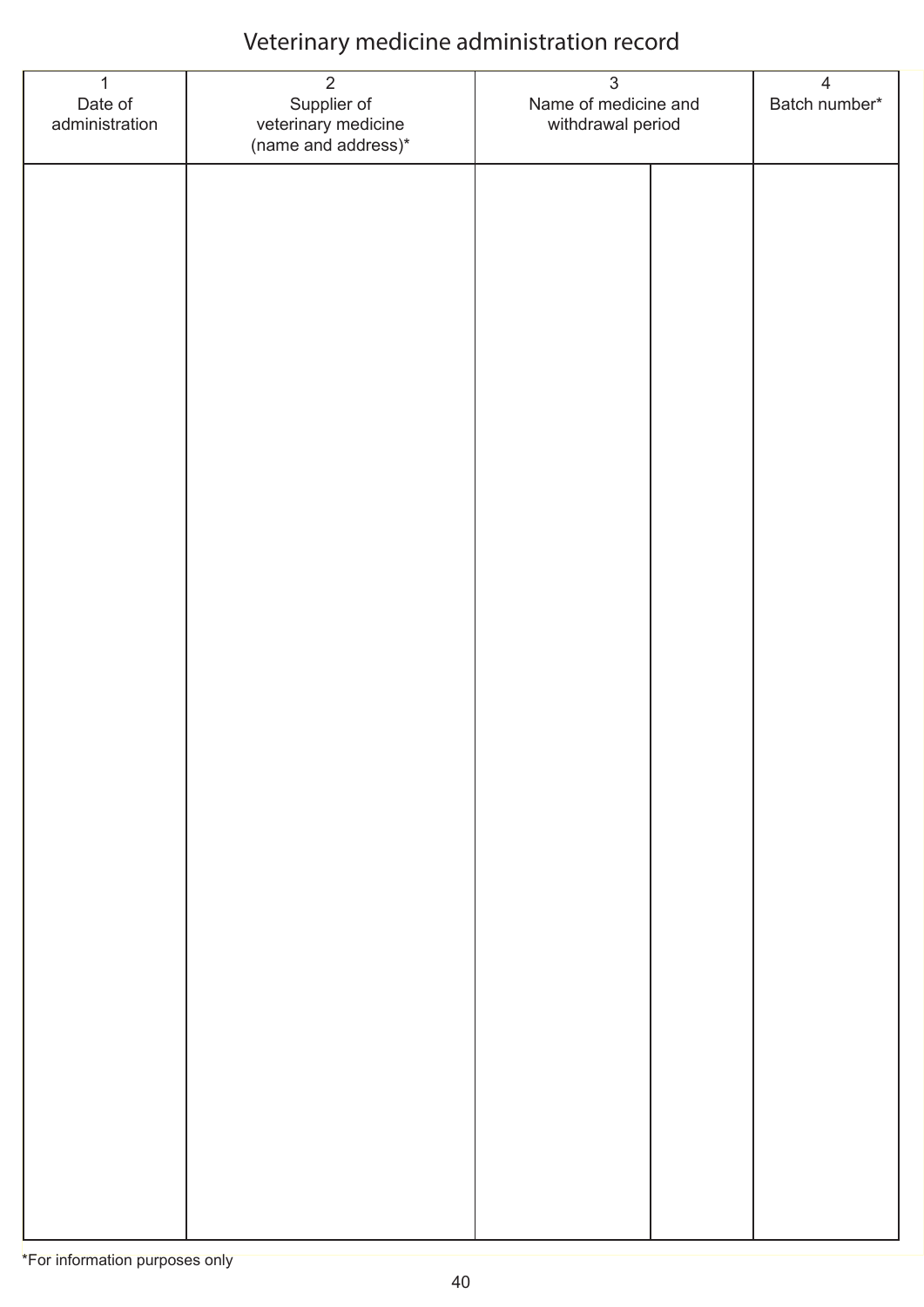| $\mathbf{1}$<br>Date of<br>administration | $\overline{2}$<br>Supplier of<br>veterinary medicine<br>(name and address)* | $\mathfrak{S}$<br>Name of medicine and<br>withdrawal period |  | $\overline{4}$<br>Batch number* |
|-------------------------------------------|-----------------------------------------------------------------------------|-------------------------------------------------------------|--|---------------------------------|
|                                           |                                                                             |                                                             |  |                                 |
|                                           |                                                                             |                                                             |  |                                 |
|                                           |                                                                             |                                                             |  |                                 |
|                                           |                                                                             |                                                             |  |                                 |
|                                           |                                                                             |                                                             |  |                                 |
|                                           |                                                                             |                                                             |  |                                 |
|                                           |                                                                             |                                                             |  |                                 |
|                                           |                                                                             |                                                             |  |                                 |
|                                           |                                                                             |                                                             |  |                                 |
|                                           |                                                                             |                                                             |  |                                 |
|                                           |                                                                             |                                                             |  |                                 |
|                                           |                                                                             |                                                             |  |                                 |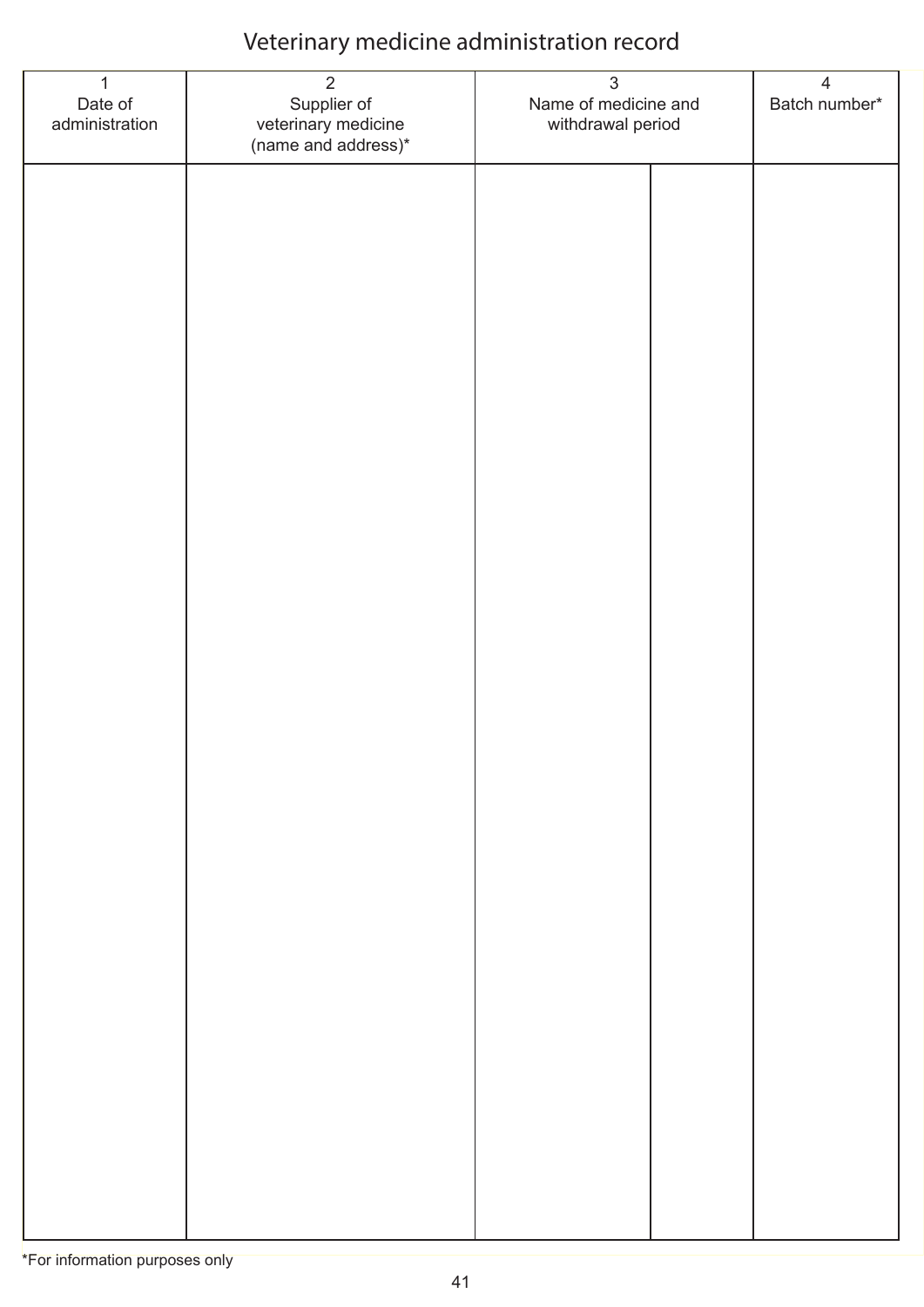| $\mathbf{1}$<br>Date of<br>administration | $\overline{2}$<br>Supplier of<br>veterinary medicine<br>(name and address)* | $\mathfrak{S}$<br>Name of medicine and<br>withdrawal period |  | $\overline{4}$<br>Batch number* |
|-------------------------------------------|-----------------------------------------------------------------------------|-------------------------------------------------------------|--|---------------------------------|
|                                           |                                                                             |                                                             |  |                                 |
|                                           |                                                                             |                                                             |  |                                 |
|                                           |                                                                             |                                                             |  |                                 |
|                                           |                                                                             |                                                             |  |                                 |
|                                           |                                                                             |                                                             |  |                                 |
|                                           |                                                                             |                                                             |  |                                 |
|                                           |                                                                             |                                                             |  |                                 |
|                                           |                                                                             |                                                             |  |                                 |
|                                           |                                                                             |                                                             |  |                                 |
|                                           |                                                                             |                                                             |  |                                 |
|                                           |                                                                             |                                                             |  |                                 |
|                                           |                                                                             |                                                             |  |                                 |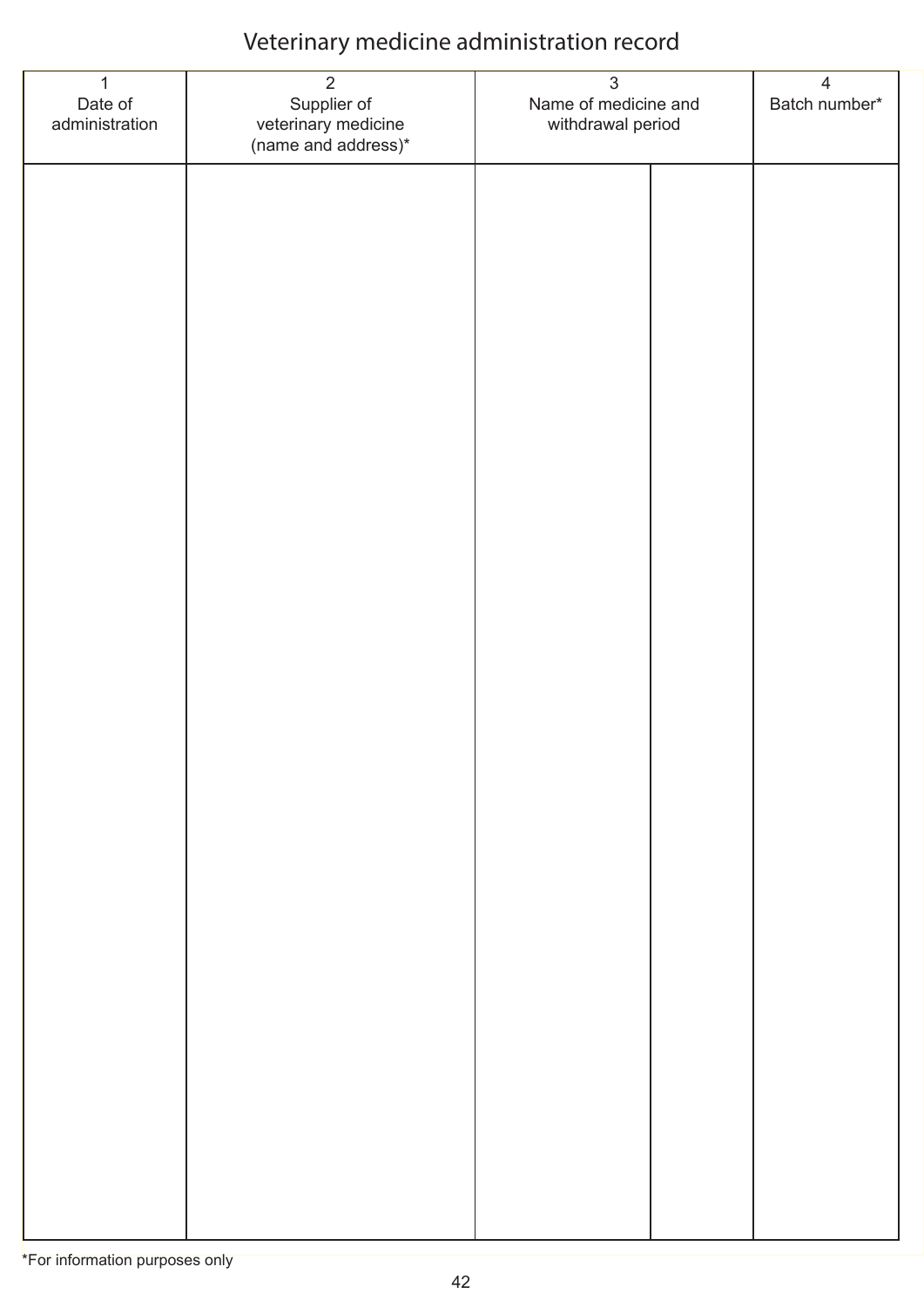# Disposal of veterinary medicine record

| $\mathbf{1}$<br>Name of medicine | $\overline{2}$<br>Batch number* | $\mathfrak{S}$<br>Date of<br>disposal | $\overline{4}$<br>Quantity of<br>product involved | $\sqrt{5}$<br>How and where<br>it was disposed of |
|----------------------------------|---------------------------------|---------------------------------------|---------------------------------------------------|---------------------------------------------------|
|                                  |                                 |                                       |                                                   |                                                   |
|                                  |                                 |                                       |                                                   |                                                   |
|                                  |                                 |                                       |                                                   |                                                   |
|                                  |                                 |                                       |                                                   |                                                   |
|                                  |                                 |                                       |                                                   |                                                   |
|                                  |                                 |                                       |                                                   |                                                   |
|                                  |                                 |                                       |                                                   |                                                   |
|                                  |                                 |                                       |                                                   |                                                   |
|                                  |                                 |                                       |                                                   |                                                   |
|                                  |                                 |                                       |                                                   |                                                   |
|                                  |                                 |                                       |                                                   |                                                   |
|                                  |                                 |                                       |                                                   |                                                   |
|                                  |                                 |                                       |                                                   |                                                   |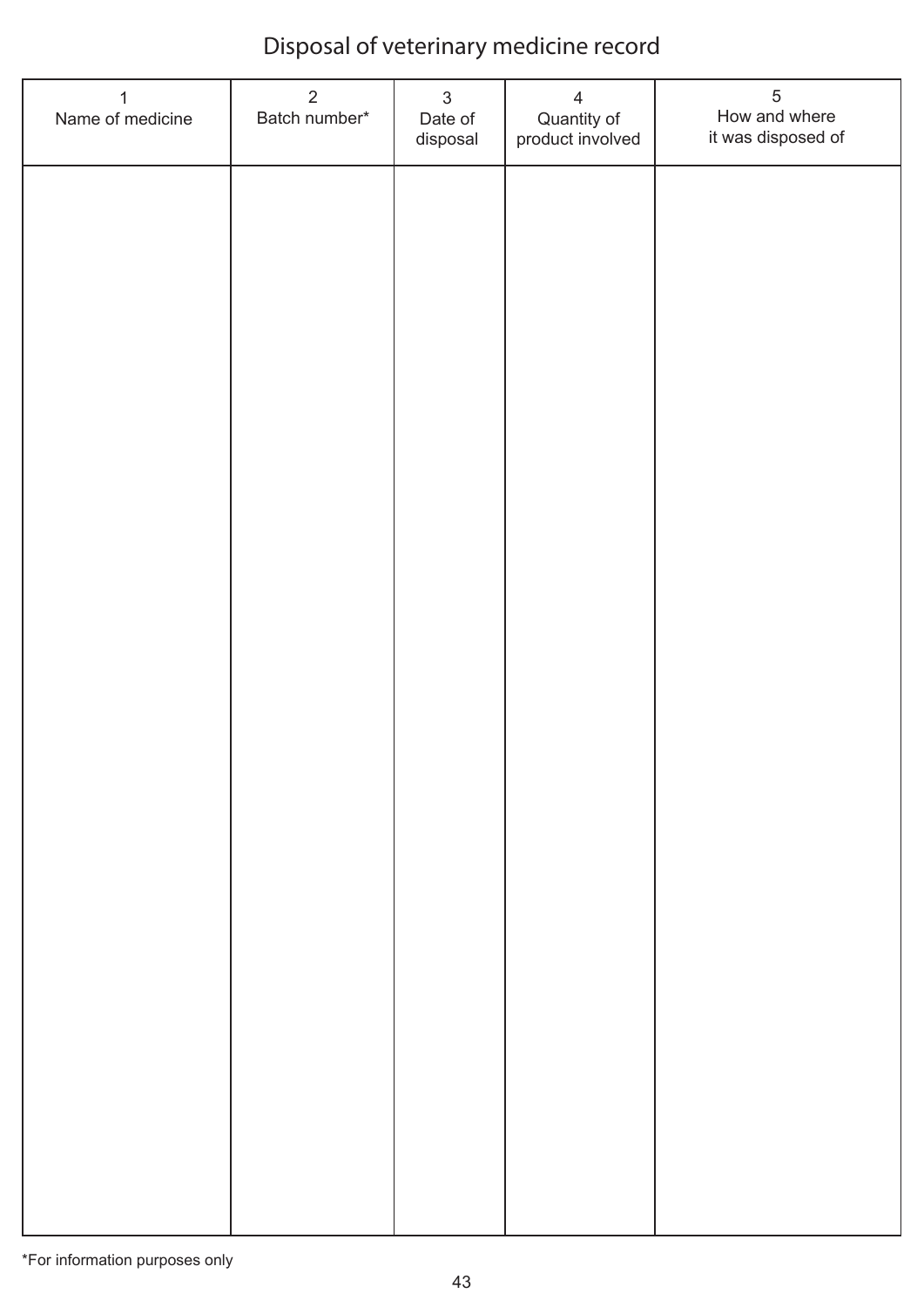#### **Keeping veterinary medicinal records is a statutory requirement.**

The keeper of a food-producing animal must keep the following records:

- Proof of purchase of all veterinary medicinal products acquired for the animal. If the products were not bought, a record of how they were acquired must be kept.
- Records of administration, including administration by a veterinary surgeon.
- Records of disposal other than by treating an animal.

The above records must be kept for at least five years following the administration, or other disposal of the product, even if the animal concerned is no longer kept by the keeper or has been slaughtered or died during that period.

For more information about the Veterinary Medicine Regulations and what you need to do to meet the regulations, please contact your local Animal Health office. You can also find more information on the Animal Health website at www.gov.uk/apha and the Veterinary Medicines Directorate at vmd.defra.gov.uk